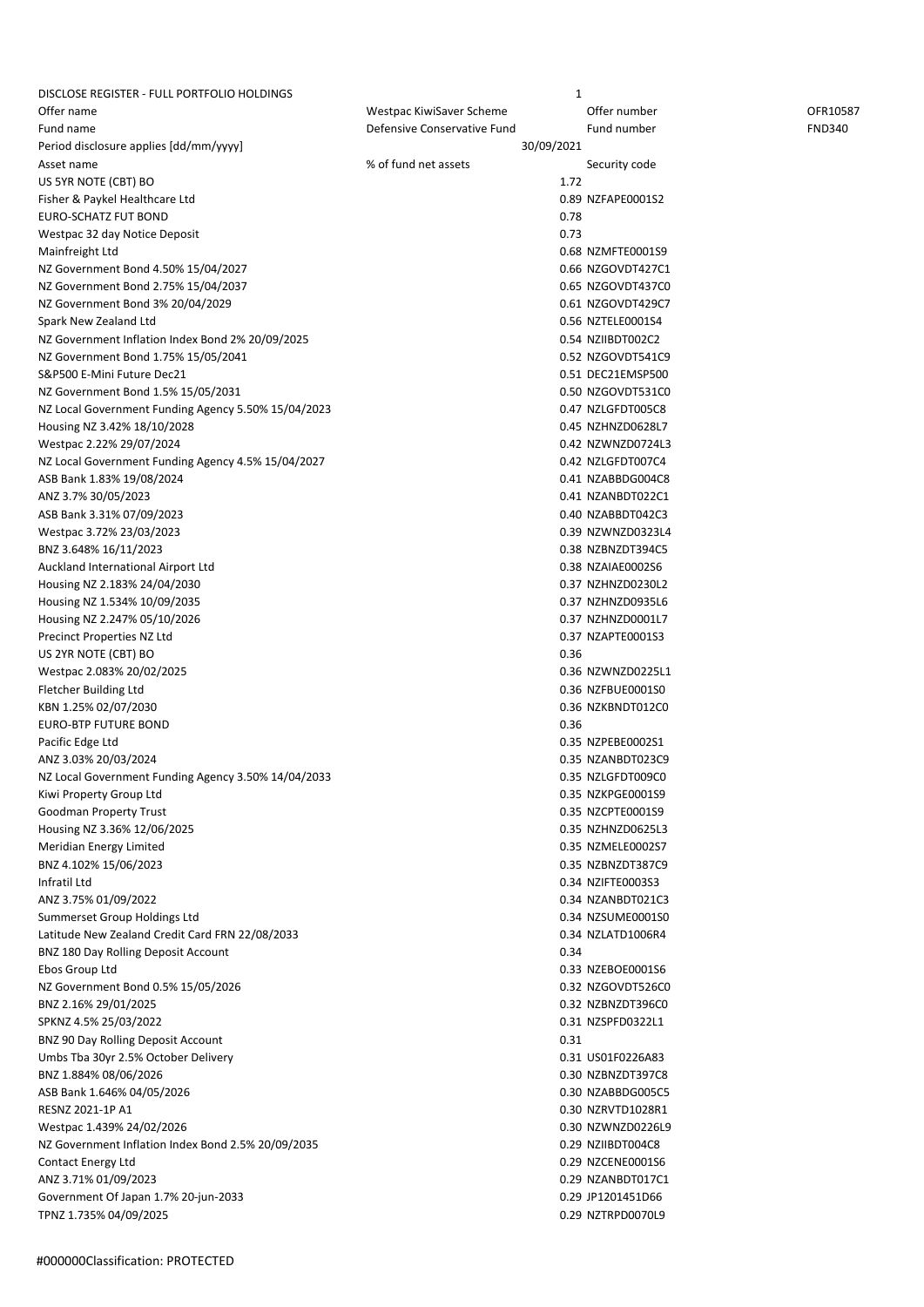Latitude New Zealand Credit Card Master Trust Series 2018-1 A 22012 2021 0.29 NZLATD1001R5 Government Of Japan 0.3% 20-dec-2024 0.28 JP1103371F10 Government Of Japan 0.1% 20-dec-2026 0.27 JP1103451GC0 CCB 0.954% 25/09/2023 0.27 NZCCBDT013C1 Government Of Japan 0.1% 20-sep-2027 0.25 JP1103481H98 A2 Milk Company Ltd 0.25 N2ATME0002S8 Government Of Japan 0.6% 20-mar-2023 0.24 JP1103281D37 Argosy Property Trust 0.24 NZARGE0010S7 Government Of China 2.68% 21-may-2030 0.24 CND100036Q75 ASBBNK NFIX3FRA + 0.0 22/02/2022 0.23 NZABBDT043C1 NZ Government Inflation Index Bond 3% 20/09/2030 0.23 NZIIBDT003C0 0.23 NZIIBDT003C0 Government Of The United States Of America 1.625% 15-nov-2<sup>1</sup> and the Communication of 22 US912828TY62 NZ Government Inflation Index Bond 2.50% 20/09/2040 0.22 NZIIBDT005C5 Government Of Japan 0.4% 20-sep-2025 0.21 JP1103401F97 KIWI 2.635% 05/10/2026 0.20 NZKIWD1026L4 NZ Government Bond 2% 15/05/2032 0.20 NZGOVDT532C8 MCYNZ 2.16% 29/09/2026 0.20 NZMCYDG004C6 Government Of Mexico 7.5% 03-jun-2027 0.20 MX0MGO0000D8 TPNZ 4.3% 30/06/2022 0.20 NZTRPD0030L3 TOYOTA 2.71% 23/04/2024 0.19 NZTFSDT719C2 NZLGFA 1.5% 20/04/2029 0.19 NZLGFDT012C4 CHURC 3.58% 27/11/2024 0.19 NZCCHDT853C4 TOYOTA NFIX3FRA + 105 26/10/2022 0.19 NZTFSDT641C8 KUNTA 0.625% 26/06/2023 0.19 NZMFPDT004C9 SPKNZ 3.37% 07/03/2024 0.18 NZSPFD0580L4 NZ Government Bond 5.5% 15/04/2023 0.18 NZGOVDT423C0 Government Of The United States Of America 2.0% 31-may-2024 0.18 US912828XT22 Alphabet Inc. Class A 0.18 US02079K3059 NZLGFA 2.00% 15/04/2037 0.18 NZLGFDT016C5 TOYOTA 3.17% 12/09/2023 0.18 NZTFSDT707C7 NZ Local Government Funding Agency 2.25% 15/04/2024 0.17 NZLGFDT011C6 HSBC 1.835% 16/08/2024 0.17 NZHKBDT010C2 AUCKCN 3.17% 27/06/2023 0.17 NZAKCDT453C0 Government Of Norway 1.75% 17-feb-2027 0.17 NO0010786288 KBN 0.75% 12/06/2025 0.16 NZKBNDT011C2 NZ Government Bond 2.75% 15/04/2025 0.16 NZGOVDT425C5 Government Of Japan 2.2% 20-sep-2028 0.16 JP12010618A8 CHURC 3.4% 06/12/2022 0.16 NZCCHDT839C3 TOYOTA 3.56% 11/08/2022 0.16 NZTFSDT671C5 Government Of Japan 0.1% 20-dec-2023 0.16 JP1051381K12 Freightways Ltd **Calculation Community Community** Cancel Community Community Community Community Community Community Community Community Community Community Community Community Community Community Community Community Commu Government Of Japan 0.8% 20-sep-2023 0.16 JP1103301D90 Government Of Singapore 1.75% 01-feb-2023 0.16 SG31B8000001 NZ Government Bond 0.5% 15/05/2024 0.16 NZGOVDT524C5 TPNZ 2.73% 14/03/2024 0.16 NZTRPD0060L0 Kiwibank FRN 22/11/2021 0.16 NZKIWD2021L4 Government Of Singapore 2.75% 01-jul-2023 0.15 SG3260987684 FCGNZ 5.90% 25/02/2022 0.15 NZFCGDT266C7 Vital Healthcare Property Trust 0.15 NZCHPE0001S4 TOYOTA 1.73% 06/09/2024 0.15 NZTFSDT727C5 Investore Property Limited **1.15 NZIPLE000153 1.15 NZIPLE000153 1.15 NZIPLE000153** Government Of France 0.0% 25-feb-2026 0.15 FR0013508470 Government Of Japan 0.3% 20-jun-2039 0.15 JP1201691K75 KIWI 2.155% 20/09/2024 0.15 NZKIWD0924L1 NZ Government Bond 2.75% 15/05/2051 0.15 NZGOVDT551C8 Government Of Singapore 3.0% 01-sep-2024 0.15 SG7S30941627 Stride Property Ltd and Stride Invest Mgmt Ltd 0.15 NZSPGE0001S2 Government Of Singapore 2.875% 01-sep-2030 0.15 SG7U32949426 Government Of Japan 2.3% 20-mar-2039 0.15 JP1300301940 NZ Government Bond 3.5% 14/04/2033 0.15 NZGOVDT433C9 VCTNZ 1.575% 06/10/2026 0.15 NZVCTDT011C2 HSBC FRN 26/11/2021 0.14 NZHKBDT008C6 Fonterra Cooperative Group 03/12/2021 0.14 NZFCGDT498C6 AUCKCN 5.806% 25/03/2024 0.14 NZAKCDT324C3 FCGNZ NFIX3FRA + 0 08/10/2021 0.14 NZFCGDT424C2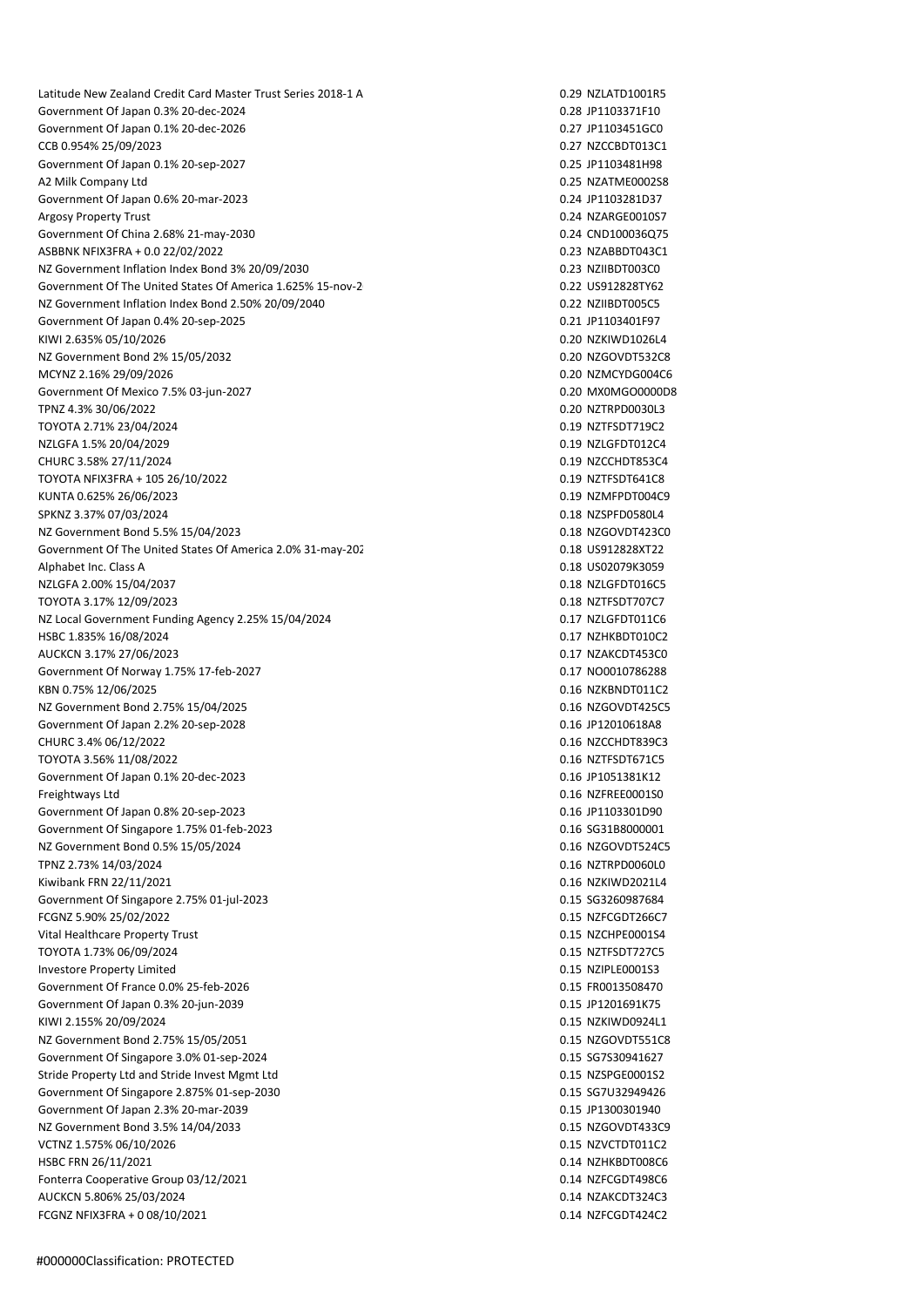Genesis Energy 1.32% 20/07/2022 0.14 NZGNEDT008C1 CNUNZ 1.98% 02/12/2027 0.14 NZCNUDT004C4 Government Of Japan 2.1% 20-dec-2027 0.14 JP12009917C3 Ryman Healthcare Ltd **0.14 NZRYME0001S4** 0.14 NZRYME0001S4 Government Of The United States Of America 0.375% 15-apr-2(
0.14 US91282CBV28 Government Of Japan 0.2% 20-jun-2036 0.14 JP1201571G68 Government Of Indonesia 6.5% 15-feb-2031 0.14 IDG000015207 BZLNZ 2.00% 21/02/2025 0.14 US06407F2B71 Apple Inc. 0.14 US0378331005 Government Of China 3.29% 18-oct-2023 0.14 CND10001Q6P2 SBS Bank 16/11/2021 0.14 NZSBBDT274C2 Government Of Japan 0.1% 20-mar-2029 0.14 JP1103541K42 FPQC 2021-3 A NFIX1BID +85bps 15/08/2029 0.14 NZFPFD1042R8 STOXX EUROPE 600 Dec21 0.14 DE000C58X6U6 Sky City Entertainment Group 0.14 NZSKCE0001S2 VCTNZ 3.45% 27/05/2025 0.14 NZVCTDT090C6 Government Of Mexico 8.5% 31-may-2029 0.14 MX0MGO0000H9 MCYNZ 1.56% 14/09/2027 0.14 NZMCYDG003C8 VCTNZ 4.996% 14/03/2024 0.14 NZVCTDT009C6 Microsoft Corporation 0.14 US5949181045 CCB 4.005% 19/06/2023 0.13 NZCCBDT011C5 Government Of Japan 0.1% 20-jun-2026 0.13 JP1103431G66 0.13 JP1103431G66 Genesis Energy 08/11/2021 2002 2003 0.13 NZGNEDT033C9 Meridian Energy NZ 09/11/2021 **0.13 N2MELDT088C7** 0.13 NZMELDT088C7 Genesis Energy 07/12/2021 2002 2003 0.13 NZGNEDT036C2 Genesis Energy 14/12/2021 and the control of the control of the control of the control of the control of the control of the control of the control of the control of the control of the control of the control of the control CCB 3.932% 09/11/2022 0.13 NZCCBDT010C7 IFC 3.75% 09/08/2027 0.13 NZIFCDT009C9 Government Of China 3.22% 06-dec-2025 0.13 CND10001SWR7 Government Of Canada 2.5% 01-jun-2024 0.13 CA135087B451 Mercury NZ Limited 0.13 NZMRPE0001S2 IBRD 1.625% 10/05/2028 0.13 NZIBDDT018C3 MERINZ 4.88% 20/03/2024 0.13 NZMELDT024C2 DCTL 3.61% 17/07/2025 0.13 NZDCTDT148C4 Government Of Canada 0.5% 01-sep-2025 0.13 CA135087K940 Taiwan Semiconductor Manufacturing Co., Ltd. 0.13 TW0002330008 Property for Industry Ltd 0.13 NZPFIE0001S5 Government Of Japan 1.8% 20-sep-2031 0.13 JP1201301B94 CENNZ 4.63% 15/11/2022 0.12 NZCEND0040L1 PIFAU 4.76% 28/09/2022 0.12 NZPWCDT007C3 LBANK 4.00% 15/04/2027 0.12 NZLBKDT003C1 Government Of Mexico 8.5% 18-nov-2038 0.12 MX0MGO0000J5 Amazon.com, Inc. 6.12 US0231351067 HBLNZ 3.55% 12/04/2024 0.12 NZHBLD0020L2 DCTL 2.9% 15/03/2026 0.12 NZDCTDT160C9 HSBC NFIX3FRA + 65 16/08/2022 0.12 NZHKBDT009C4 AIANZ NFIX3FRA + 0 11/10/2022 0.12 NZAIAD1022L0 Government Of Italy 0.95% 01-dec-2031 0.12 IT0005449969 0.12 IT0005449969 Genesis Energy 19/10/2021 0.12 NZGNEDT031C3 Government Of Japan 0.1% 01-jan-2022 **0.12 JP1024081L11** 0.12 JP1024081L11 Government Of Mexico 10.0% 05-dec-2024 0.11 MX0MGO000078 Accenture Plc Class A 0.11 IE00B4BNMY34 mini MSCI Emg Mkts Indx Ftr Dec21 0.11 Government Of Mexico 8.0% 07-dec-2023 0.11 MX0MGO000003 ADB 1.625% 28/01/2025 0.11 NZADBDT010C8 TPNZ 5.893% 03/15/2028 0.11 NZTRPD0328L1 MTFNZ R19 Mtge A +120BP 0.11 NZRAMTFAT017 KIWI Term Deposit 0.61% 22/02/2021 20/10/2021 0.11 KIWI Term Deposit 0.72% 01/04/2021 30/12/2021 0.11 WSTP Term Deposit 0.7% 06/04/2021 06/10/2021 0.11 KIWI Term Deposit 0.59% 08/03/2021 04/10/2021 0.11 ANZNZ Term Deposit 0.7% 13/04/2021 13/10/2021 13 0.11 WSTP Term Deposit 0.685% 12/04/2021 12/10/2021 120 120 120 120 120 120 120 121 12 WSTP Term Deposit 0.785% 04/05/2021 04/02/2022 0.11 WSTP Term Deposit 0.695% 19/04/2021 18/10/2021 18. 2010 10:00:00 11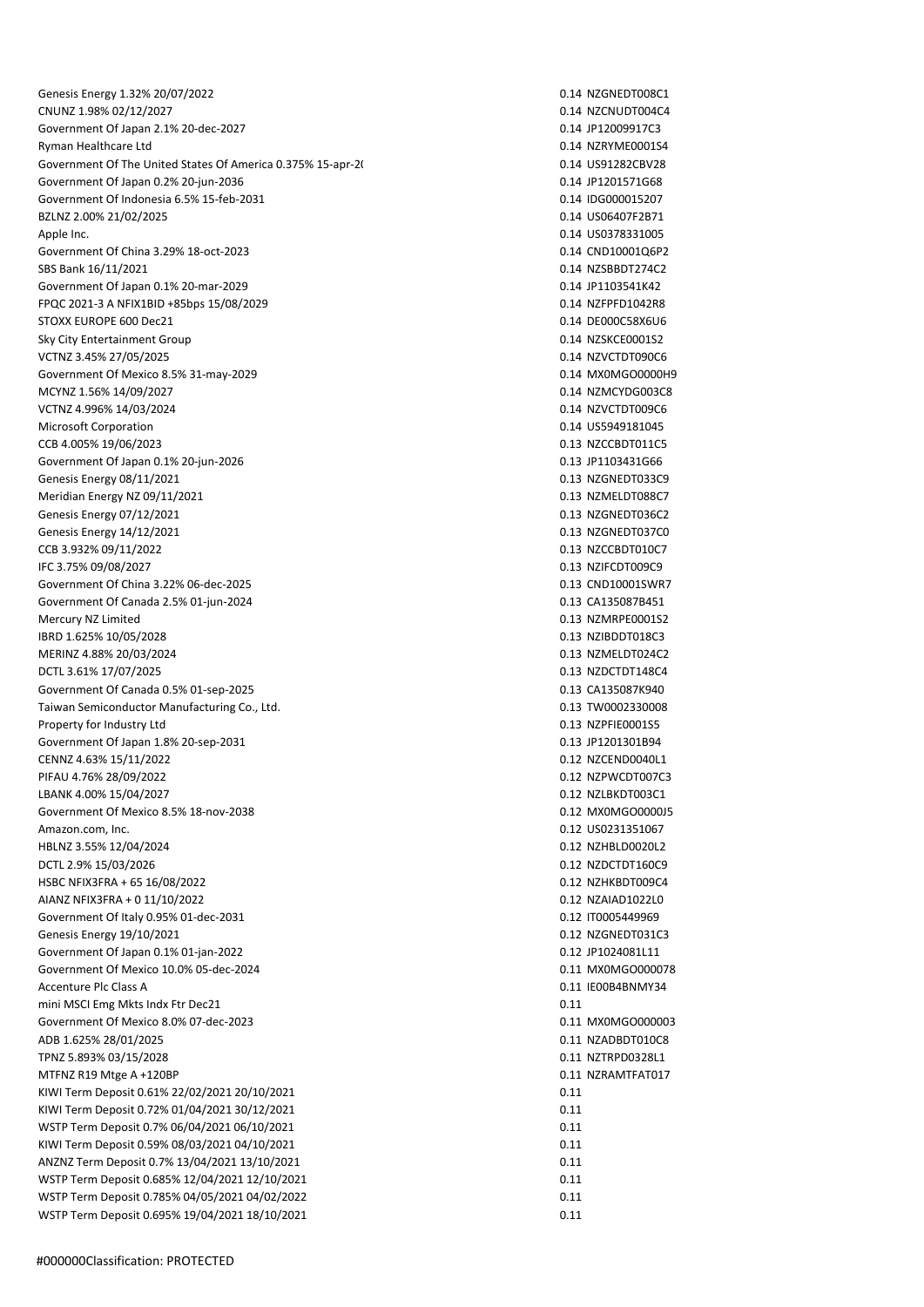ANZNZ Term Deposit 0.7% 21/04/2021 21/10/2021 0.11 ANZNZ Term Deposit 0.8% 13/05/2021 08/02/2022 0.11 WSTP Term Deposit 0.71% 27/04/2021 28/10/2021 28:00 0.11 ANZNZ Term Deposit 0.6% 31/03/2021 01/10/2021 0.11 WSTP Term Deposit 0.74% 11/05/2021 11/11/2021 0.11 ANZNZ Term Deposit 0.7% 04/05/2021 04/11/2021 0.11 ASBBNK Term Deposit 0.7% 06/05/2021 05/11/2021 0.11 WSTP Term Deposit 0.79% 27/05/2021 22/02/2022 0.11 ASBBNK Term Deposit 0.71% 13/05/2021 15/11/2021 150 160 161 161 162 162 163 164 164 164 164 165 166 167 168 16 ICBCAS Term Deposit 0.95% 24/06/2021 22/12/2021 0.11 WSTP Term Deposit 0.7% 20/05/2021 19/11/2021 10.11 WSTP Term Deposit 0.77% 02/06/2021 28/02/2022 0.11 ANZNZ Term Deposit 0.65% 27/05/2021 22/11/2021 0.11 ICBCAS Term Deposit 1.2% 28/07/2021 27/01/2022 0.11 WSTP Term Deposit 0.67% 11/06/2021 10/12/2021 0.11 MUFGBNK Term Deposit 0.71% 18/06/2021 19/10/2021 0.11 ANZNZ Term Deposit 0.65% 09/06/2021 09/12/2021 0.11 WSTP Term Deposit 0.675% 14/06/2021 14/12/2021 0.11 ASBBNK Term Deposit 0.65% 10/06/2021 07/12/2021 0.11 ANZNZ Term Deposit 0.6% 01/06/2021 01/12/2021 0.11 KIWI Term Deposit 0.93% 19/07/2021 17/01/2022 0.11 KIWI Term Deposit 0.98% 23/07/2021 18/02/2022 0.11 ANZNZ Term Deposit 0.63% 15/06/2021 15/12/2021 0.11 KIWI Term Deposit 0.71% 01/07/2021 27/01/2022 0.11 WSTP Term Deposit 0.77% 09/07/2021 07/01/2022 0.11 KIWI Term Deposit 1.12% 05/08/2021 01/02/2022 0.11 MUFGBNK Term Deposit 0.73% 07/07/2021 08/12/2021 0.11 ANZNZ Term Deposit 0.62% 23/06/2021 21/12/2021 0.11 ASBBNK Term Deposit 0.68% 05/07/2021 05/01/2022 0.11 WSTP Term Deposit 0.98% 02/08/2021 02/02/2022 0.11 ANZNZ Term Deposit 1.1% 10/08/2021 09/02/2022 0.11 KIWI Term Deposit 1.12% 11/08/2021 11/02/2022 0.11 WSTP Term Deposit 0.75% 20/07/2021 18/11/2021 0.11 ANZNZ Term Deposit 0.55% 30/06/2021 30/11/2021 0.11 ANZNZ Term Deposit 1.1% 17/08/2021 15/02/2022 0.11 ANZNZ Term Deposit 1.1% 18/08/2021 16/02/2022 0.11 ANZNZ Term Deposit 1.12% 20/08/2021 17/02/2022 0.11 ANZNZ Term Deposit 1.05% 23/08/2021 21/02/2022 0.11 ANZNZ Term Deposit 0.55% 21/07/2021 25/11/2021 0.11 ICBCAS Term Deposit 1.3% 01/09/2021 02/03/2022 0.11 ANZNZ Term Deposit 1.01% 01/09/2021 03/03/2022 0.11 KIWI Term Deposit 0.91% 30/08/2021 01/03/2022 0.11 CCB Term Deposit 1.04% 06/09/2021 08/03/2022 0.11 WSTP Term Deposit 1.07% 09/09/2021 11/03/2022 0.11 ICBCAS Term Deposit 1.3% 14/09/2021 16/03/2022 0.11 WSTP Term Deposit 1.2% 17/09/2021 17/03/2022 0.11 KIWI Term Deposit 1.13% 17/09/2021 18/03/2022 0.11 WSTP Term Deposit 1.155% 21/09/2021 22/03/2022 0.11 KIWI Term Deposit 1.02% 22/09/2021 23/03/2022 0.11 KIWI Term Deposit 1.15% 28/09/2021 30/03/2022 0.11 ANZNZ Term Deposit 1.12% 28/09/2021 29/03/2022 0.11 KIWI Term Deposit 1.15% 29/09/2021 28/03/2022 0.11 ASBBNK Term Deposit 0.96% 29/09/2021 29/03/2022 0.11 KIWI Term Deposit 1.2% 30/09/2021 28/04/2022 0.11 WSTP Term Deposit 1.14% 30/09/2021 01/04/2022 0.11 ANZNZ Term Deposit 1.1% 30/09/2021 04/04/2022 0.11 BZLNZ 0% 12/10/2021 0.11 NZF01DT279C1 MERINZ 0% 14/10/2021 0.11 NZMELDT086C1 BZLNZ 0% 18/10/2021 0.11 NZF01DT324C5 TMNZ 0% 28/10/2021 0.11 NZTMND1066R9 MERINZ 0% 19/11/2021 0.11 NZMELDT089C5 SBSNZ 0% 23/11/2021 0.11 NZSBBDT275C9 TMNZ 0% 29/11/2021 0.11 NZTMND1067R7 TMNZ 0% 20/12/2021 0.11 NZTMND1068R5 BZLNZ 0% 29/12/2021 0.11 NZF01DT347C6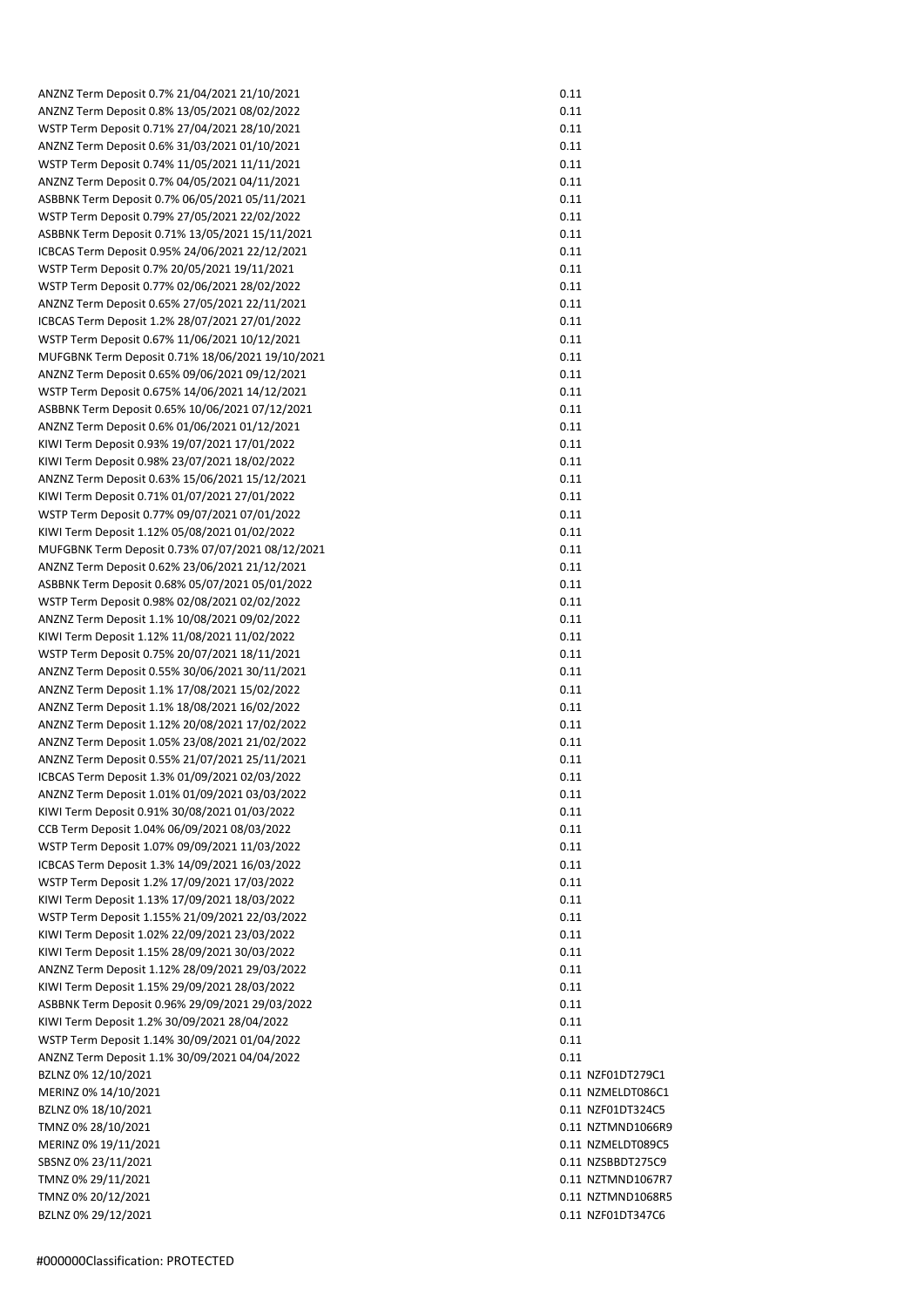ASBBNK Enhanced +8bps 31/12/2021 0.11 NZF04DT398C6 BZLNZ 0% 28/01/2022 0.11 NZF01DT348C4 BZLNZ 0% 01/02/2022 0.11 NZF01DT293C2 BZLNZ 0% 01/03/2022 0.11 NZF01DT349C2 ANZNZ 0% 31/03/2022 0.11 NZF02DT239C4 AIANZ 3.64% 17/04/2023 0.11 NZAIADT220L0 ARGNZ 2.2% 27/10/2027 0.11 NZARGDT003C2 TPNZ 2.047% 08/09/2026 0.11 NZTRPD0090L7 TPNZ 3.823% 06/03/2025 0.11 NZTRPD0050L1 Intercontinental Exchange, Inc. 4.0% 15-oct-2023 0.11 US45866FAA21 AIANZ 3.97% 02/11/2023 0.11 NZAIADT210L1 ARGNZ 4% 27/03/2026 0.11 NZARGDT001C6 RABOBK 3.375% 02/02/2023 0.11 XS1764082514 Government Of Japan 0.1% 20-dec-2027 0.11 JP1103491HC4 BOC Call Account 0.11 Government Of Malaysia 3.8% 17-aug-2023 0.11 MYBML1600014 FCGNZ 4.33% 20/10/2021 0.11 NZFCGDG003C9 IBRD 1.375% 19/02/2025 0.11 NZIBDDT014C2 POTNZ 0% 01/11/2021 0.11 NZPOTDL305L1 NZLGFA 2.25% 15/05/2031 0.11 NZLGFDT017C3 NZ Local Government Funding Agency 2.75% 15/04/2025 0.10 NZLGFDT008C2 TPNZ 4.069% 16/09/2022 0.10 NZTRPD0040L2 ARGNZ 2.9% 29/10/2026 0.10 NZARGDT002C4 Government Of South Korea 1.875% 10-jun-2029 0.10 KR103502G966 POTNZ 1.02% 29/09/2025 0.10 NZPOTD0925L1 AUCKCN 2.013% 10/07/2025 0.10 NZAKCDT484C5 Abbvie Inc. 2.3% 21-nov-2022 0.10 US00287YBM03 KBN 4% 20/08/2025 0.10 NZKBNDT009C6 NIB 3.875 09/02/25 MTN 0.10 NZNIBDT009C0 BZLNZ NFIX3FRA + 65 29/08/2022 0.10 NZBNZDT395C2 DCTL 3.79% 16/10/2024 0.10 NZDCTDT135C1 CCB Term Deposit 0.84% 10/05/2021 10/11/2021 0.10 DCTL 2.09% 15/11/2026 0.10 NZDCTDT173C2 KIWI Term Deposit 0.98% 26/07/2021 21/02/2022 0.10 KIWI Term Deposit 0.77% 13/07/2021 08/02/2022 0.10 WSTP Term Deposit 1.22% 20/09/2021 21/03/2022 0.10 MERINZ 0% 29/10/2021 0.10 NZMELDT087C9 ASBBNK Enhanced +8bps 15/11/2021 0.10 NZF04DT387C9 SPKNZ 0% 01/12/2021 0.10 NZSPFDL335L0 SKCNZ 3.02% 21/05/2027 0.10 NZSKCDT001C7 Facebook, Inc. Class A 0.10 US30303M1027 US 10Yr Note (CBT) Dec21 0.10 EIB 1.875% 16/06/2028 0.10 NZEIBDT006C7 RESNZ NFIX1BID +140bps 16/07/2050 0.10 NZRVTD1015R8 Charles Schwab Corporation 0.10 US8085131055 KFW 1.75% 19/05/2028 0.10 NZKFZDT004C9 IPLNZ 4.40% 18/04/2024 0.10 NZIPLDT001C3 KPGNZ 4.00% 07/09/2023 0.10 NZKPGD0020L6 ICBCAS 2.61% 27/06/2024 0.10 NZICBDT009C3 RENTEN 0.75% 09/06/2025 0.10 NZLRBDT014C1 Government Of The United States Of America 0.125% 31-jul-2021 0.10 US91282CAC55 WSTP 0% 20/02/2023 0.10 NZWNZD0223L6 IFC 2.625% 07/09/2023 0.10 NZIFCDT010C7 China Development Bank 3.7% 20-oct-2030 0.10 CND10003RVZ0 CNCBK 2.393% 22/11/2024 0.09 NZCCBDT012C3 ZELNZ 4.01% 01/11/2021 0.09 NZZELD0040L6 DCTL NFIX3FRA + 56 15/10/2022 0.09 NZDCTDT097C3 ADB 1.125% 10/02/2028 0.09 NZADBDT012C4 TRGROP 3.532% 10/02/2026 0.09 NZTRGD1026L9 TOYOTA 0.85% 09/09/2024 0.09 AU3CB0282945 BCHINA 4.02% 19/04/2023 0.09 NZBOCDT003C8 Government Of Japan 1.2% 20-mar-2035 0.09 JP1201521F37 KPGNZ 4.06% 12/11/2025 0.09 NZKPGD0040L4 WSTP 3.775% 07/06/2022 0.09 NZWNZD0622L9 Government Of Singapore 3.5% 01-mar-2027 0.09 SG7J60932174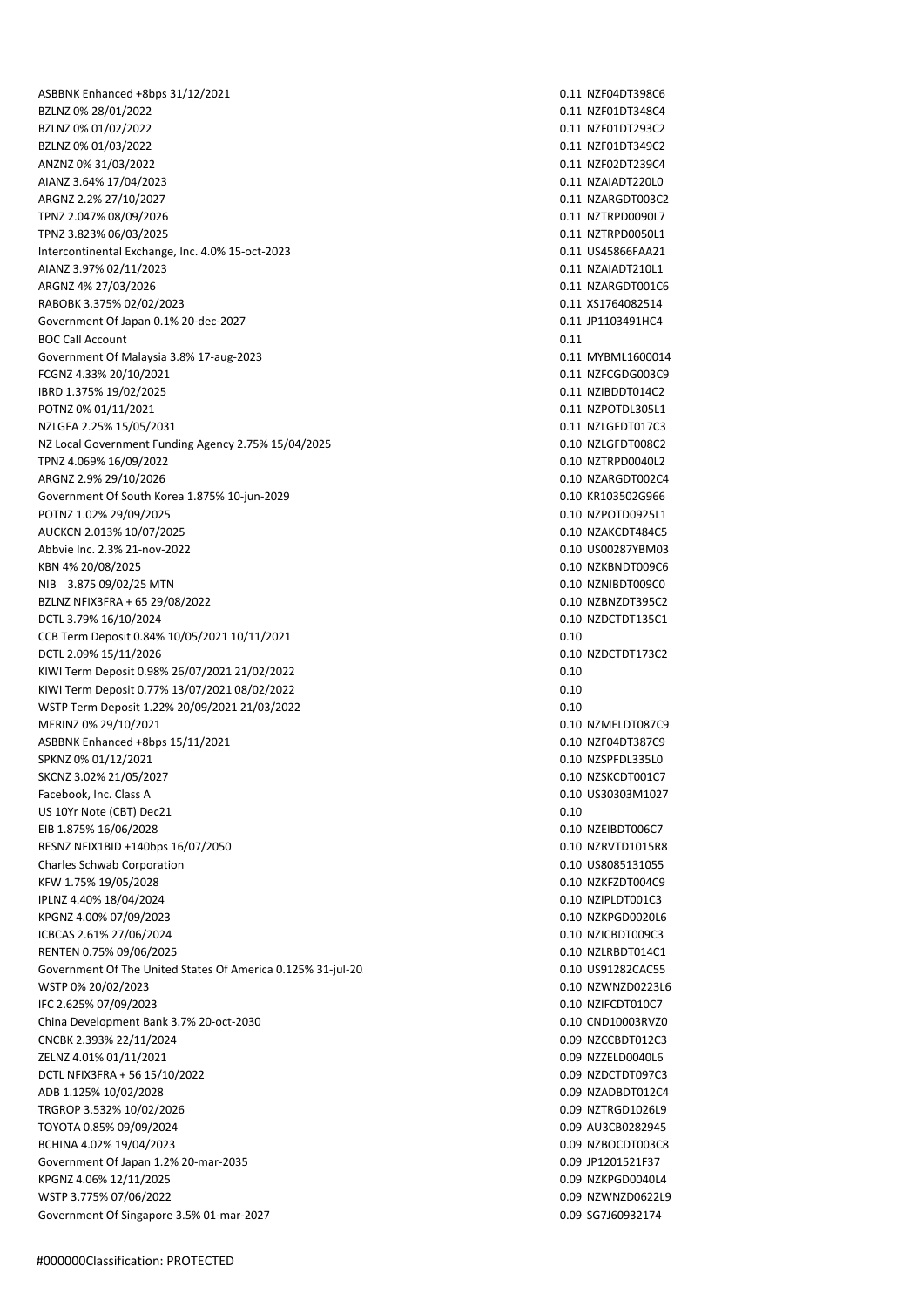TOYOTA 1.19% 30/04/2024 0.09 XS2068069231 Government Of China 3.01% 13-may-2028 0.09 CND100047752 ADB 2.125% 19/05/2031 0.09 NZADBDT013C2 Government Of United Kingdom 0.875% 22-oct-2029 0.09 GD00BJMHB534 IADB 0.75% 03/07/2025 0.09 NZIDBDT007C6 MERINZ 4.21% 27/06/2025 0.09 NZMELDT042C4 DCTL 1.51% 15/11/2022 0.09 NZDCTDT172C4 Unicredit S.p.a. 6.572% 14-jan-2022 0.09 US904678AJ86 BCHINA Term Deposit 0.85% 25/06/2021 23/12/2021 0.09 BZLNZ 4.261% 03/02/2023 0.09 NZBCBDT004C1 ASBBNK Term Deposit 0.66% 08/06/2021 08/12/2021 0.09 BCHINA Term Deposit 0.85% 06/07/2021 06/01/2022 0.09 ASBBNK Term Deposit 0.69% 29/06/2021 29/12/2021 2008 2010 2021 2021 20:09 KIWI Term Deposit 0.77% 14/07/2021 10/02/2022 0.09 ASBBNK Term Deposit 1.15% 16/08/2021 14/02/2022 0.09 ICBCAS Term Deposit 1.3% 08/09/2021 10/03/2022 0.09 ASBBNK Term Deposit 1.04% 13/09/2021 15/03/2022 0.09 KIWI Term Deposit 0.94% 15/09/2021 15/03/2022 0.09 MUFGBNK Term Deposit 0.87% 15/09/2021 14/01/2022 0.09 MUFGBNK Term Deposit 0.55% 16/09/2021 18/10/2021 0.09 POTNZ 0% 01/10/2021 0.09 NZPOTDL274L9 Genesis Energy 08/10/2021 **District Energy 08/10/2021 0.09 NZGNEDT030C5** SPKNZ 0% 03/11/2021 0.09 NZSPFDL307L9 Charter Communications Operating Llc 4.464% 23-jul-2022 0.09 0.09 0.09 US161175BB96 Genesis Energy 19/11/2021 2009 0.09 NZGNEDT034C7 FCGNZ 4.42% 07/03/2023 0.09 NZFCGDG004C7 POTNZ 0% 01/12/2021 0.09 NZPOTDL335L8 AIANZ 4.28% 09/11/2022 0.09 NZAIADT200L2 AIANZ 3.51% 10/10/2024 0.09 NZAIAD0230L0 Morgan Stanley 4.431% 23-jan-2030 0.09 US6174468G77 KIWI 4.0325% 22/09/2022 0.09 NZKIWD0922L5 Government Of Japan 0.1% 20-sep-2022 0.09 JP1051331H91 Government Of The United States Of America 2.75% 15-feb-202<br>
Government Of The United States Of America 2.75% 15-feb-202 At&t Inc. 0.9% 25-mar-2024 0.09 US00206RMJ85 Government Of United Kingdom 0.125% 31-jan-2023 0.09 GB00BL68HG94 BCHINA 4.09% 17/10/2022 0.09 NZBOCDT001C2 Pushpay Holdings Ltd 0.09 NZPPHE0001S6 GMTNZ 2.559% 04/09/2030 0.09 NZGMBDT006C9 FPQC 2021-4 A NFIX1BID +95bps 15/08/2030 0.09 NZFPFD1043R6 FPQC 2021-1 A NFIX1BID +80bps 18/04/2028 0.09 NZFPFD1040R2 MTFNZ NFIX1BID + 85 15/06/2029 - A 0.09 NZPANTFAT019 CAN 10YR BOND FUT BO 0.09 Government Of Canada 2.25% 01-jun-2029 0.08 CA135087J397 Thermo Fisher Scientific Inc. 0.08 US8835561023 Government Of South Korea 3.0% 10-mar-2023 0.08 KR1035027336 ICBCAS Term Deposit 1.30000% 15/10/2020 15/10/2021 0.08 American Express Company 2.75% 20-may-2022 0.08 US025816CD95 CCB Term Deposit 0.78% 09/03/2021 06/12/2021 0.08 WSTP Term Deposit 0.78% 30/04/2021 28/01/2022 0.08 NIB 0.75% 07/07/2025 0.08 NZNIBDT012C4 MUFGBNK Term Deposit 0.8% 12/05/2021 12/11/2021 0.08 ANZNZ Term Deposit 0.6% 08/04/2021 08/10/2021 0.08 MUFGBNK Term Deposit 0.72% 22/06/2021 23/11/2021 0.08 Government Of Italy 0.0% 15-aug-2024 0.08 IT0005452989 Government Of The United States Of America 0.125% 31-oct-20 and the US91282CAR25 BFWD UKT 0.875% OCT2 0.08 BCHINA Term Deposit 1.3% 07/09/2021 09/03/2022 0.08 CCB Term Deposit 1.04% 13/09/2021 14/03/2022 0.08 MUFGBNK Term Deposit 0.85% 10/09/2021 11/01/2022 0.08 ICBCAS Term Deposit 1.3% 23/09/2021 24/03/2022 0.08 Genesis Energy 27/10/2021 0.08 NZGNEDT032C1 ASBBNK Enhanced +8bps 05/11/2021 0.08 NZF04DT384C6 ASBBNK Enhanced +8bps 16/11/2021 0.08 NZF04DT344C0 ASBBNK Enhanced +8bps 30/11/2021 0.08 NZF04DT392C9 ASBBNK Enhanced +8bps 10/12/2021 0.08 NZF04DT394C5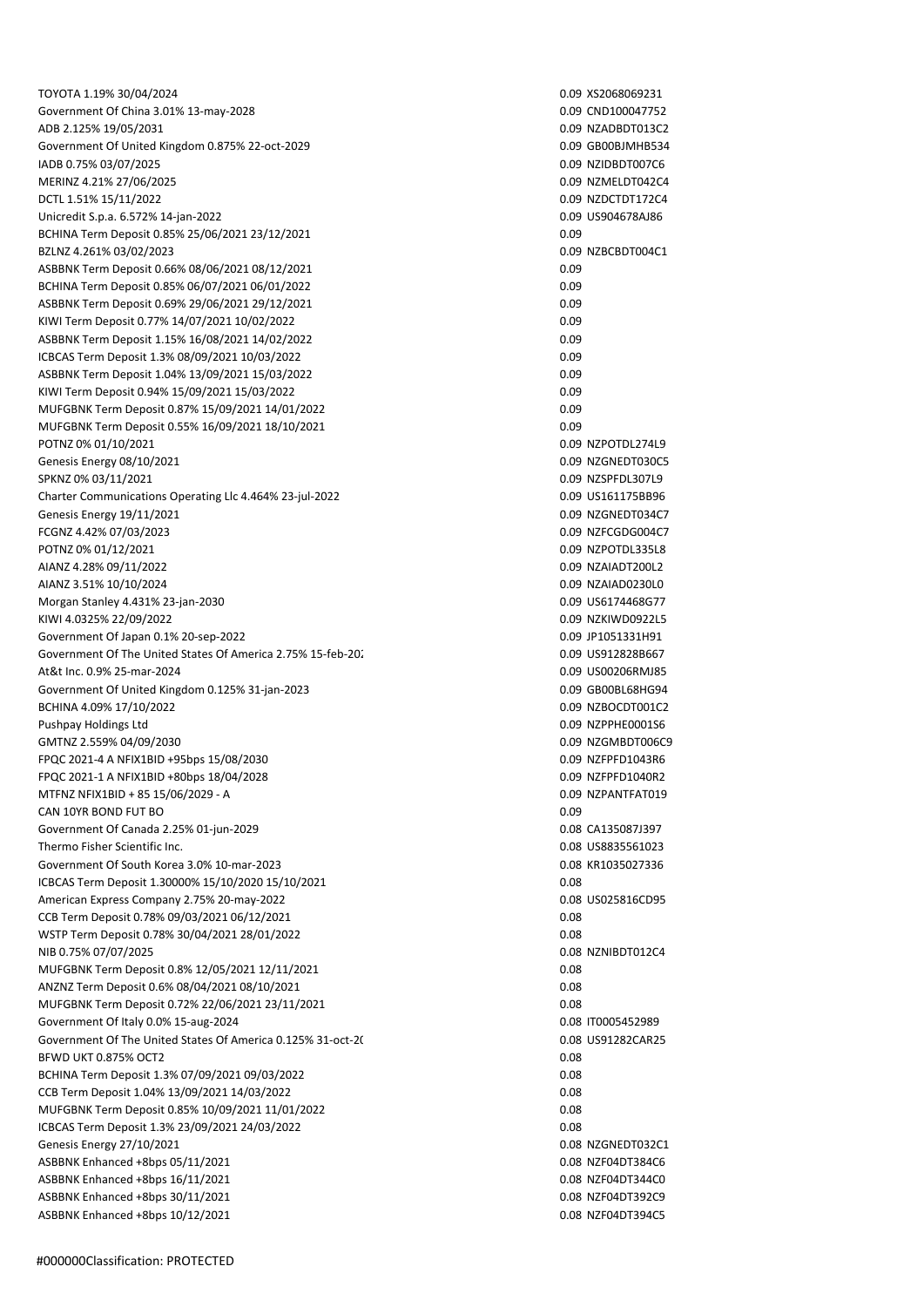ASBBNK Enhanced +8bps 17/12/2021 0.08 NZF04DT396C0 Government Of Singapore 3.125% 01-sep-2022 0.08 SG7J28931946 CHRINT 4.13% 24/05/2024 0.08 NZCHCDT004C4 At&t Inc. 1.6% 19-may-2028 0.08 XS2180007549 KFW 3.00% 07/03/2023 0.08 NZKFZDT003C1 GMTNZ 4.54% 31/05/2024 0.08 NZGMBDT004C4 Government Of China 2.85% 04-jun-2027 0.08 CND100037XX3 Government Of Colombia 7.25% 18-oct-2034 0.08 COL17CT03615 CENNZ 3.55% 15/08/2024 0.08 NZCEND0050L0 IFC 1.75% 29/07/2024 0.08 NZIFCDT011C5 WSTP NFIX3FRA + 0 14/02/2022 0.08 NZWNZD0222L8 Alexander Funding Trust 1.841% 15-nov-2023 0.08 US014621AA40 Government Of Norway 2.0% 26-apr-2028 0.08 NO0010821598 PIFAU 2.36% 06/08/2030 0.08 NZPWCDT010C7 Kathmandu Holdings Ltd **0.08 NZKMDE0001S3** Government Of Italy 0.0% 01-apr-2026 0.08 0.08 0.08 1T0005437147 Government Of Japan 2.1% 20-mar-2027 **0.08 JP1200941746** BCHINA Term Deposit 1.3% 07/10/2020 07/10/2021 0.08 BCHINA Term Deposit 1.30000% 14/10/2020 14/10/2021 0.08 BCHINA Term Deposit 0.95000% 22/10/2020 22/10/2021 0.08 WSTP Term Deposit 0.90000% 27/10/2020 27/10/2021 0.08 KIWI Term Deposit 0.84000% 28/10/2020 28/10/2021 0.08 ICBCAS NFIX3FRA + 100 27/06/2022 0.08 NZICBDT008C5 RESNZ 2020-1 A1 0.08 NZRVTD1021R6 KIWI Term Deposit 0.72% 18/03/2021 13/12/2021 0.08 ANZNZ Term Deposit 0.63% 16/03/2021 16/12/2021 169 16/12/2021 16/12/2021 16/12/2021 16/12/2021 16/12 ANZNZ Term Deposit 0.7% 16/04/2021 15/10/2021 15 0.08 ANZNZ Term Deposit 0.7% 23/04/2021 26/10/2021 0.08 MUFGBNK Term Deposit 0.7% 04/06/2021 03/12/2021 0.08 KIWI Term Deposit 0.63% 18/06/2021 17/12/2021 10:08 KIWI Term Deposit 0.65% 12/07/2021 10/01/2022 0.08 MUFGBNK Term Deposit 0.72% 03/08/2021 03/11/2021 0.08 BCHINA Term Deposit 1.1% 26/08/2021 23/02/2022 0.08 BCHINA Term Deposit 1.3% 24/09/2021 25/03/2022 0.08 ICBCAS Term Deposit 1.3% 27/09/2021 28/03/2022 0.08 SPKNZ 0% 10/11/2021 0.08 NZSPFDL314L5 MUFGBNK 0% 18/11/2021 0.08 NZMUFDL322L7 Genesis Energy 22/12/2021 **Contract Contract Contract Contract Contract Contract Contract Contract Contract Contract Contract Contract Contract Contract Contract Contract Contract Contract Contract Contract Contract Contra** NIB 3.00% 19/01/2023 0.08 NZNIBDT011C6 CNU 2.51% 02/12/2030 0.08 NZCNUDT005C1 Crown Castle International Corp. 3.15% 15-jul-2023 0.08 US22822VAJ08 Chorus Ltd 0.08 NZCNUE0001S2 PCTNZ 4.42% 27/11/2024 0.08 NZPCTDT002C9 Samsung Electronics Co., Ltd. 0.08 KR7005930003 KBN 3.375% 07/06/2023 0.08 NZKBNDT010C4 UDC NFIX1BID + 70 20/08/2028 0.08 NZUDCD1001R6 Abbvie Inc. 3.2% 14-may-2026 0.08 US00287YAY59 Government Of Norway 1.375% 19-aug-2030 0.08 0.08 NO0010875230 Walt Disney Company **0.08 US2546871060** US2546871060 UnitedHealth Group Incorporated 0.08 US91324P1021 Government Of The Netherlands 3.75% 15-jan-2023 0.07 NL0000102275 Roche Holding Ltd **0.07 CH0012032048 CONSUMING CONSUMING CONSUMING CONSUMING CONSUMING CONSUMING CONSUMING CONSUMING CONSUMING CONSUMING CONSUMING CONSUMING CONSUMING CONSUMING CONSUMING CONSUMING CONSUMING CONSUMING CON** RENTEN 5.375% 24/04/2024 0.07 NZLRBDT009C1 AUCKCN 3.338% 27/07/2026 0.07 NZAKCDT410C0 Toyota Motor Corp. 0.681% 25-mar-2024 0.07 US892331AL39 Province Of Ontario 0.25% 15-dec-2026 0.07 XS2283226798 Silgan Holdings Inc. 1.4% 01-apr-2026 0.07 US827048AX76 AVANZ NFIX1BID + 100 15/12/2049 0.07 NZAVAD1020R4 Oracle Corporation 0.07 US68389X1054 Government Of Belgium 0.8% 22-jun-2025 0.07 BE0000334434 Florida Power & Light Company Frn 10-may-2023 0.07 US341081GD33 ICBCAS Term Deposit 0.95% 11/06/2021 08/12/2021 0.07 ICBCAS Term Deposit 1.05% 13/07/2021 13/01/2022 0.07 AUCKCN 4.176% 24/03/2025 0.07 NZAKCDT363C1 ICBCAS Term Deposit 1.2% 13/08/2021 09/02/2022 0.07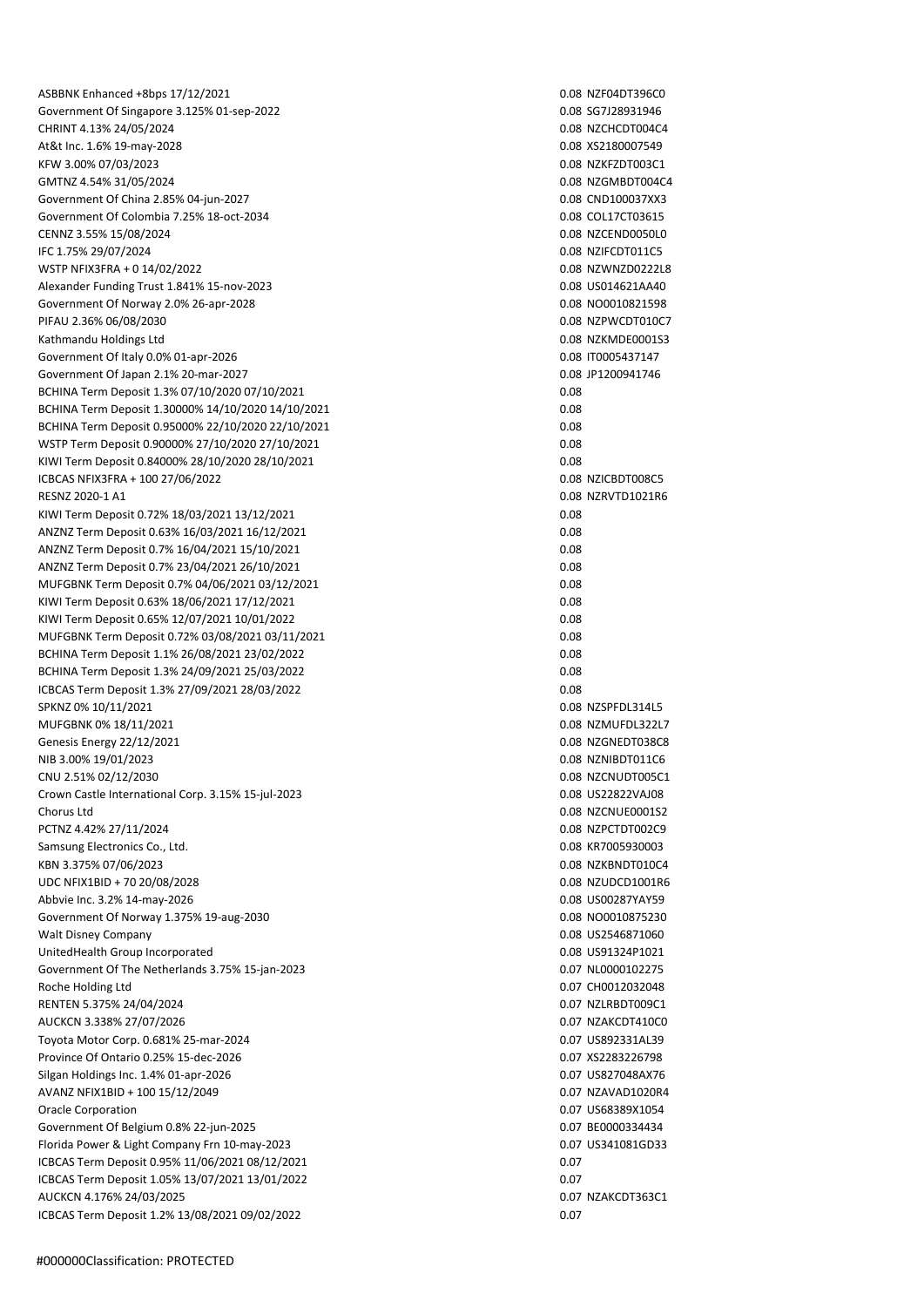BCHINA Term Deposit 1.4% 24/09/2021 24/03/2022 0.07 Government Of Belgium 0.5% 22-oct-2024 0.07 BE0000342510 PFINZ 4.59% 28/11/2024 0.07 NZPFIDT010C2 Government Of Canada 1.5% 01-jun-2023 0.07 CA135087A610 ASIA 3.5% 30/05/2024 0.07 NZADBDT007C4 Nestle S.A. 0.07 CH0038863350 IPLNZ 2.4% 31/08/2027 0.07 NZIPLDT002C1 Government Of Malaysia 3.502% 31-may-2027 0.07 MYBMX0700034 PFINZ 4.25% 01/10/2025 0.07 NZPFIDT020C1 Micron Technology, Inc. 2.497% 24-apr-2023 0.07 US595112BR36 Visa Inc. Class A 0.07 US92826C8394 Government Of Malaysia 3.757% 20-apr-2023 0.07 MYBMI1800024 IADB 3.00% 25/01/2023 0.07 NZIDBDT005C0 IBRD 3.00% 02/02/2023 0.07 NZIBDDT012C6 EIB 3.00% 15/03/2023 0.07 NZEIBDT005C9 Athene Global Funding 1.608% 29-jun-2026 0.07 US04685A2Z36 Government Of Japan 0.1% 20-sep-2029 0.07 JP1103561KA2 Oracle Corporation 2.5% 15-oct-2022 0.07 US68389XAP06 Comcast Corporation Class A 0.07 US20030N1019 Swedbank Ab 0.85% 18-mar-2024 0.07 US87020PAM95 ICBCAS Term Deposit 0.85% 17/05/2021 17/11/2021 0.07 Commonspirit Health (illinois) 2.76% 01-oct-2024 0.07 US20268JAA16 Connecticut St 2.5% 01-jul-2022 0.07 US20772KJU43 Genesis Energy 5.81% 08/03/2023 0.07 NZGPWDT006C1 Government Of Japan 0.1% 01-dec-2021 0.07 JP1024071KC4 JPN 10Y Bond (OSE) Dec21 0.07 Nextera Energy Capital Holdings, Inc. 1.95% 01-sep-2022 0.07 0.07 0.07 US65339KBN90 TPNZ 1.52% 04/08/2026 0.07 NZTRPD0080L8 Government Of The United States Of America 0.125% 15-may-2 0.07 0.07 US9128282P81 LNZCC NFIX1BID + 0.85 22/08/2033 0.07 NZLATD1007R2 Government Of Italy 0.0% 29-nov-2022 0.07 IT0005440679 Government Of Japan 2.3% 20-mar-2040 0.07 JP1300321A34 NZLGFA 1.5% 15/04/2026 0.07 NZLGFDT014C0 Government Of Indonesia 7.0% 15-may-2027 0.07 0.07 0.07 0.07 0.07 0.07 0.099804 IFC 1.5% 27/07/2026 0.07 NZIFCDT013C1 BFWD SP 0.000% OCT2 0.07 Nissan Motor Co., Ltd. 4.81% 17-sep-2030 0.07 US654744AD34 Government Of The United States Of America 2.75% 15-feb-2028 0.06 0.06 US9128283W81 FCGNZ 4.15% 14/11/2025 0.06 NZFCGDG005C4 ASBBNK 3.125 05/23/24 0.06 US00216NAC39 Government Of Spain 0.5% 31-oct-2031 0.06 ES0000012I32 State Of North Rhine-westphalia 0.125% 04-jun-2031 0.06 DE000NRW0MY1 Government Of Indonesia 6.5% 15-jun-2025 0.06 IDG000013707 PCT 2.85% 28/05/2027 0.06 NZPCTDT003C7 Tencent Holdings Ltd. 0.06 KYG875721634 Ontario Teachers' Finance Trust 0.1% 19-may-2028 0.06 XS2344384768 Ontario Teachers' Finance Trust 1.25% 27-sep-2030 0.06 US68329AAH14 Government Of Japan 0.6% 20-dec-2037 0.06 JP1201631HC6 CSL Limited 0.06 AU000000CSL8 Government Of Japan 0.6% 20-jun-2024 **0.06 JP1103341E67** 0.06 JP1103341E67 ZELNZ 4.00% 03/09/2024 0.06 NZZELD0060L4 Starbucks Corporation 1.3% 07-may-2022 0.06 US855244AY52 Galaxy Pipeline Assets Bidco Ltd. 2.94% 30-sep-2040 0.06 XS2300197030 0.06 XS2300197030 Schneider Electric SE 0.06 FR0000121972 Government Of Belgium 2.6% 22-jun-2024 0.06 BE0000332412 European Union 0.0% 04-jul-2029 0.06 EU000A3KRJQ6 Government Of South Korea 1.5% 10-dec-2030 0.06 KR103502GAC2 Citigroup Inc. 2.9% 08-dec-2021 0.06 US172967LC35 Deutsche Bank Aktiengesellschaft 1.375% 17-feb-2032 0.06 DE000DL19VU0 Wheels Spv 2021-1 Llc 0.379% 20-aug-2029 0.06 US96328DBX12 Sony Group Corporation **6.06 Sony Group Corporation** 0.06 JP3435000009 Elanor Commercial Property Fund 0.06 AU0000063893 Jpmorgan Chase & Co. 0.563% 16-feb-2025 0.06 US46647PBY16 Government Of Ireland 0.0% 18-oct-2031 0.06 IE00BMQ5JL65 Medtronic Plc 0.06 IE00BTN1Y115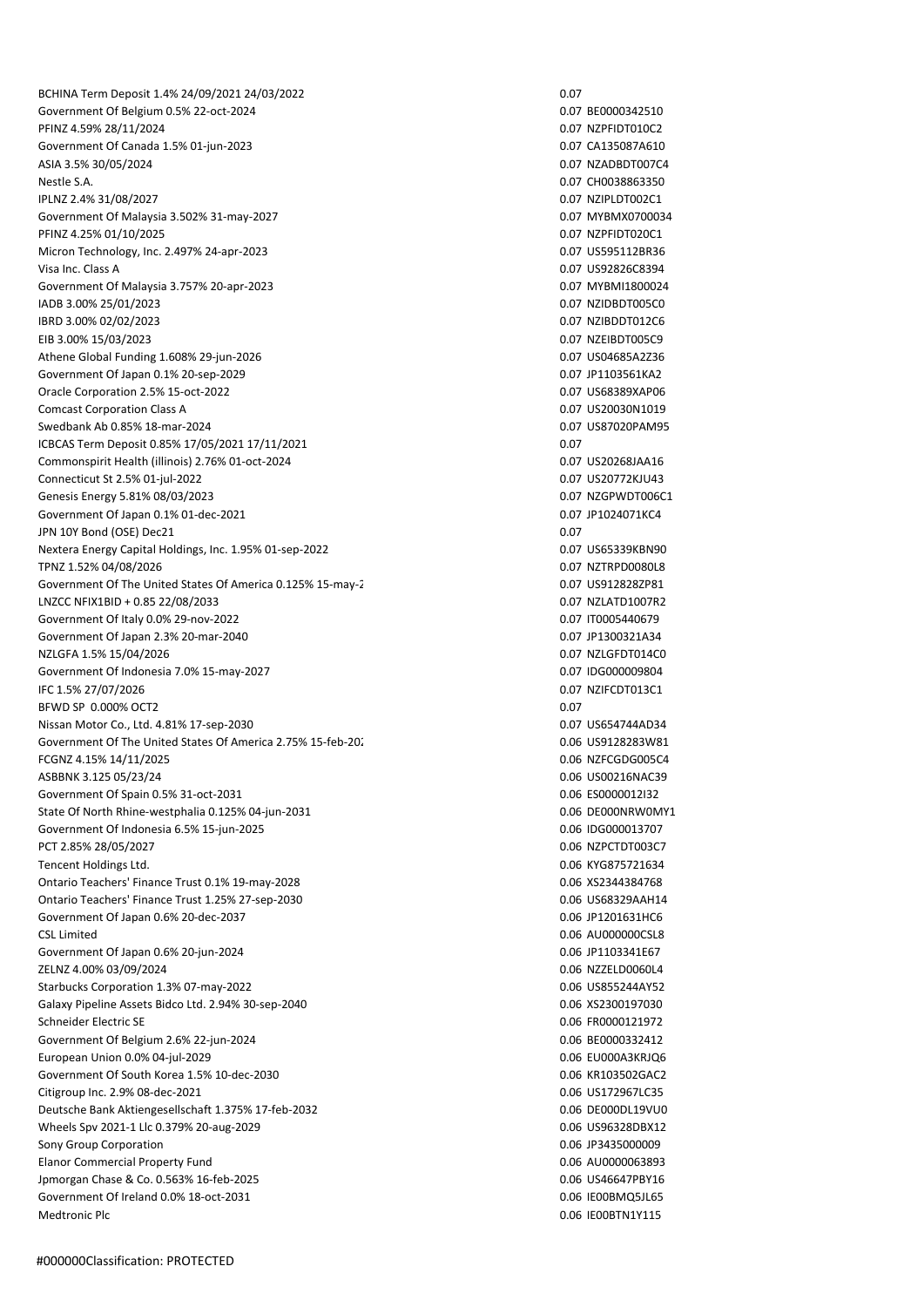Government Of Indonesia 7.0% 15-sep-2030 0.06 IDG000013806 Government Of Belgium 0.2% 22-oct-2023 0.06 0.06 BE0000339482 NZ Government Bond 0.25% 15/05/2028 0.06 NZGOVDT528C6 DCTL 1.93% 18/04/2028 0.06 NZDCTDT199C7 Bank Of America Corporation 3.194% 23-jul-2030 0.06 US06051GHV41 IBRD 1.25% 10/12/2030 0.06 NZIBDDT017C5 Credit Suisse Group Ag 1.25% 17-jul-2025 0.06 CH0343366842 Government Of Spain 1.85% 30-jul-2035 0.06 ES0000012E69 Serko Ltd 0.06 NZSKOE0001S7 Ramsay Health Care Ltd 0.06 AU000000RHC8 Global Net Lease, Inc. 3.75% 15-dec-2027 0.06 US37892AAA88 Brambles Ltd 0.06 AU000000BXB1 Morgan Stanley 1.779% 04-aug-2027 0.06 CA61747YEE10 Morgan Stanley 0.791% 22-jan-2025 0.06 US61747YEB74 Government Of Japan 0.4% 20-jun-2049 0.06 JP1300631K78 Government Of Indonesia 8.25% 15-may-2029 0.06 IDG000012907 Aig Global Funding 0.65% 17-jun-2024 0.06 US00138CAS70 Linde plc 0.06 IE00BZ12WP82 Florida St Brd Admin Fin Corp Rev 1.705% 01-jul-2027 0.06 US341271AE46 RABOBK NFIX3FRA + 38 28/06/2024 0.06 NZRABDT018C5 European Union 0.0% 04-mar-2026 0.06 EU000A3KNYF7 Diageo plc 0.06 GB0002374006 Pacific Life Global Funding Ii 1.375% 14-apr-2026 0.06 US6944PL2E89 Bnp Paribas S.a. 0.5% 01-sep-2028 0.06 FR0013532280 Government Of Malaysia 3.885% 15-aug-2029 0.06 0.06 0.06 MYBMO1900020 Avolon Holdings Funding Ltd. 4.25% 15-apr-2026 0.06 US05401AAL52 Deutsche Bank Ag 5.0% 14-feb-2022 0.06 US251526CA59 Southwest Airlines Co. 6. 2.06 US8447411088 Co. 0.06 US8447411088 Government Of Colombia 6.25% 26-nov-2025 0.06 COL17CT03557 ICBCAS Term Deposit 0.95% 11/06/2021 08/12/2021 0.06 ICBCAS Term Deposit 1.05% 13/07/2021 13/01/2022 0.06 ICBCAS Term Deposit 1.2% 13/08/2021 09/02/2022 0.06 BCHINA Term Deposit 1.4% 24/09/2021 24/03/2022 0.06 FRAPORT AG FRANKFURT **DESIGNER AG FRANKFURT 1.06 --**Asset Plus Ltd 0.06 NZNAPE0007S3 Israel Electric Corp. Ltd. 6.875% 21-jun-2023 0.06 US46507NAE04 Government Of The Netherlands 0.0% 15-jan-2024 0.06 0.06 0.06 NL0012650469 Government Of Norway 1.75% 06-sep-2029 0.06 NO0010844079 SBSNZ 0% 28/10/2021 0.06 NZSBBDT271C8 Genesis Energy 5% 03/04/2025 **0.06 NZGNEDT007C3** 0.06 NZGNEDT007C3 MCYNZ 0% 02/12/2021 0.06 NZMCYDT249C2 MCYNZ 0% 08/12/2021 0.06 NZMCYDT251C8 Fidelity National Information Services, Inc. 1.5% 21-may-2027 0.06 XS1843436228 LONG GILT FUTURE BON 0.06 Government Of France 0.0% 25-feb-2024 0.05 FR0014001N46 China Development Bank 3.09% 18-jun-2030 0.05 CND10003BX04 Government Of Italy 0.25% 15-mar-2028 0.05 UT0005433690 TOPIX Indx Futr Dec21 0.05 Vista Group International Ltd 0.05 NZVGLE0003S1 3M Company 0.05 US88579Y1010 Macquarie Group Ltd 0.05 AU000000MQG1 Government Of Malaysia 3.733% 15-jun-2028 0.05 MYBMS1300057 Exelon Corporation 4.05% 15-apr-2030 0.05 US30161NAX93 Unicredit S.p.a. 3.127% 03-jun-2032 0.05 US904678AY53 LVMH Moet Hennessy Louis Vuitton SE 0.05 FR0000121014 London Stock Exchange Group plc 0.05 GB00B0SWJX34 Eli Lilly and Company 0.05 US5324571083 AUCKCN 2.95% 28/09/2050 0.05 NZAKCDT520C6 Government Of Australia 2.75% 21-may-2041 0.05 AU0000018442 Principal Life Global Funding Ii 0.5% 08-jan-2024 0.05 UST4256LEJ44 Genm Capital Labuan Ltd. 3.882% 19-apr-2031 0.05 USY2700RAA06 RABOBK 1.72% 29/05/2024 2008 2012 2024 2020 2031 2032 2040 205 206 207 208 208 209 209 2008 2012 2020 2031 20 Synnex Corporation 1.25% 09-aug-2024 0.05 US87162WAC47 Government Of Germany 0.0% 09-oct-2026 0.05 DE0001141844 Cisco Systems, Inc. 0.05 US17275R1023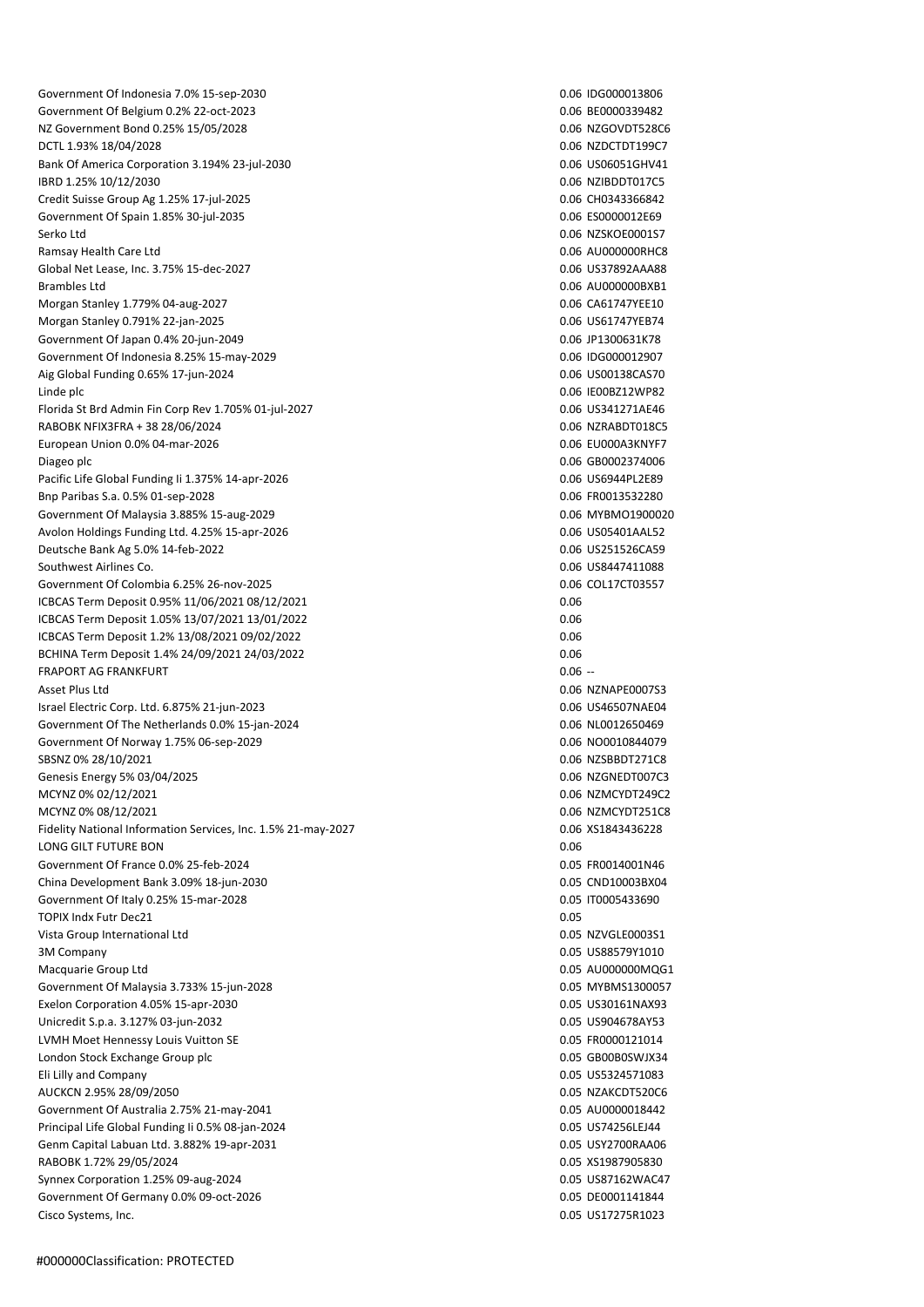Banco Bilbao Vizcaya Argentaria Sociedad Anonima 0.875% 18-8 components and the COSS946KAH41 ICBCAS Term Deposit 0.85% 17/05/2021 17/11/2021 0.05 Southern Company 3.25% 01-jul-2026 0.05 US842587CV72 Goldman Sachs Group, Inc. 4.223% 01-may-2029 0.05 US38141GWZ35 Government Of Spain 0.0% 31-may-2024 0.05 ES0000012H33 Government Of France 0.0% 25-nov-2030 0.05 FR0013516549 eBay Inc. 6. 2006 0.05 US2786421030 0.05 US2786421030 0.05 US2786421030 0.05 US2786421030 0.05 US2786421030 0.05 US2786421030 0.05 US2786421030 0.05 US2786421030 0.05 US2786421030 0.05 US2786421030 0.05 US2786421030 0.05 U Cppib Capital, Inc. 0.25% 06-apr-2027 0.05 XS2152308727 Arvida Group Limited **0.05 N2ARVE0001S5** 2005 N2ARVE0001S5 Government Of Indonesia 6.625% 15-may-2033 0.05 IDG000010406 Hasbro, Inc. 3.55% 19-nov-2026 0.05 US418056AY31 AVANZ NFIX1BID + 160 15/04/2052 0.05 NZAVAD1013R9 Government Of Colombia 10.0% 24-jul-2024 0.05 COL17CT02385 Danske Bank A/s 2.25% 14-jan-2028 0.05 XS2100904361 Johnson & Johnson 0.05 US4781601046 DCTL NFIX3FRA + 65 15/02/2024 0.05 NZDCTDT122C9 BNZ 32 Day Rolling Deposit Account 0.05 BFWD ACG 1.750% OCT2 0.05 General Electric Company **6.05 US3696043013** Company **0.05 US3696043013** CCB Term Deposit 0.8% 14/04/2021 11/10/2021 0.05 AUST 10Y BOND FUT BO La Banque Postale Sa 0.5% 17-jun-2026 0.05 FR0013518024 FCGNZ 0% 06/01/2022 0.05 NZFCGDT502C5 Exeter Automobile Receivables Trust 2021-2 0.57% 15-sep-2025 0.05 US30165XAD75 GDI Property Group 0.05 AU000000GDI7 PayPal Holdings, Inc. 2006 2012 12:05:06 2012 12:06:07:07:08 2012 12:07:08:07:07:07:07:07:07:07:07:07:07:07:07 Westlake Automobile Receivables Trust 2020-3 0.78% 17-nov-2 0.05 0.05 US96042QAG55 Citigroup Inc. 2005 0.05 US1729674242 Government Of China 3.27% 19-nov-2030 0.05 CND10003VNX4 Government Of Australia 3.25% 21-apr-2025 0.05 AU3TB0000168 Government Of The Netherlands 0.0% 15-jan-2027 0.05 0.05 0.05 NL0015031501 Eversource Energy 0.8% 15-aug-2025 0.05 US30040WAJ71 Government Of Japan 0.1% 20-dec-2022 0.05 JP1051341HC3 Caisse D'amortissement De La Dette Sociale 0.125% 25-oct-2023 0.05 FR0013344181 BCHINA Term Deposit 1% 28/04/2021 27/10/2021 0.05 BCHINA Term Deposit 1.3% 24/08/2021 25/02/2022 0.05 Government Of France 1.25% 25-may-2036 0.05 Covernment Of France 1.25% 25-may-2036 Government Of Malaysia 3.478% 14-jun-2024 0.05 MYBMI1900030 Government Of China 2.57% 20-may-2023 0.05 CND100047H24 Government Of China 3.72% 12-apr-2051 0.05 CND100045MS9 Port of Tauranga Ltd 0.05 NZPOTE0003S0 Stryker Corporation 0.05 US8636671013 Government Of Colombia 5.75% 03-nov-2027 0.05 COL17CT03672 Citadel Finance Llc 3.375% 09-mar-2026 0.05 US17287HAA86 Ontario Teachers' Finance Trust 2.0% 16-apr-2031 0.05 US68329AAJ79 Applied Materials, Inc. 2008 22:21:051 2012 2013 2020 2020 2030 2040 2040 2050 2061 2072 2081 2092 2005 2014 20 Government Of Belgium 0.9% 22-jun-2029 0.05 BE0000347568 Merck KGaA 0.05 DE0006599905 Government Of South Korea 1.25% 10-mar-2026 0.05 KR103501GB34 Oceania Healthcare Limited **0.05 NZOCAE0002S0** KPGNZ 2.85% 19/07/2028 0.05 NZKPGD0050L3 Canadian National Railway Company 0.05 CA1363751027 Microchip Technology Incorporated 0.983% 01-sep-2024 0.05 0.05 US595017AX27 Government Of Colombia 7.75% 18-sep-2030 0.05 COL17CT03342 Government Of Malaysia 3.795% 30-sep-2022 0.05 MYBML1500024 Afterpay Limited 0.05 AU000000APT1 Government Of Australia 2.5% 21-may-2030 0.05 AU0000013740 Bpce Sa 2.75% 02-dec-2021 0.05 US05578DAW20 Government Of China 2.84% 08-apr-2024 0.04 CND100045MR1 Deutsche Bank Aktiengesellschaft 1.75% 19-nov-2030 0.04 DE000DL19VS4 0.04 DE000DL19VS4 Humana Inc. 0.65% 03-aug-2023 0.04 US444859BP69 Texas Instruments Incorporated **0.04 US8825081040** 0.04 US8825081040 TPWNZ 3.35% 29/07/2026 0.04 NZTPWDT180C9 Morgan Stanley 2.484% 16-sep-2036 **0.04 US61747YEF88** 0.04 US61747YEF88 JPN 10Y BOND(OSE) BO 0.04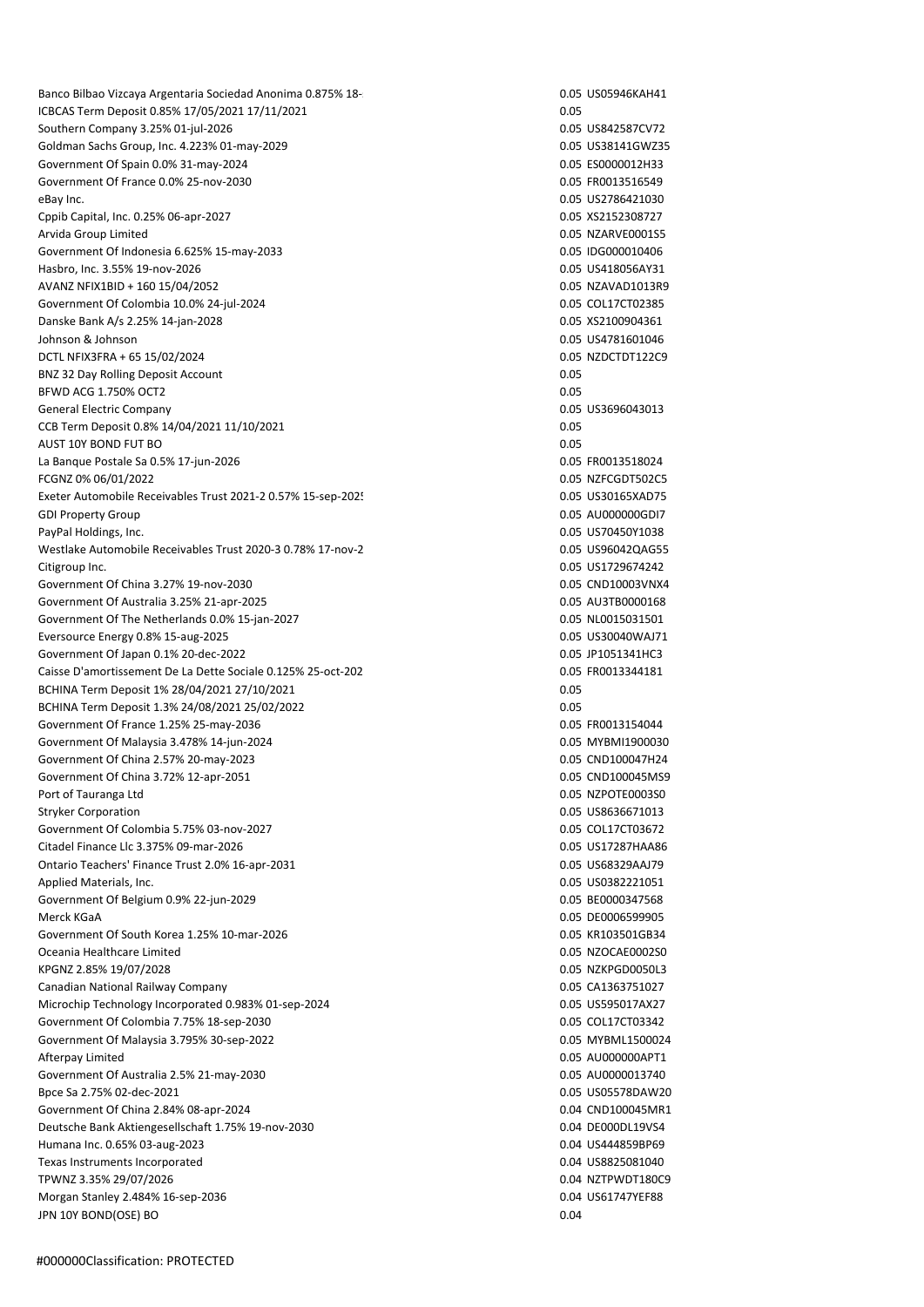Colgate-Palmolive Company 0.04 US1941621039 Prospect Capital Corporation 3.706% 22-jan-2026 0.04 US74348TAU60 Government Of United Kingdom 4.25% 07-jun-2032 0.04 CBD004893086 0.04 GB0004893086 Fiserv, Inc. 0.04 US3377381088 S&P500 EMINI FUT EQU 0.04 Jimmy John's Llc 4.846% 30-jul-2047 0.04 US47760QAB95 Brighthouse Financial Global Funding 0.6% 28-jun-2023 0.04 US10921U2D98 Government Of Spain 6.0% 31-jan-2029 0.04 ES0000011868 Ashtead Group plc **Ashtead Group plc** 0.04 GB0000536739 Banco Santander, S.a. 0.701% 30-jun-2024 0.04 US05971KAK51 Government Of Malaysia 3.955% 15-sep-2025 0.04 MYBMO1500010 Danone SA 0.04 FR0000120644 Scentre Group Trust 2 4.75% 24-sep-2080 0.04 US76025LAA26 Vontier Corp. 2.95% 01-apr-2031 0.04 US928881AE18 PPG Industries, Inc. 2004 US6935061076 RENTEN 3% 13/02/2023 0.04 NZLRBDT013C3 T-Mobile US, Inc. 0.04 US8725901040 Government Of Norway 1.5% 19-feb-2026 0.04 NO0010757925 Government Of South Korea 2.625% 10-sep-2035 0.04 COVERNMENT US 0.04 KR103502G594 Government Of Spain 0.0% 31-jan-2026 0.04 ES0000012G91 Apple Inc. 3.35% 09-feb-2027 0.04 US037833CJ77 European Union 0.0% 04-oct-2028 0.04 EU000A3KWCF4 Hyatt Hotels Corporation 1.3% 01-oct-2023 0.04 US448579AL64 ZAXBY 3.23% 30JUL51 0.04 Cyrusone Lp 1.45% 22-jan-2027 0.04 XS2089972629 Dae Funding Llc 1.55% 01-aug-2024 0.04 XS2356380373 DBS Group Holdings Ltd 0.04 SG1L01001701 IDP Education Limited 0.04 AU000000IEL5 Tower Ltd 0.04 NZTWRE0011S2 Pernod Ricard SA 0.04 FR0000120693 Commonwealth Bank of Australia 0.04 AU000000CBA7 Prosus N.v. 3.832% 08-feb-2051 0.04 USN7163RAQ67 Discovery Communications Llc 3.95% 20-mar-2028 0.04 US25470DAR08 Commerzbank Ag 4.0% 23-mar-2026 0.04 DE000CZ40LD5 Alibaba Group Holding Ltd. 0.04 KYG017191142 POTNZ 0% 15/10/2021 0.04 NZPOTDL288L9 Global Atlantic Financial Co. 4.7% 15-oct-2051 0.04 US37959GAC15 Bank Of America Corporation 2.482% 21-sep-2036 0.04 US06051GKC23 Southern California Edison Company 1.1% 01-apr-2024 0.04 US842400HB27 Westpac 3.875% 11/07/2022 0.04 XS1644957950 Government Of Indonesia 7.5% 15-jun-2035 0.04 IDG000013509 7-eleven, Inc. 0.8% 10-feb-2024 0.04 US817826AB63 Public Storage Frn 23-apr-2024 0.04 US74460WAB37 FPQC 2019-2 B NFIX1BID +215bps 16/04/2029 0.04 NZFPFD1035R2 Intercontinental Exchange, Inc. 0.7% 15-jun-2023 0.04 US45866FAM68 Government Of Indonesia 7.5% 15-aug-2032 0.04 IDG000012204 0.04 IDG000012204 Cox Communications, Inc. 1.8% 01-oct-2030 0.04 US224044CL98 BCHINA Term Deposit 1% 28/04/2021 27/10/2021 0.04 HDFC Bank Limited Sponsored ADR 0.04 US40415F1012 BCHINA Term Deposit 1.3% 24/08/2021 25/02/2022 0.04 Government Of Romania 1.375% 02-dec-2029 0.04 XS2262211076 Sabra Health Care Lp 3.2% 01-dec-2031 0.04 US78574MAA18 Protective Life Global Funding 1.618% 15-apr-2026 0.04 US74368CBC73 Government Of Spain 0.0% 31-jan-2028 0.04 ES0000012I08 0.04 ES0000012I08 Crh Finland Services Oyj 0.875% 05-nov-2023 0.04 XS2169281131 Government Of Malaysia 3.828% 05-jul-2034 0.04 MYBMS1900047 Broadcom Inc. 3.5% 15-feb-2041 0.04 US11135FBJ93 Coinbase Global, Inc. 3.375% 01-oct-2028 0.04 US19260QAC15 Goldman Sachs Group, Inc. 1.431% 09-mar-2027 0.04 US38141GYA65 Louisiana-pacific Corporation 3.625% 15-mar-2029 0.04 US546347AM73 Scales Corporation Limited **0.04 NZSCLE0002S8** 0.04 NZSCLE0002S8 Berry Global, Inc. 0.95% 15-feb-2024 0.04 US08576PAC59 Mondelez International Holdings Netherlands Bv 2.125% 19-sep-2022 0.04 0.04 US60920LAE48 Government Of South Korea 3.75% 10-dec-2033 0.04 KR103502G3C1 Pfizer Inc. 3.2% 15-sep-2023 0.04 US717081EN91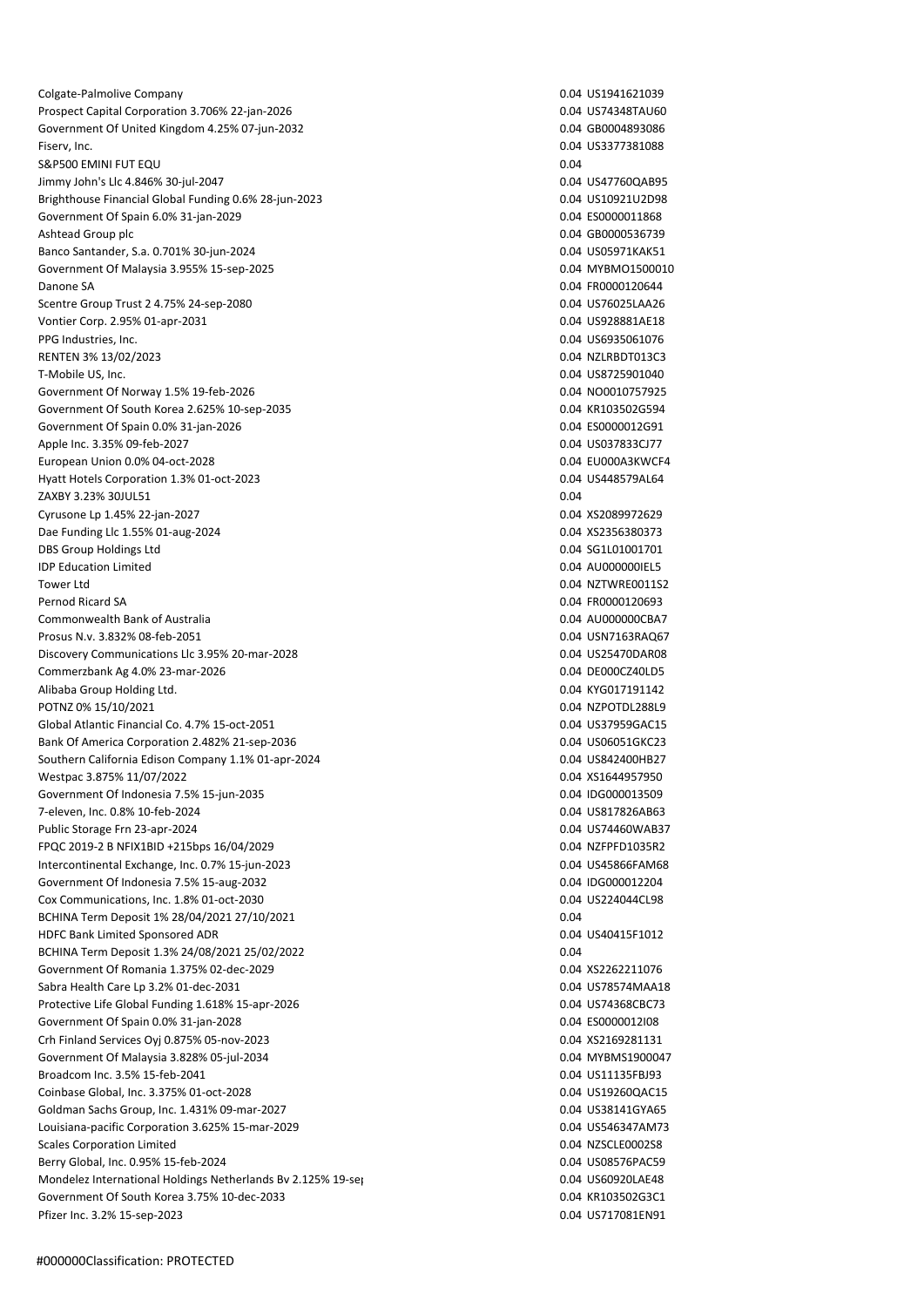BFWD DBR 0.000% OCT2 0.04 Amadeus IT Group SA Class A 0.04 ES0109067019 Recruit Holdings Co., Ltd. 0.04 JP3970300004 GMTNZ 4.00% 01/09/2023 0.04 NZGMBDT005C1 Province Of Alberta 0.625% 18-apr-2025 0.04 XS1808478710 Triton Container International Limited 1.15% 07-jun-2024 0.04 US89680YAB11 Amgen Inc. 2.65% 11-may-2022 0.04 US031162CP32 Government Of Norway 3.0% 14-mar-2024 0.04 NO0010705536 Bpce Sa 0.875% 31-jan-2024 0.04 FR0013312493 Expedia Group, Inc. 0.04 US30212P3038 Mondelez International, Inc. 0.25% 17-mar-2028 0.04 XS2312722916 Compagnie Financiere Richemont SA 0.04 CH0210483332 Government Of The United States Of America 1.5% 15-aug-202. Comment Of The United States Of America 1.5% 15-aug-202 T-mobile Usa, Inc. 3.75% 15-apr-2027 0.03 US87264ABD63 Charter Hall Group 0.03 AU000000CHC0 Guardian Life Global Funding 1.25% 13-may-2026 0.03 US40139LBD47 MFCC 1.54% 20MAR26 0.03 Nomura Holdings, Inc. 2.608% 14-jul-2031 0.03 US65535HAX70 7-eleven, Inc. 0.625% 10-feb-2023 0.03 US817826AA80 Government Of Australia 3.0% 21-mar-2047 0.03 AU000XCLWAS7 Goldman Sachs Group, Inc. **0.03 US38141G1040** Coldman Sachs Group, Inc. 0.03 US38141G1040 Xero Ltd. 2003. NZXROE0001S2 ASBBNK 4.20% 24/02/2022 0.03 NZABBDG003C0 Waters Corporation 0.03 US9418481035 WIANZ 2.50% 14/08/2026 0.03 NZWIAD0070L4 Government Of South Korea 2.0% 10-jun-2031 0.03 KR103502GB66 Australia And New Zealand Banking Group Limited 2.57% 25-no<br>
2.03 US052528AM81 AVANZ NFIX1BID + 140 16/01/2051 0.03 NZAVAD1007R1 Essity AB Class B 0.03 SE0009922164 KPGNZ 4.33% 19/12/2024 0.03 NZKPGD0030L5 E.on Se 1.0% 07-oct-2025 0.03 XS2152899584 QBE Insurance Group Ltd 0.03 AU000000QBE9 American Honda Finance Corp. 2.05% 10-jan-2023 0.03 US02665WDC29 Government Of United Kingdom 0.25% 31-jul-2031 0.03 GB00BMGR2809 0.03 GB00BMGR2809 Walmart Inc. 0.03 US9311421039 NZPOST 0% 10/12/2021 0.03 NZ564DL344L4 FCGNZ 0% 15/12/2021 0.03 NZFCGDT500C9 Sea Ltd. (Singapore) Sponsored ADR Class A 0.03 US81141R1005 Government Of South Korea 1.125% 10-sep-2025 0.03 KR103501GA92 Novo Nordisk A/S Class B 0.03 DK0060534915 Verizon Communications Inc. 2.55% 21-mar-2031 0.03 US92343VGJ70 Government Of France 0.75% 25-may-2028 0.03 FRO013286192 Traton Finance Luxembourg Sa 1.25% 24-mar-2033 0.03 DE000A3KNQA0 Prosus N.v. 3.061% 13-jul-2031 0.03 USN7163RAR41 Nissan Motor Co., Ltd. 4.345% 17-sep-2027 0.03 US654744AC50 Government Of Mexico 8.0% 07-nov-2047 0.03 MX0MGO000102 Synnex Corporation 2.375% 09-aug-2028 0.03 US87162WAG50 Signature Bank 0.03 US82669G1040 Societe Generale S.a. 3.625% 01-mar-2041 0.03 US83368RBB78 Autostrade Per L'italia Spa 2.0% 15-jan-2030 0.03 XS2278566299 Government Of The United States Of America 2.375% 15-aug-2<sup>1</sup> COM 2003 US912828D564 TOYOTA 1.44% 30/09/2024 0.03 XS2138290098 Viterra Finance Bv 3.2% 21-apr-2031 0.03 US92852LAB53 Square, Inc. Class A 0.03 US8522341036 Government Of Colombia 6.0% 28-apr-2028 0.03 COL17CT02914 Government Of France 0.0% 25-nov-2029 0.03 FR0013451507 Government Of France 0.75% 25-nov-2028 0.03 FRO013341682 Legrand SA 0.03 FR0010307819 Axa Sa 5.125% 04-jul-2043 0.03 XS0878743623 Anheuser-busch Inbev Sa/nv 2.125% 02-dec-2027 0.03 BE6320934266 Government Of China 3.03% 11-mar-2026 0.03 CND100045210 Jpmorgan Chase & Co. 1.578% 22-apr-2027 0.03 US46647PCB04 Carls Junior Funding Series 2013-1 4.959% 20-jun-2048 0.03 US411707AD42 Exeter Automobile Receivables Trust 2021-1 0.5% 18-feb-2025 0.03 US30166RAD98 Government Of France 2.75% 25-oct-2027 0.03 FR0011317783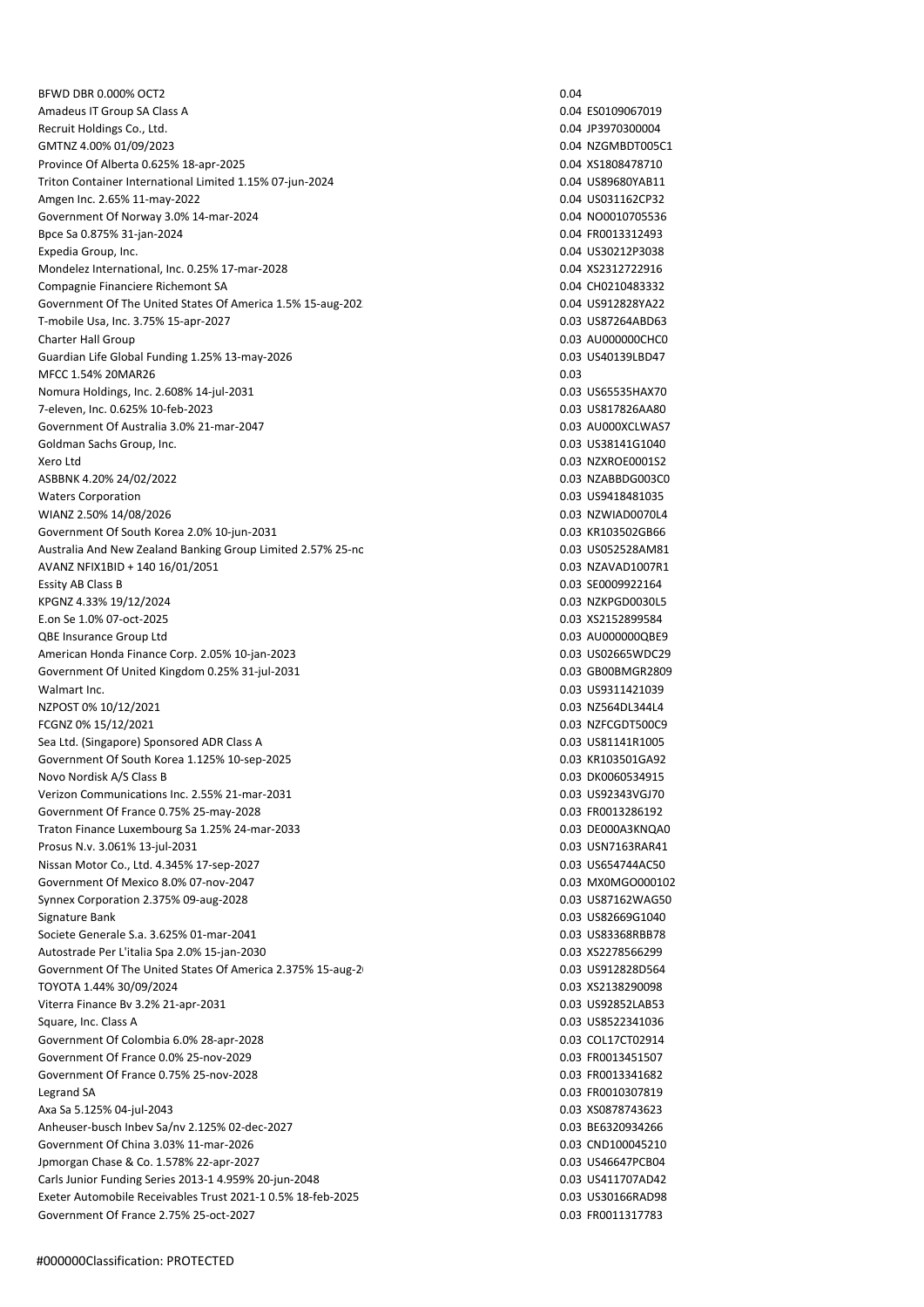Axis Bank Limited Sponsored GDR RegS 0.03 US05462W1099 Rakuten Group, Inc. 4.25% Perp 0.03 XS2332889778 Siemens Financieringsmaatschappij Nv 1.0% 20-feb-2025 0.03 XS2118273866 Government Of France 2.5% 25-may-2030 0.03 FR0011883966 Government Of Belgium 4.25% 28-mar-2041 0.03 BE0000320292 Bank of America Corp 0.03 US0605051046 Ontario Teachers' Finance Trust 0.5% 06-may-2025 0.03 XS2162004209 Anheuser-busch Inbev Sa/nv 3.7% 02-apr-2040 0.03 BE6320936287 Pacific Life Global Funding Ii 0.5% 23-sep-2023 0.03 US6944PL2C24 European Stability Mechanism (esm) 0.01% 15-oct-2031 0.03 COD 0.03 EU000A1Z99P9 General Motors Financial Co., Inc. 4.0% 15-jan-2025 0.03 US37045XAS53 Abbott Laboratories 0.03 US0028241000 Heineken NV 0.03 NL0000009165 Sabra Health Care Lp 4.8% 01-jun-2024 0.03 US78572XAF87 Nrg Energy, Inc. 2.45% 02-dec-2027 0.03 US629377CP59 Government Of Malaysia 4.392% 15-apr-2026 0.03 MYBMS1100036 0.03 MYBMS1100036 Jpmorgan Chase & Co. 2.083% 22-apr-2026 0.03 US46647PBK12 UPST 2.32% 22APR30 0.03 US91679UAA07 BFWD EU 0.000% OCT2 0.03 Volkswagen Group Of America Finance Llc 3.35% 13-may-2025 0.03 USU9273ADA08 LNZCC 2018-1 B 0% 22/11/2021 2018 2018 2020 203 NZLATD1002R3 Barclays Plc 2.064% 20-may-2027 0.03 AU3CB0280287 Deutsche Bank Aktiengesellschaft 5.625% 19-may-2031 0.03 DE000DL19VB0 Centerpoint Energy Resources Corp. 0.7% 02-mar-2023 0.03 0.03 US15189WAM29 WIANZ 3.32% 24/09/2031 0.03 NZWIAD0080L3 Government Of Malaysia 4.232% 30-jun-2031 0.03 MYBMX1100044 Unicredit S.p.a. 7.5% Perp 2.03 XS1963834251 Broadcom Inc. 2.6% 15-feb-2033 0.03 US11135FBF71 Fidelity National Information Services, Inc. 0.03 US31620M1062 Boc Aviation (usa) Corp. 1.625% 29-apr-2024 0.03 US66980Q2A49 Government Of Belgium 1.0% 22-jun-2026 0.03 BE0000337460 Bnp Paribas S.a. 1.125% 28-aug-2024 0.03 FR0013405537 Turners Automotive Group Ltd 0.03 NZVNLE0001S1 HOYA CORPORATION 0.03 JP3837800006 James Hardie Industries-CDI 0.03 AU000000JHX1 Prestige Auto Receivables Trust 2018-1 3.75% 15-oct-2024 0.03 US74114NAJ63 Government Of France 1.0% 25-may-2027 0.03 FR0013250560 Government Of United Kingdom 0.875% 31-jul-2033 0.03 GB00BM8Z2S21 Boston Scientific Corporation **0.03** US1011371077 Goodman Group 0.03 AU000000GMG2 Goldman Sachs Group, Inc. 3.375% 27-mar-2025 0.03 XS2149207354 netflix, Inc. 0.03 US64110L1061 Omnicom Group Inc 0.03 US6819191064 General Motors Financial Co., Inc. 1.05% 08-mar-2024 0.03 US37045XDG88 Liberty Broadband Corp. Class C 0.03 US5303073051 Rakuten Group, Inc. 6.25% Perp 0.03 USJ6S87BAX69 Office Properties Income Trust 2.4% 01-feb-2027 0.03 US67623CAE93 Government Of Australia 5.75% 15-jul-2022 0.03 AU3TB0000051 Volkswagen Leasing Gmbh 0.25% 12-jan-2026 0.03 XS2282094494 0.03 XS2282094494 Reckitt Benckiser Group plc **National State of the Contract OCOS** GB00B24CGK77 Home Depot, Inc. 6. 2008 US4370761029 US4370761029 Equifax Inc. 0.03 US2944291051 Government Of Norway 1.25% 17-sep-2031 0.03 NO0010930522 Ci Financial Corp. 3.2% 17-dec-2030 0.03 US125491AN04 Government Of Norway 1.75% 13-mar-2025 0.03 NO0010732555 Omega Healthcare Investors, Inc. 3.25% 15-apr-2033 0.03 US681936BN99 Aon Plc Class A 0.03 IE00BLP1HW54 T-mobile Usa, Inc. 2.25% 15-nov-2031 0.03 US87264ABX28 L'Oreal SA 0.03 FR0000120321 Flex Intermediate Holdco Llc 4.317% 30-dec-2039 0.03 US33939HAB50 Procter & Gamble Company **Department of the Company** of the Company of the Company of the Company of the Company of the Company of the Company of the Company of the Company of the Company of the Company of the Company of t Deutsche Bank Ag 3.547% 18-sep-2031 0.03 US251526CD98 Robert Half International Inc. **0.03** US7703231032 Cognizant Technology Solutions Corporation Class A 0.03 US1924461023 Government Of South Korea 5.5% 10-mar-2028 0.03 KR1035027V32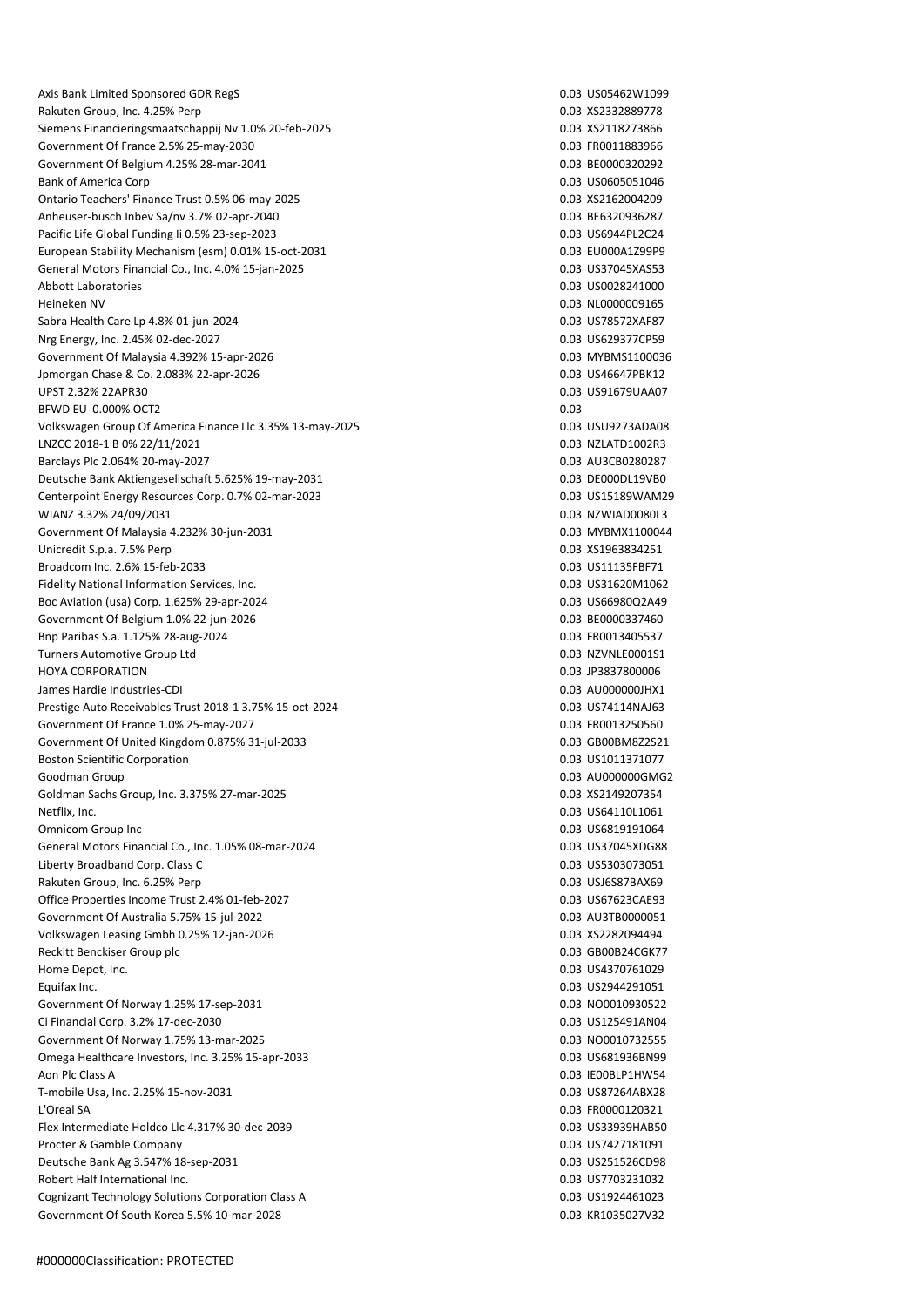Bpce Sa 1.652% 06-oct-2026 0.03 US05583JAH59 Kia Corporation 0.03 KR7000270009 Kansas City Southern 0.03 US4851703029 West Fraser Timber Co. Ltd. 2003 CA9528451052 Government Of Mexico 7.75% 23-nov-2034 0.03 MX0MGO0000U2 American Express Company **American Express Company 1.03 US0258161092 0.03 US0258161092** BFWD GGB 0.000% OCT2 0.03 Government Of Singapore 2.125% 01-jun-2026 0.03 SG31A8000003 China Construction Bank Corporation Class H 0.03 CNE1000002H1 United Rentals, Inc. 2003 US9113631090 United Rentals, Inc. 2008 US9113631090 Experian PLC 8. The state of the state of the state of the state of the state of the state of the state of the state of the state of the state of the state of the state of the state of the state of the state of the state o Government Of France 0.5% 25-may-2029 0.03 FR0013407236 Ferrari NV 0.03 NL0011585146 Westpac Banking Corporation 2.668% 15-nov-2035 0.03 US961214EP44 United Parcel Service, Inc. Class B 0.03 US9113121068 Synlait Milk Ltd **0.03 NZSMLE0001S9** 2003 NZSMLE0001S9 Government Of Denmark 0.5% 15-nov-2027 0.03 DK0009923567 Lowe's Companies, Inc. 0.03 US5486611073 Government Of Saudi Arabia 2.25% 02-feb-2033 0.03 XS2294322818 Dae Funding Llc 3.375% 20-mar-2028 0.03 XS2286303495 Volpara Health Technologies Ltd 0.03 NZVHTE0001S6 Abertis Infraestructuras Finance Bv 3.248% Perp 0.03 XS2256949749 Bayer AG 0.03 DE000BAY0017 Molson Coors Beverage Company 5.0% 01-may-2042 0.03 0.03 US60871RAD26 Analog Devices, Inc. 6. 2008 0.03 US0326541051 UBS Group AG 0.03 CH0244767585 Intesa Sanpaolo S.p.a. 7.75% Perp 0.03 XS1548475968 Government Of China 3.8% 14-sep-2050 0.03 CND10003N750 At&t Inc. 3.1% 01-feb-2043 0.03 US00206RKD34 Anglo American plc 0.03 GB00B1XZS820 Sberbank Russia PJSC Sponsored ADR 0.03 US80585Y3080 Autostrade Per L'italia Spa 2.0% 04-dec-2028 0.03 XS2267889991 Blackstone Private Credit Fund 2.625% 15-dec-2026 0.03 US09261HAC16 Gls Auto Receivables Issuer Trust 2021-2 0.31% 15-nov-2024 0.03 0.03 US36261XAA37 Royalty Pharma Plc 3.3% 02-sep-2040 0.03 US78081BAL71 Garda Diversified Property Fund **Contract Contract Contract Contract Contract Contract Contract Contract Contract Contract Contract Contract Contract Contract Contract Contract Contract Contract Contract Contract Contract** Electricite De France Sa 5.875% Perp 0.03 FR0011700293 My Food Bag Group LTD 0.03 NZMFBE0004S1 Commonspirit Health (illinois) 2.782% 01-oct-2030 0.03 US20268JAF03 Government Of Austria 0.75% 20-oct-2026 0.03 AT0000A1K9C8 Wal-Mart de Mexico SAB de CV 0.03 MX01WA000038 Hyatt Hotels Corporation 1.8% 01-oct-2024 0.03 US448579AN21 OZ Minerals Ltd 0.03 AU000000OZL8 Government Of Croatia 1.125% 19-jun-2029 0.03 XS1843434876 International Business Machines Corporation 0.02 US4592001014 Charter Communications Operating Llc 3.5% 01-jun-2041 0.02 US161175BZ64 American Tower Corporation 2.75% 15-jan-2027 0.02 US03027XAX84 Credit Acceptance Auto Loan Trust 2021-2 0.96% 15-feb-2030 0.02 US22537CAA71 Government Of Japan 0.7% 20-mar-2037 0.02 JP1201601H38 Vantage Towers Ag 0.375% 31-mar-2027 0.02 DE000A3H3J22 AVANZ NFIX1BID + 125 15/12/2049 0.02 NZAUAD1001R6 Amgen Inc. 200311621009 200311621009 200311621009 200311621009 2004 Viatris Inc. 4.0% 22-jun-2050 0.02 US91533BAF76 Government Of Japan 1.5% 20-mar-2034 0.02 JP1201481E36 Kubota Corporation 2012 193266400005 Number 2012 193266400005 Enel Finance International Nv 0.5% 17-jun-2030 0.02 XS2353182293 0.02 XS2353182293 Mastercard Incorporated Class A 0.02 US57636Q1040 Fubon Financial Holding Co., Ltd. 0.02 TW0002881000 MSE S&P/TSX 60 Indx Ftr Dec21 0.02 Flex Intermediate Holdco Llc 3.363% 30-jun-2031 0.02 US33939HAA77 Infosys Limited Sponsored ADR 0.02 US4567881085 Deutsche Bank Aktiengesellschaft 4.625% Perp 0.02 DE000DL19VZ9 Suzano Austria Gmbh 3.125% 15-jan-2032 0.02 US86964WAK80 Shopify, Inc. Class A 0.02 CA82509L1076 Centuria Industrial Reit 0.02 AU000000CIP0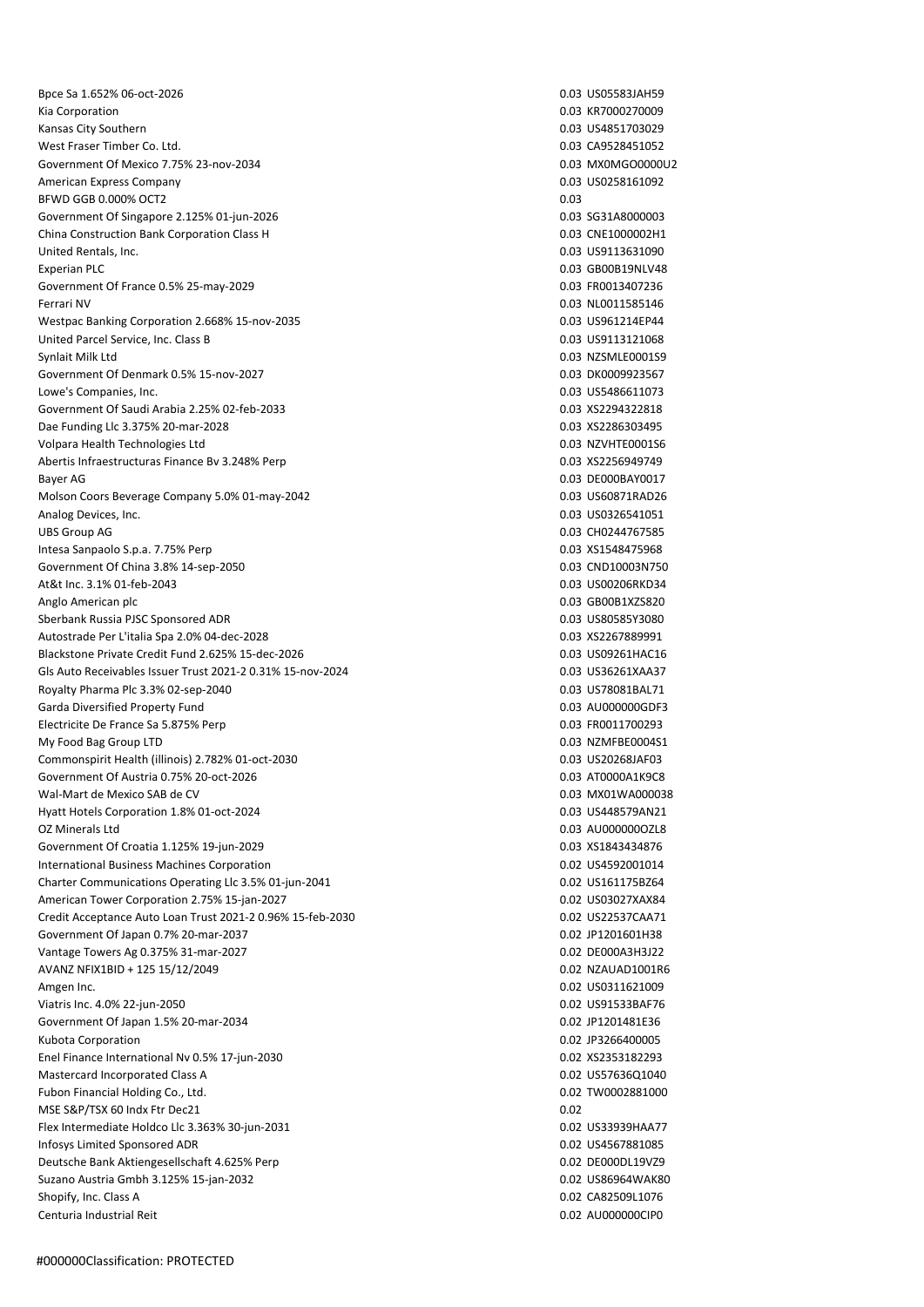Regions Financial Corporation **1.2.1 Contracts** 2.02 UST591EP1005 Bid Corporation Limited **0.02 ZAE000216537** BCHINA Term Deposit 0.85% 28/04/2021 27/10/2021 0.02 Electronic Arts Inc. 0.02 US2855121099 Xiaomi Best Time International Ltd. 3.375% 29-apr-2030 0.02 USY77108AA93 Mettler-Toledo International Inc. 6. 2012 0.02 US5926881054 Government Of Thailand 4.875% 22-jun-2029 0.02 TH0623039607 Enel Finance International Sa 0.375% 28-may-2029 0.02 XS2390400716 Jpmorgan Chase & Co. 0.991% 28-apr-2026 0.02 XS2335966631 Intel Corporation 0.02 US4581401001 ANZNZ 3.40% 19/03/2024 0.02 US00182FBK12 Akzo Nobel N.V. 0.02 NL0013267909 Booking Holdings Inc. **0.02 US09857L1089** 800king Holdings Inc. **0.02 US09857L1089** Viacomcbs Inc. 3.7% 01-jun-2028 0.02 US124857AX11 Amphenol Corporation Class A 0.02 US0320951017 Government Of Spain 4.65% 30-jul-2025 0.02 ES00000122E5 Government Of Japan 0.1% 20-dec-2021 0.02 JP1051301GC9 0.02 JP1051301GC9 Salesforce.com, Inc. 0.625% 15-jul-2024 0.02 US79466LAG95 Vmware, Inc. 0.6% 15-aug-2023 0.02 US928563AG03 Commonspirit Health (illinois) 1.547% 01-oct-2025 0.02 US20268JAE38 Government Of Spain 0.45% 31-oct-2022 0.02 ES0000012A97 Owens Corning 2002 US6907421019 Citigroup Inc. 4.075% 23-apr-2029 0.02 US172967LW98 Unicredit S.p.a. 4.45% Perp 2.02 XS2356217039 Target Corporation 0.02 US87612E1064 Banco Santander, S.a. 2.749% 03-dec-2030 0.02 US05971KAG40 Government Of Japan 1.4% 20-sep-2034 0.02 JP1201501E99 0.02 JP1201501E99 Aena SME SA 0.02 ES0105046009 Government Of The United States Of America 2.375% 15-may-2 0.02 0.02 US9128286T26 Intesa Sanpaolo S.p.a. 4.95% 01-jun-2042 0.02 US46115HBS58 ASML Holding NV 0.02 NL0010273215 Goldman Sachs Group, Inc. 2.0% 27-jul-2023 0.02 XS1265805090 0.02 XS1265805090 Charter Communications Operating Llc 3.85% 01-apr-2061 0.02 05161175BY99 0.02 US161175BY99 Exact Sciences Corporation 0.02 US30063P1057 Broadcom Inc. 1.95% 15-feb-2028 0.02 US11135FBE07 Huazhu Group Ltd Sponsored ADR 0.02 US44332N1063 South Carolina St Pub Svcs Auth Rev 4.122% 01-dec-2025 0.02 US837151WH80 Marriott International, Inc. Class A 0.02 US5719032022 Government Of Mexico 6.5% 09-jun-2022 0.02 MX0MGO0000Q0 Kumba Iron Ore Limited **1.2.2 September 2.02 ZAE000085346** Triton Container International Limited 3.15% 15-jun-2031 0.02 US89680YAC93 Western Alliance Bancorp 0.02 US9576381092 American Assets Trust Lp 3.375% 01-feb-2031 0.02 US02401LAA26 MCYNZ 0% 28/03/2022 0.02 NZMCYDT253C4 Hsbc Holdings Plc 1.75% 24-jul-2027 0.02 XS2322315727 Willis Towers Watson Public Limited Company 0.02 IE00BDB6Q211 Government Of Indonesia 5.5% 15-apr-2026 0.02 DG000015108 0.02 DG000015108 BFWD ONT 0.250% OCT2 0.02 Onemain Financial Issuance Trust 2019-1 3.48% 14-feb-2031 0.02 US68267DAA46 Equinix, Inc. 1.45% 15-may-2026 0.02 US29444UBQ85 AvalonBay Communities, Inc. 6. 2008 1999 10:03 US0534841012 Charter Communications Operating Capital Corp. 5.05% 30-mar 2020 0.02 US161175BR49 Ubs Group Ag 0.25% 24-feb-2028 0.02 CH0595205524 LG Corp 0.02 KR7003550001 Millennium & Copthorne Hotels - Preference Shares 0.02 NZMCKE0005S6 Derwent London plc 0.02 GB0002652740 Heathrow Funding Ltd. 1.125% 08-oct-2030 0.02 XS2328823104 Commerzbank Ag 6.125% Perp 0.02 XS2189784288 Credit Suisse Group Ag 3.091% 14-may-2032 0.02 US225401AU28 Black Hills Corporation 1.037% 23-aug-2024 0.02 US092113AU39 UPST 1.70% 20NOV30 0.02 US91680EAA38 Estee Lauder Companies Inc. Class A 0.02 US5184391044 Microchip Technology Incorporated 0.02 US5950171042 Government Of China 2.69% 12-aug-2026 0.02 CND10004GNL8 Orange Sa 0.5% 15-jan-2022 0.02 FR0013396496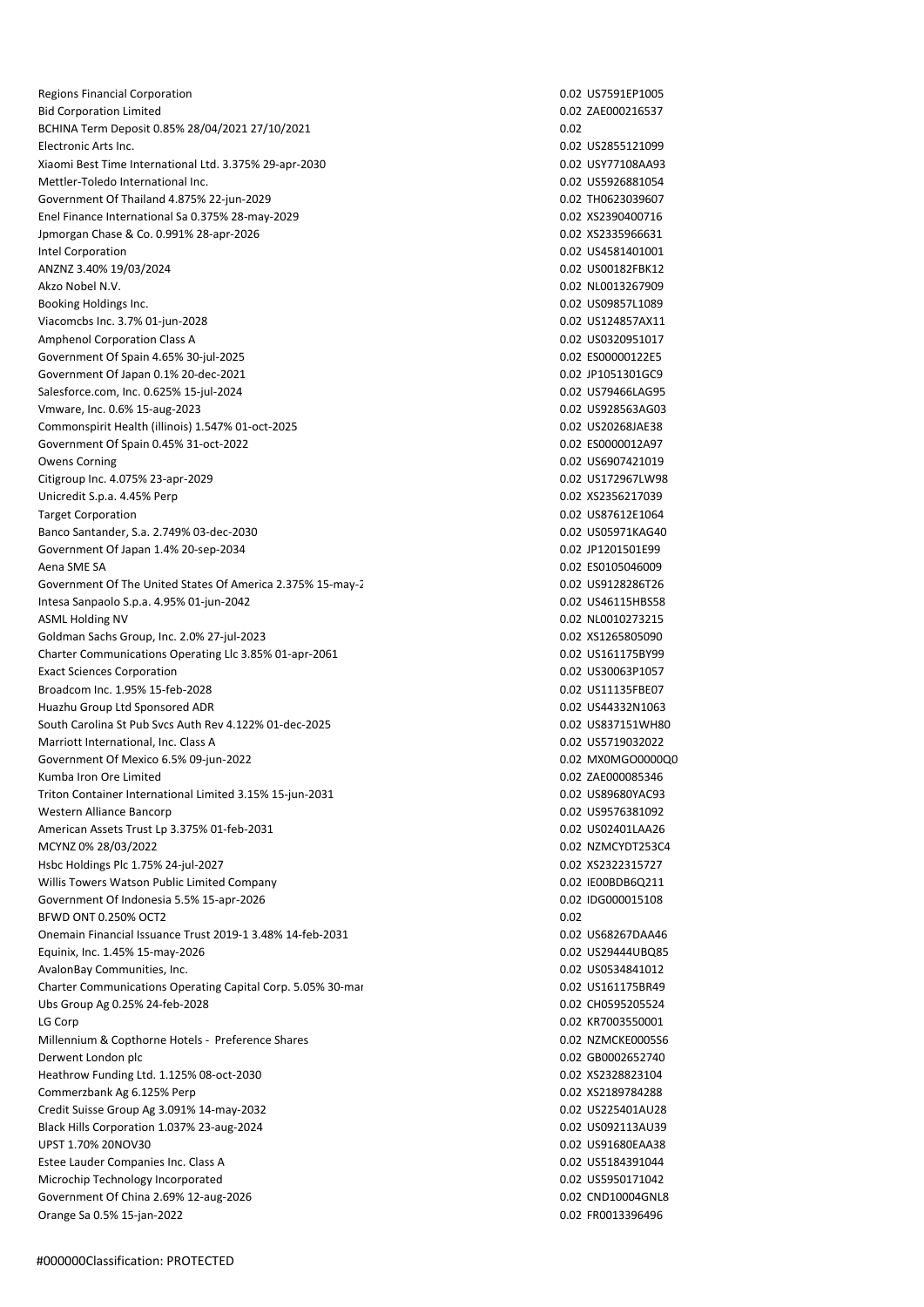Barclays Plc 0.577% 09-aug-2029 0.02 XS2373642102 Fidelity National Information Services, Inc. 0.75% 21-may-2023 0.02 0.02 XS1843436574 Cyrusone Europe Finance Dac 1.125% 26-may-2028 0.02 XS2342250227 360 Capital Total Return Fund 0.02 AU000000TOT4 Government Of Japan 0.1% 20-dec-2030 0.02 JP1103611M11 Martin Marietta Materials, Inc. 0.65% 15-jul-2023 0.02 US573284AY29 Cooper Companies, Inc. 0.02 US2166484020 Government Of Portugal 2.2% 17-oct-2022 0.02 PTOTESOE0013 Cummins Inc. 0.02 US2310211063 Vodafone Group Plc 1.625% 24-nov-2030 0.02 XS2002018500 AUST 3YR BOND FUT BO 6.02 ASB - Cash at Call 0.02 Quanta Services, Inc. 0.95% 01-oct-2024 0.02 US74762EAG70 Government Of China 3.02% 22-oct-2025 0.02 CND10003R702 Government Of Switzerland 1.5% 24-jul-2025 0.02 CH0184249990 General Motors Company 5.4% 01-apr-2048 0.02 US37045VAQ32 Deutsche Post AG 0.02 DE0005552004 Western Union Company **0.02 US9598021098** Planet Fitness Master Issuer Llc 4.666% 05-sep-2048 0.02 US72703PAB94 Government Of South Korea 1.875% 10-mar-2022 0.02 KR103501G737 0.02 KR103501G737 ANZ Call Account 0.02 Government Of Germany 1.5% 15-feb-2023 0.02 DE0001102309 Ally Financial Inc. 4.7% Perp 0.02 US02005NBN93 Rci Banque Sa 0.75% 26-sep-2022 0.02 FR0013283371 Deutsche Bank Ag 4.875% 01-dec-2032 0.02 US251526BN89 Global Atlantic Financial Co. 3.125% 15-jun-2031 0.02 US37959GAB32 Barclays Plc 1.125% 22-mar-2031 0.02 XS2321466133 Ci Financial Corp. 4.1% 15-jun-2051 0.02 US125491AP51 Charter Communications Operating Llc 2.3% 01-feb-2032 0.02 US161175BX17 General Motors Company 4.875% 02-oct-2023 0.02 US37045VAE02 Westlake Automobile Receivables Trust 2020-3 0.56% 15-may-2020 0.02 0.02 US96042QAC42 Compass Group PLC **Compass Group PLC** 0.02 GB00BD6K4575 Check Point Software Technologies Ltd. 0.02 IL0010824113 At&t Inc. 4.375% 14-sep-2029 0.02 XS1374392717 SAP SE 0.02 DE0007164600 Government Of The Netherlands 0.0% 15-jul-2031 0.02 NL00150006U0 Jack In The Box Funding 2019-1 3.982% 25-aug-2049 0.02 US466365AA18 Oracle Corporation 3.65% 25-mar-2041 0.02 US68389XBZ78 Infineon Technologies AG 0.02 DE0006231004 Citibank N.a. 4.198% 01-jun-2032 0.02 US46115HBQ92 Gap, Inc. 3.625% 01-oct-2029 0.02 US364760AP35 At&t Inc. 3.65% 15-sep-2059 0.02 US00206RLV23 Upjohn Finance Bv 1.908% 23-jun-2032 0.02 XS2193983108 Avolon Holdings Funding Ltd. 5.125% 01-oct-2023 0.02 US05401AAB70 Anthem, Inc. 2.875% 15-sep-2029 0.02 US036752AL74 BCHINA Term Deposit 0.85% 28/04/2021 27/10/2021 0.02 Government Of Portugal 0.7% 15-oct-2027 0.02 PTOTEMOE0035 Verizon Communications Inc. 0.875% 19-mar-2032 0.02 XS2052320954 Ontario Teachers' Finance Trust 0.9% 20-may-2041 0.02 XS2344384842 Government Of Qatar 4.0% 14-mar-2029 0.02 US74727PBA84 Euronet Worldwide, Inc. 1.375% 22-may-2026 0.02 XS2001315766 Copart, Inc. 0.02 US2172041061 Euronext Nv 0.75% 17-may-2031 0.02 DK0030486402 Government Of Spain 1.0% 30-jul-2042 0.02 ES0000012J07 State Street Corporation **6.02 US8574771031 0.02 US8574771031** Becton Dickinson Euro Finance Sarl 1.336% 13-aug-2041 0.02 XS2375844656 Bill.com Holdings, Inc. 2008. The community of the community of the community of the community of the community of the community of the community of the community of the community of the community of the community of the c Copa Holdings, S.A. Class A 0.02 PAP310761054 HCA Healthcare Inc 0.02 US40412C1018 Alpek, S.a.b. De C.v. 3.25% 25-feb-2031 0.02 USP01703AD22 Advanced Micro Devices, Inc. 0.02 US0079031078 Sartorius AG Pref 0.02 DE0007165631 BFWD ALS 0.750% OCT2 0.02 Anglogold Ashanti Holdings Plc 3.75% 01-oct-2030 0.02 US03512TAE10 Government Of Israel 1.0% 31-mar-2030 0.02 IL0011609851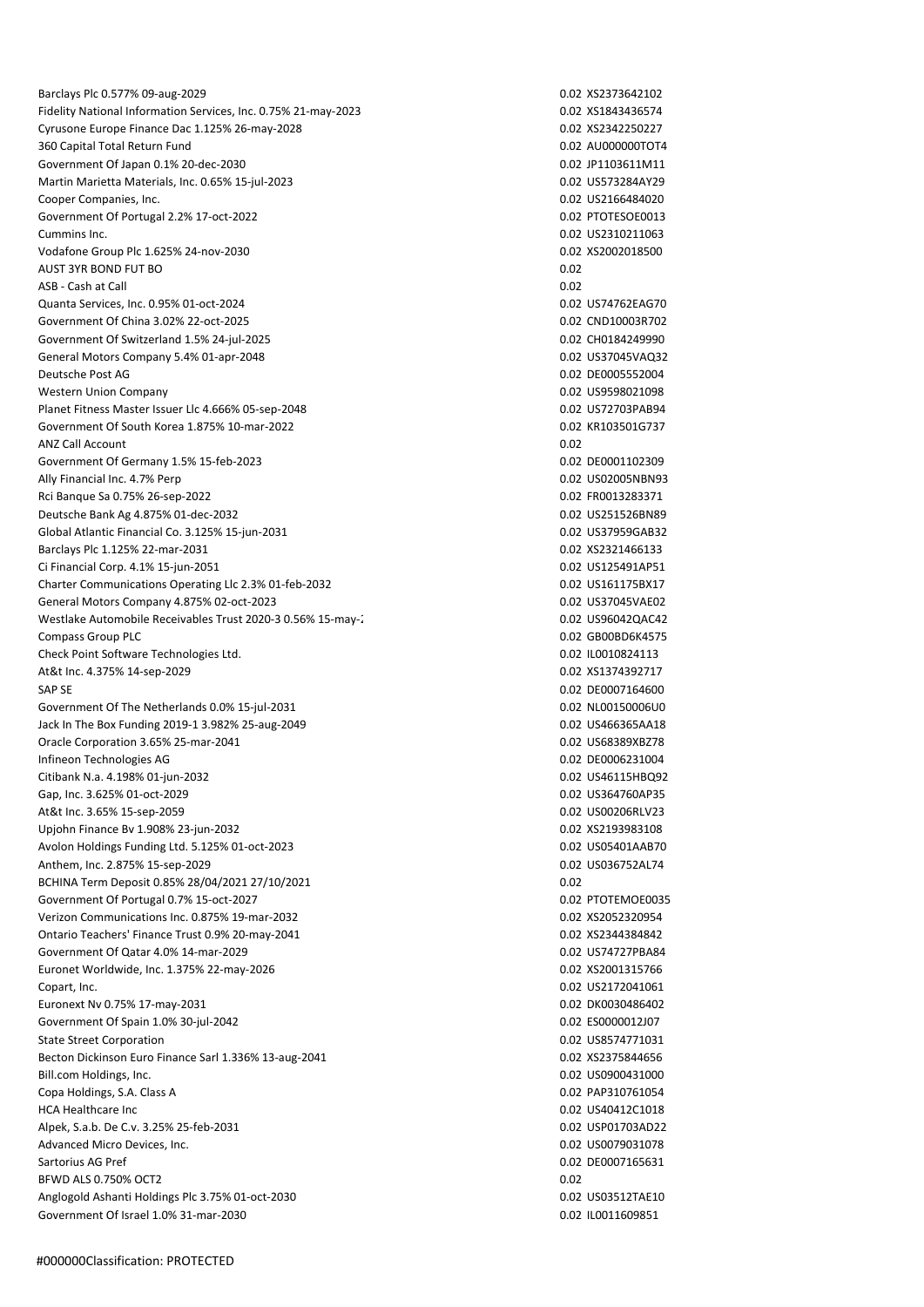Government Of Germany 0.0% 15-aug-2031 0.02 0.02 DE0001102564 Zimmer Biomet Holdings, Inc. 0.02 US98956P1021 Government Of Japan 0.1% 20-sep-2024 0.02 JP1051411KA2 Americredit Automobile Receivables Trust 2021-1 0.28% 18-jun<br>1991 1892 1892 1893063FAB04 Government Of France 0.5% 25-jun-2044 0.02 FR0014002JM6 Government Of Poland 2.5% 25-jul-2026 0.02 PL0000108866 Boston Scientific Corporation 0.625% 01-dec-2027 0.02 XS2070192591 Abertis Infraestructuras Sa 1.625% 15-jul-2029 0.02 XS2025480596 Bank of Ireland Group Plc 0.02 IE00BD1RP616 Jab Holdings Bv 2.25% 19-dec-2039 0.02 DE000A2SBDF7 Meituan 3.05% 28-oct-2030 0.02 USG59669AC89 Air Liquide SA 0.02 FR0000120073 Cox Communications, Inc. 3.5% 15-aug-2027 0.02 US224044CJ43 Ping An Insurance (Group) Company of China, Ltd. Class H 0.02 CNE1000003X6 Vistra Operations Co. Llc 3.7% 30-jan-2027 0.02 US92840VAG77 Canadian Pacific Railway Limited 0.02 CA13645T1003 International Business Machines Corporation 3.3% 15-may-202<br>
0.02 US459200JZ55 Whitbread PLC 0.02 GB00B1KJJ408 Capri Holdings Limited 0.02 VGG1890L1076 JPMorgan Chase & Co. 0.02 US46625H1005 Government Of Singapore 2.25% 01-aug-2036 0.02 SG31A9000002 Government Of Italy 5.0% 01-sep-2040 0.02 IT0004532559 0.02 IT0004532559 Caixabank Sa 5.875% Perp 0.02 ES0840609020 Government Of Croatia 1.75% 04-mar-2041 0.02 XS2309433899 0.02 XS2309433899 Xcel Energy Inc. 4.0% 15-jun-2028 0.02 US98389BAV27 Royalty Pharma Plc 2.2% 02-sep-2030 0.02 US78081BAK98 Government Of Spain 4.9% 30-jul-2040 0.02 ES00000120N0 Hong Kong Exchanges & Clearing Ltd. 0.02 HK0388045442 Credit Suisse Ag, London Branch 1.375% 31-jan-2022 0.02 XS1115479559 Rci Banque Sa 0.75% 10-apr-2023 0.02 FR0013412699 BFWD EU 0.000% OCT2 0.02 Charter Communications Operating Llc 5.75% 01-apr-2048 0.02 US161175BN35 FPQC NFIX1BID +220bps 15/02/2027 0.02 NZFPFD1016R2 Boc Aviation Limited 2.75% 02-dec-2023 0.02 XS2180908001 Anheuser-busch Inbev Worldwide, Inc. 5.55% 23-jan-2049 0.02 US03523TBV98 BFWD ALS 0.375% OCT2 0.02 Empresa Nacional De Telecomunicaciones S.a. 3.05% 14-sep-2032 0.02 USP37115AH81 Xiaomi Best Time International Ltd. 4.1% 14-jul-2051 0.02 USY77108AF80 WestRock Company 0.02 US96145D1054 Lam Research Corporation 0.02 US5128071082 Avolon Holdings Funding Ltd. 2.75% 21-feb-2028 0.02 US05401AAP66 Vodafone Group Plc 3.0% 27-aug-2080 0.02 XS2225204010 European Union 0.0% 04-jul-2035 0.02 EU000A285VM2 McKesson Corporation 0.02 US58155Q1031 Royalty Pharma Plc 3.55% 02-sep-2050 0.02 US78081BAM54 Global Payments Inc. 3.2% 15-aug-2029 0.02 US37940XAB82 Hamamatsu Photonics K.K. 6.02 JP3771800004 Aercap Ireland Capital Dac 4.625% 15-oct-2027 0.02 US00774MAR60 Unicredit S.p.a. 9.25% Perp 2.02 XS1539597499 SK hynix Inc 0.02 KR7000660001 2012 12:00 12:00 12:00 12:00 12:00 12:00 12:00 12:00 12:00 12:00 12:00 12:00 12:00 12:00 12:00 12:00 12:00 12:00 12:00 12:00 12:00 12:00 12:00 12:00 12:00 12:00 12:00 12:00 12:00 12:00 12:00 NVIDIA Corporation 0.02 US67066G1040 Triton Container International Limited 0.8% 01-aug-2023 0.02 US89680YAD76 SPKNZ 1.9% 05/06/2026 0.02 AU3CB0272466 KDDI Corporation **6.02 JP3496400007 6.02 JP3496400007** CBRE Group, Inc. Class A 0.02 US12504L1098 Bank Of America Corporation 3.97% 05-mar-2029 0.02 US06051GHG73 Goldman Sachs Group, Inc. 1.5% 07-dec-2027 0.02 XS232254322 Nintendo Co., Ltd. 0.02 JP3756600007 Government Of Canada 1.0% 01-sep-2022 0.02 CA135087G732 Agilent Technologies, Inc. 6.02 US00846U1016 Electricite De France Sa 3.0% Perp 0.02 FR0013464922 Fancl Corporation 0.02 JP3802670004 Dropbox, Inc. Class A 0.02 US26210C1045 Oracle Corporation 2.3% 25-mar-2028 0.02 US68389XCD57 Interpublic Group of Companies, Inc. 0.02 US4606901001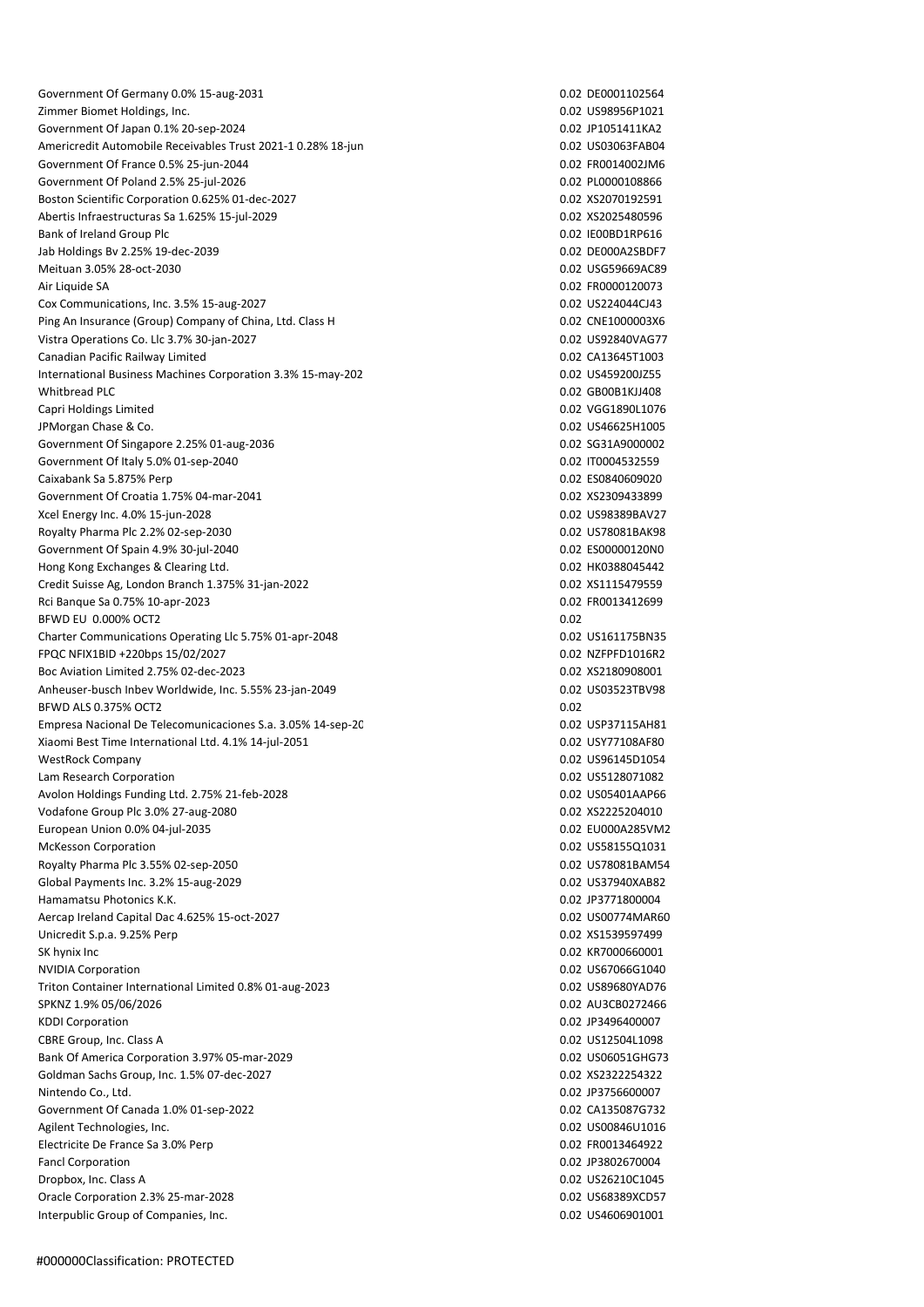Computershare Limited 0.02 AU000000CPU5 Banco Santander, S.a. 4.375% Perp 0.02 XS2102912966 Electricite De France Sa 3.375% Perp 0.02 FR0013534336 Viatris Inc. 3.85% 22-jun-2040 0.02 US91533BAE02 Capgemini SE 0.02 FR0000125338 Banco Bilbao Vizcaya Argentaria, S.A. 0.02 ES0113211835 Union Pacific Corporation 0.02 US9078181081 Barclays Plc 1.106% 12-may-2032 0.02 XS2342060360 University Calif Revs 1.316% 15-may-2027 0.02 US91412HGF47 WPP Plc 3.02 JE00B8KF9B49 UNDER THE UNIVERSITY OF A SERIES OF A SERIES OF A SERIES OF A SERIES OF A SERIES OF A SERIES OF A SERIES OF A SERIES OF A SERIES OF A SERIES OF A SERIES OF A SERIES OF A SERIES OF A SERIES OF A SE MetLife, Inc. 2002 US59156R1086 Trip.com Group Ltd. Sponsored ADR 0.02 US89677Q1076 Bank of Nova Scotia 0.02 CA0641491075 Government Of Mexico 2.659% 24-may-2031 0.02 US91087BAM28 Svenska Cellulosa Aktiebolaget Class B 0.02 SE0000112724 Anthem, Inc. 1.5% 15-mar-2026 0.02 US036752AR45 Bank of New York Mellon Corporation 0.02 US0640581007 Bank Of America Corporation 2.496% 13-feb-2031 0.02 US06051GHZ54 Government Of Finland 0.875% 15-sep-2025 0.02 FI4000167317 Wipro Limited Sponsored ADR 0.02 US97651M1099 American Tower Corporation 1.3% 15-sep-2025 0.02 US03027XBB55 IDEXX Laboratories, Inc. 0.02 US45168D1046 Anglo American Capital Plc 4.0% 11-sep-2027 0.02 0.02 0.02 US034863AT77 Government Of United Kingdom 0.625% 07-jun-2025 0.02 GD00BK5CVX03 Government Of Singapore 2.875% 01-jul-2029 0.02 SG3263998209 0.02 SG3263998209 WAAV 3.84% 15NOV42 0.02 US94353WAA36 Government Of Malaysia 3.882% 14-mar-2025 0.02 MYBMK1800012 Equity Residential 0.02 US29476L1070 Government Of Malaysia 3.844% 15-apr-2033 0.02 MYBMX1300040 Weyerhaeuser Company 0.02 US9621661043 Millennium & Copthorne Hotels Ltd 0.02 NZMCKE0004S9 Volkswagen Financial Services Ag 1.375% 14-sep-2028 0.02 XS2386886803 FinecoBank SpA 0.01 IT0000072170 B3 SA - Brasil, Bolsa, Balcao 0.01 BRB3SAACNOR6 Government Of The United States Of America 3.75% 15-aug-2041 0.01 US912810QS06 Itochu Corporation 0.01 JP3143600009 Allstate Corporation 0.01 US0200021014 Government Of The United States Of America 1.875% 31-jul-20. Company of the United States Of America 1.875% 31-jul-20. Vodacom Group Limited 0.01 ZAE000132577 AFFRM 1.07% 15AUG25 0.01 Carlsberg AS Class B 0.01 DK0010181759 Bank Of America Corporation 1.667% 02-jun-2029 0.01 XS2348234936 LKQ Corporation 0.01 US5018892084 Danfoss Finance I Bv 0.375% 28-oct-2028 0.01 XS2332689681 SCSK Corporation 6.01 JP3400400002 Crown Castle International Corp 3.3% 01-jul-2030 0.01 US22822VAR24 Swap Maturing 17/12/2030 (CBA) 0.01 Trip.com Group Ltd. 0.01 KYG9066F1019 Ally Financial Inc 0.01 US02005N1000 Network and the US02005N1000 Network and the US02005N1000 Network and the US02005N1000 Network and the US02005N1000 Network and the US02005N1000 Network and the US02005N1000 Network and Capitec Bank Holdings Limited **Capitec Bank Holdings Limited Capitec Bank Holdings Limited 0.01 ZAE000035861** Zoom Video Communications, Inc. Class A 0.01 US98980L1017 Trane Technologies plc 0.01 IE00BK9ZQ967 Arca Continental SAB de CV 0.01 MX01AC100006 Scentre Group Trust 2 5.125% 24-sep-2080 0.01 US76025LAB09 Lawson, Inc. 0.01 JP3982100004 Aflac Incorporated 0.01 US0010551028 National Grid Gas Plc 1.125% 14-jan-2033 0.01 XS2284250284 Investor AB Class B 0.01 SE0015811963 Russia Ministry Of Finance 7.65% 10-apr-2030 0.01 RU000A100A82 Deutsche Telekom Ag 0.5% 05-jul-2027 0.01 XS2024715794 Galaxy Pipeline Assets Bidco Ltd. 2.16% 31-mar-2034 0.01 XS2300185613 Deutsche Bank Aktiengesellschaft 6.0% Perp 0.01 US251525AX97 Tesla Inc 0.01 US88160R1014 HANKOOK TIRE & TECHNOLOGY Co., Ltd. 0.01 KR7161390000 CO1 KR7161390000 Government Of Hungary 3.25% 22-oct-2031 0.01 HU0000403001 0.01 HU0000403001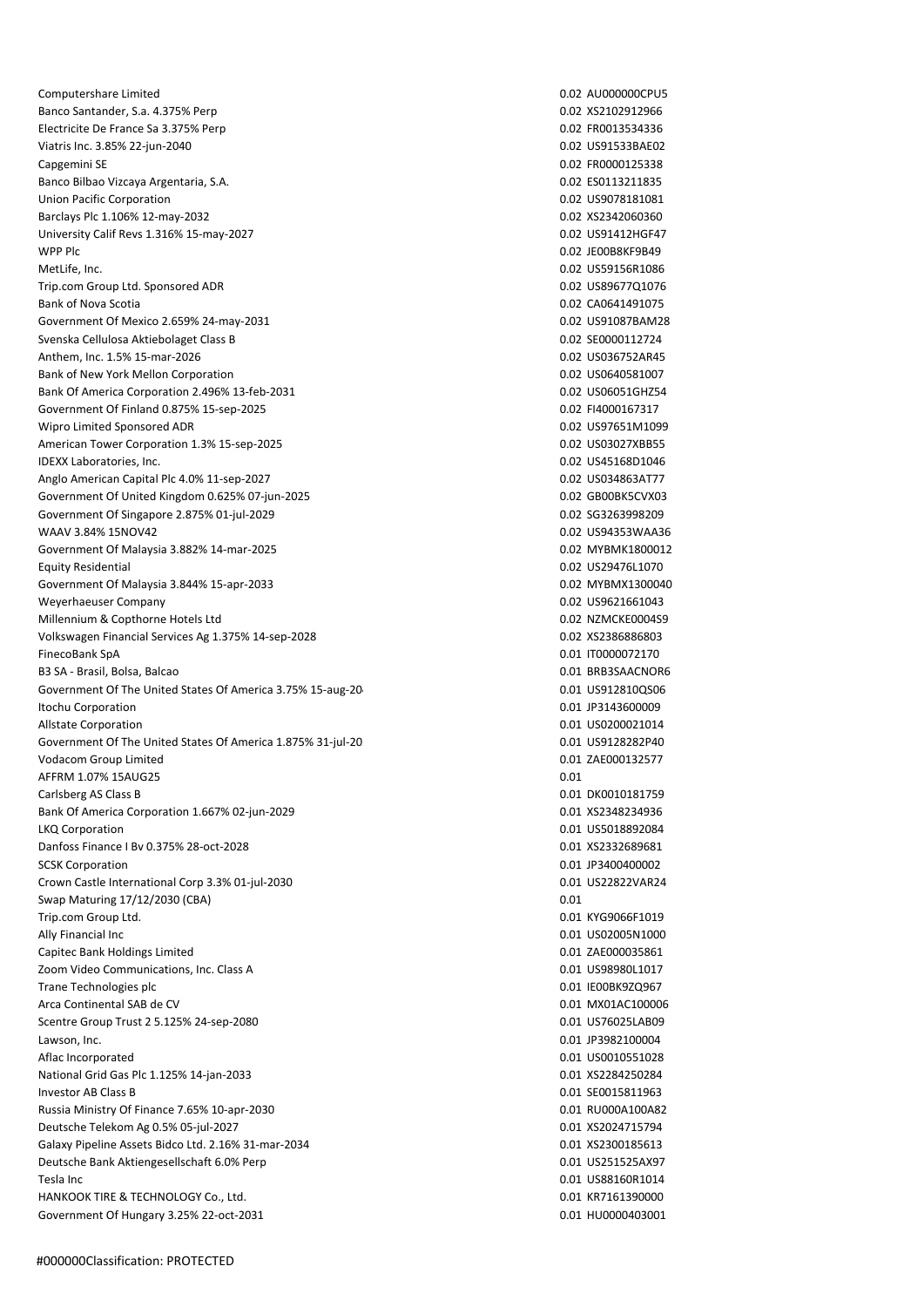Illinois Tool Works Inc. 0.01 US4523081093 Kuehne & Nagel International AG 0.01 CH0025238863 China Longyuan Power Group Corp. Ltd. Class H 0.01 CNE100000HD4 J Sainsbury plc 0.01 GB00B019KW72 Government Of United Kingdom 5.0% 07-mar-2025 0.01 GB0030880693 0.01 GB0030880693 DNB Bank ASA 0.01 NO0010161896 Westpac Banking Corporation 4.11% 24-jul-2034 0.01 US961214EF61 Compagnie Generale des Etablissements Michelin SCA 0.01 FR0000121261 CRH Plc 0.01 IE0001827041 Government Of Sweden 0.125% 12-may-2031 0.01 SE0013935319 0.01 SE0013935319 Vonovia Finance Bv 1.0% 28-jan-2041 0.01 DE000A287179 Travelers Companies, Inc. **0.01 US89417E1091 COMPANIES** LG Chem Ltd. 0.01 KR7051910008 Repligen Corporation **0.01 US7599161095 1.02 PM 1.02 PM 1.02 PM 1.02 PM 1.02 PM 1.02 PM 1.02 PM 1.03 PM 1.03 PM 1.03 PM 1.03 PM 1.03 PM 1.03 PM 1.03 PM 1.03 PM 1.03 PM 1.03 PM 1.03 PM** Loews Corporation 0.01 US5404241086 Blackstone Private Credit Fund 1.75% 15-sep-2024 0.01 US09261HAA59 Commerzbank Ag 6.5% Perp 0.01 DE000CB94MF6 Government Of Singapore 3.375% 01-sep-2033 0.01 SG3261987691 Hsbc Holdings Plc 2.206% 17-aug-2029 0.01 US404280CV97 Adven NV 0.01 NL0012969182 Computershare Us, Inc. 1.125% 07-oct-2031 0.01 XS2393323667 T-mobile Usa, Inc. 2.05% 15-feb-2028 0.01 US87264ACA16 Pfizer Inc. 2001 US7170811035 Snap-on Incorporated 0.01 US8330341012 3i Group plc 0.01 GB00B1YW4409 Broadcom Corporation 3.875% 15-jan-2027 0.01 US11134LAH24 European Union 0.0% 04-jul-2031 0.01 EU000A3KSXE1 Expeditors International of Washington, Inc. 0.01 US3021301094 Greek Organisation of Football Prognostics SA 0.01 GRS419003009 Chesapeake Funding Ii Series 2021-1 0.47% 15-apr-2033 0.01 US165183CP74 Government Of Belgium 1.6% 22-jun-2047 0.01 BE0000338476 American Water Capital Corp. 2.8% 01-may-2030 0.01 US03040WAW55 Natwest Group Plc 1.642% 14-jun-2027 0.01 US639057AC29 CDL Investments New Zealand Ltd 0.01 NZKGLE0001S8 Empresa De Los Ferrocarriles Del Estado 3.83% 14-sep-2061 0.01 USP3742RAX81 Government Of Belgium 3.75% 22-jun-2045 0.01 BE0000331406 Government Of Austria 0.0% 20-feb-2031 0.01 AT0000A2NW83 Barclays Plc 2.667% 10-mar-2032 0.01 US06738EBR53 Fortescue Metals Group Ltd 0.01 AU000000FMG4 General Motors Financial Co., Inc. 0.6% 20-may-2027 0.01 XS2307768734 Avolon Holdings Funding Ltd. 3.25% 15-feb-2027 0.01 US05401AAJ07 Mutuelle Assurance Commercants Et Industriels France Sa 0.625 21-jun-2020 2021 21-jun-2020 2020 21-jun-2020 0.01 FR0014003Y09 Government Of South Korea 1.375% 10-dec-2029 0.01 KR103502G9C8 Next plc 0.01 GB0032089863 Peet Ltd 0.01 AU00000PPC5 Carvana Auto Receivables Trust 2021-n2 0.75% 10-mar-2028 0.01 US14686KAC18 General Motors Financial Co., Inc. 1.55% 30-jul-2027 0.01 XS2384288747 Parker-Hannifin Corporation 0.01 US7010941042 United Auto Credit Securitization Trust 2021-1 0.6% 10-jul-2023 0.01 US90943UAA25 Oracle Corporation 2.875% 25-mar-2031 0.01 US68389XCE31 Johnson Controls International plc 0.01 IE00BY7QL619 Government Of Switzerland 3.5% 08-apr-2033 0.01 CH0015803239 Taco Bell Funding 2018-1 4.94% 25-nov-2048 0.01 0.01 0.01 US87342RAE45 Government Of Colombia 7.0% 30-jun-2032 0.01 COL17CT03490 Government Of Australia 1.75% 21-jun-2051 0.01 AU0000097495 Government Of The United States Of America 1.75% 15-aug-2041 0.01 America 0.01 US912810TA60 Sealed Air Corporation 0.01 US81211K1007 Monolithic Power Systems, Inc. 6.02. 2012 0.01 US6098391054 Ing Groep Nv 0.25% 01-feb-2030 0.01 XS2281155254 Automatic Data Processing, Inc. 0.01 US0530151036 FPQC NFIX1BID 15/02/2027 0.01 NZFPFD1017R0 Ford Motor Credit Company Llc 3.339% 28-mar-2022 0.01 US345397YL15 Swisscom AG 0.01 CH0008742519 Hermes International SCA 0.01 FR0000052292 Lloyds Banking Group plc 0.01 GB0008706128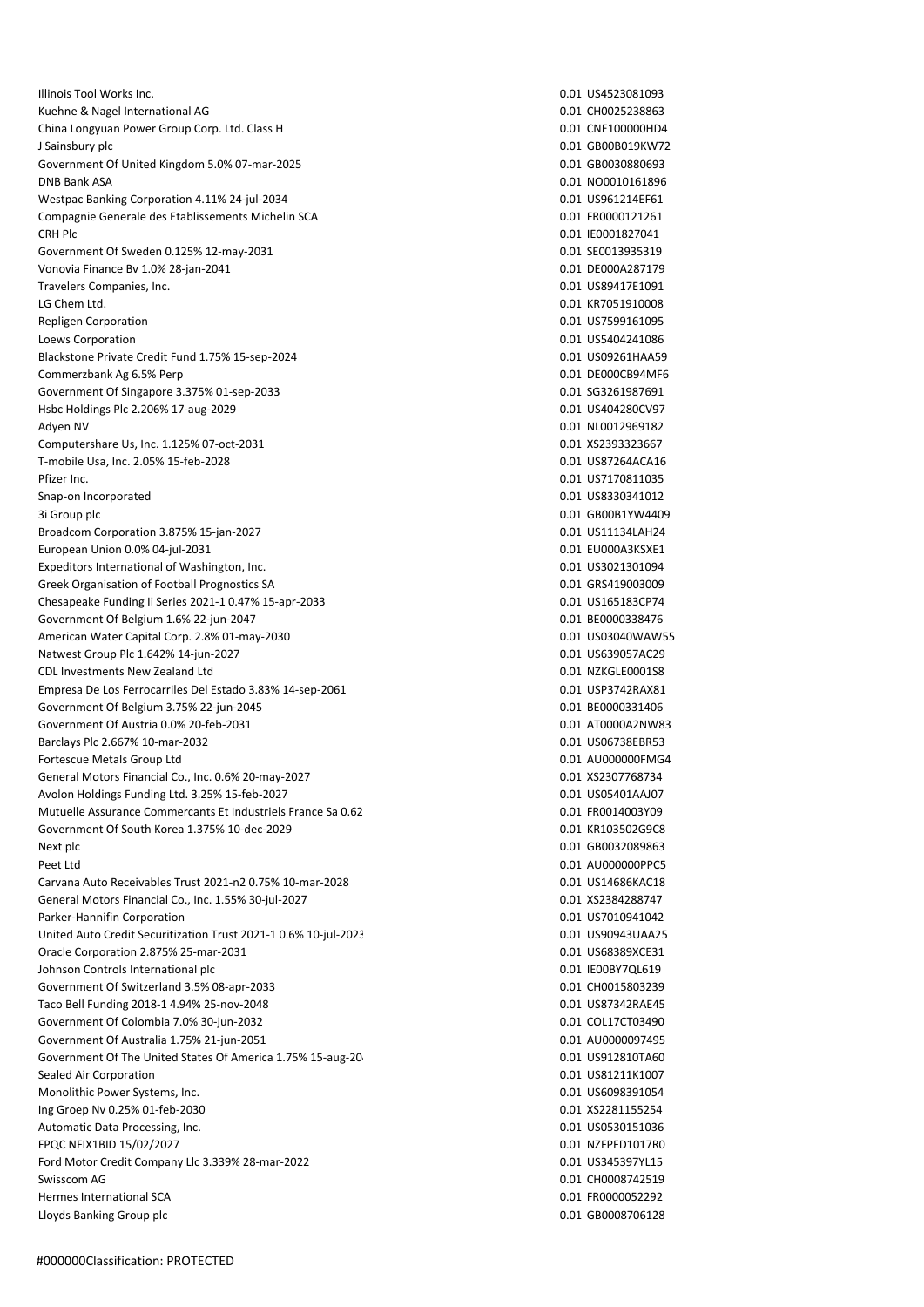Citigroup Inc. 3.887% 10-jan-2028 0.01 US172967LD18 Rakuten Group, Inc. 5.125% Perp 0.01 USJ6S87BAA66 Aroa Biosurgery Ltd **2.01 AU0000094146** 2.01 AU0000094146 Kingfisher Plc 0.01 GB0033195214 National Grid Plc 0.25% 01-sep-2028 0.01 XS2381853279 Burberry Group plc **burberry Group plc** 0.01 GB0031743007 Best Buy Co., Inc. 200865161014 and 200865161014 and 200865161014 and 200865161014 MediaTek Inc 0.01 TW0002454006 Credit Acceptance Auto Loan Trust 2021-3 1.0% 15-may-2030 0.01 US22535GAA04 Invesco Ltd. 0.01 BMG491BT1088 Yageo Corporation 0.01 TW0002327004 Government Of Spain 1.95% 30-jul-2030 0.01 ES00000127A2 Citizens Financial Group, Inc. **0.01 US1746101054** 0.01 US1746101054 DaVita Inc. 0.01 US23918K1088 Boc Aviation Limited 4.0% 25-jan-2024 0.01 XS1938443329 Masco Corporation 2002 105745991068 1000 105745991068 HP Inc. 0.01 US40434L1052 Irongate Group 0.01 AU0000046005 Government Of Germany 0.0% 15-aug-2050 0.01 DE0001030724 Mosaic Company 0.01 US61945C1036 Bnp Paribas S.a. 1.0% 27-jun-2024 0.01 XS1637277572 Resona Holdings, Inc. 2002 2003 2004 2012 2012 2013 2014 2014 2015 2016 2017 2018 2019 2014 2015 2016 2017 201 Ford Credit Floorplan Master Owner Trust A Series 2020-1 2.12 15-sep-2025 15-sep-2025 0.01 US34528QHP28 American Tower Corporation 2.1% 15-jun-2030 0.01 0.01 0.01 US03027XBC39 Randstad NV 0.01 NL0000379121 Baidu Inc Sponsored ADR Class A 0.01 US0567521085 Parkland Corporation **0.01 CA70137W1086 0.01 CA70137W1086** Dh Europe Finance Ii Sarl 2.2% 15-nov-2024 0.01 US23291KAG04 Rio Tinto plc 0.01 GB0007188757 MTFNZ NFIX1BID + 1.75 15/06/2029 - B 0.01 NZPANTFBT025 Suzano Austria Gmbh 2.5% 15-sep-2028 0.01 US86964WAL63 AIA Group Limited 0.01 HK0000069689 Bio-Rad Laboratories, Inc. Class A 0.01 US0905722072 Microchip Technology Incorporated 4.333% 01-jun-2023 0.01 0.01 0.01 0.01 0.0595017AP92 Government Of Australia 4.5% 21-apr-2033 0.01 AU000XCLWAG2 Xilinx, Inc. 0.01 US9839191015 Boston Gas Co. 3.001% 01-aug-2029 0.01 US100743AL70 salesforce.com, inc. 0.01 US79466L3024 Compagnie de Saint-Gobain SA 0.01 FR0000125007 Exponent, Inc. 0.01 US30214U1025 SVB Financial Group 0.01 US78486Q1013 Pnc Funding Corp. 3.3% 08-mar-2022 0.01 US693476BN25 Government Of United Kingdom 0.5% 22-jul-2022 0.01 GB00BD0PCK97 Hsbc Holdings Plc 2.804% 24-may-2032 0.01 US404280CT42 Government Of Belgium 0.0% 22-oct-2027 0.01 BE0000351602 Zions Bancorporation, N.A. 0.01 US9897011071 Government Of United Kingdom 0.75% 22-jul-2023 0.01 GD00BF0HZ991 Government Of Belgium 1.25% 22-apr-2033 0.01 BE0000346552 MSCI EMGMKT EQUITY I **0.01** 0.01 Siemens AG 0.01 DE0007236101 Government Of United Kingdom 1.0% 22-apr-2024 0.01 GD00BFWFPL34 Meituan Class B 0.01 KYG596691041 Volvo AB Class B 0.01 SE0000115446 International Paper Company 0.01 US4601461035 Intuitive Surgical, Inc. 0.01 US46120E6023 Government Of United Kingdom 1.75% 07-sep-2022 0.01 GB00B7L9SL19 Government Of South Korea 1.5% 10-dec-2026 0.01 KR103502G6C4 Government Of United Kingdom 2.25% 07-sep-2023 0.01 GB00B7Z53659 0.01 GB00B7Z53659 Northwestern Mutual Global Funding 1.7% 01-jun-2028 0.01 0566815L2D03 La Francaise des Jeux SA 0.01 FR0013451333 Db Master Finance Llc 4.352% 20-may-2049 0.01 US233046AL57 Brenntag SE 0.01 DE000A1DAHH0 Techtronic Industries Co., Ltd. 0.01 HK0669013440 Sprouts Farmers Markets, Inc. 0.01 US85208M1027 BFWD NZG 2.750% OCT2 0.01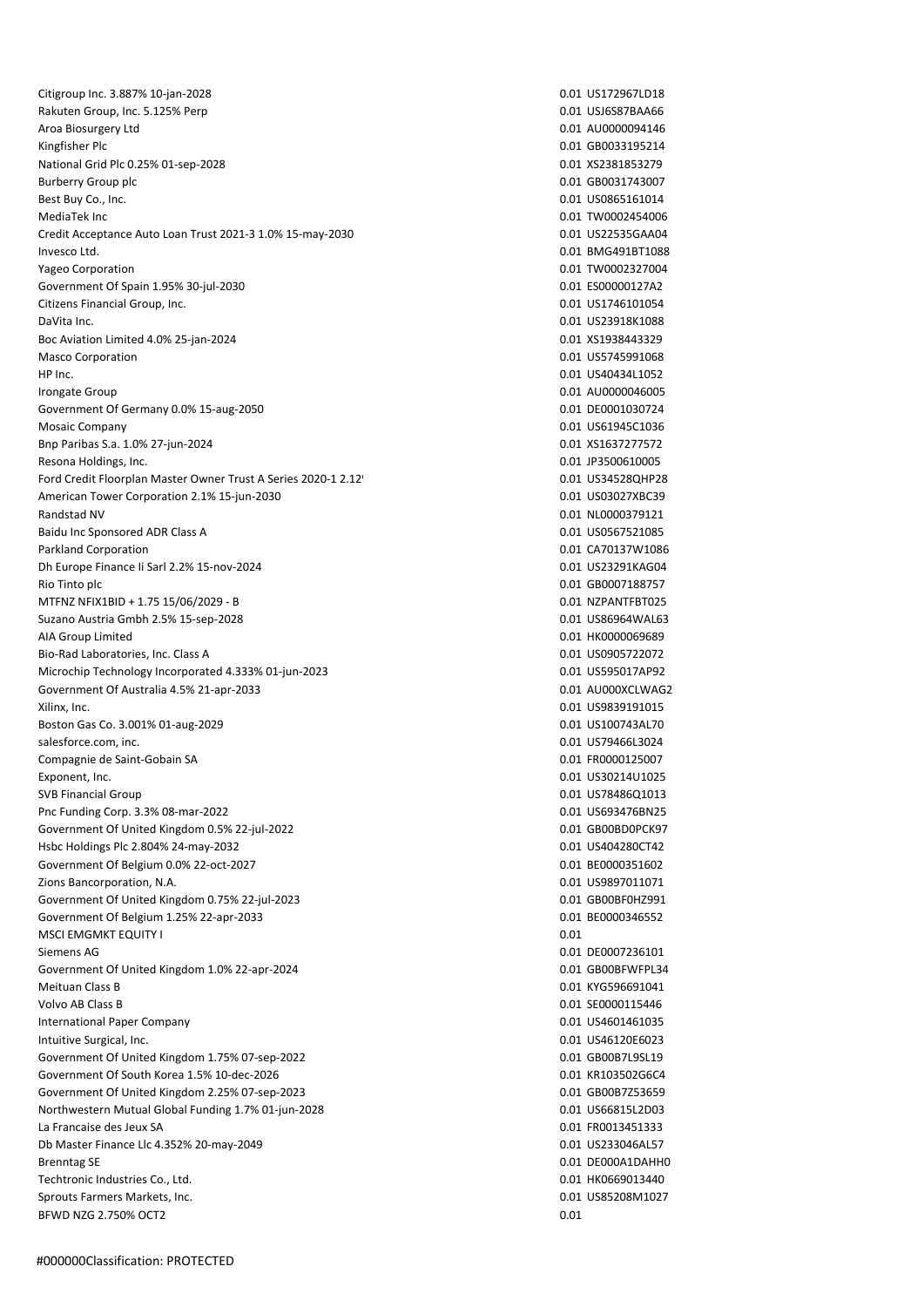Government Of United Kingdom 2.75% 07-sep-2024 0.01 GB00BHBFH458 Waste Management, Inc. **0.01 US94106L1098** Chubb Ina Holdings, Inc. 2.875% 03-nov-2022 0.01 US00440EAU10 DoorDash, Inc. Class A 0.01 US25809K1051 Alaska Air Group, Inc. 0.01 US0116591092 Broadcom Inc. 2.45% 15-feb-2031 0.01 US11135FBH38 International Flavors & Fragrances Inc. 0.01 US4595061015 Government Of United Kingdom 4.0% 07-mar-2022 0.01 GB00B3KJDQ49 Hershey Company 0.01 US4278661081 Aviva plc 0.01 GB0002162385 CAN 10Y Bond Fut Dec21 0.01 BJ's Wholesale Club Holdings, Inc. 6.001 US05550J1016 Long Gilt Future Dec21 0.01 GB00JBW17R56 West Pharmaceutical Services, Inc. 0.01 US9553061055 Otis Worldwide Corporation 0.01 US68902V1070 Guardant Health, Inc. 6. 2012 11:30:00 0.01 US40131M1099 0.01 US40131M1099 Prada S.p.A. 0.01 IT0003874101 Obayashi Corporation 0.01 JP3190000004 Kestrel Aircraft Funding Ltd. 4.25% 15-dec-2038 0.01 US49255PAA12 General Mills, Inc. 0.01 US3703341046 Berkshire Hathaway Inc. Class B 0.01 US0846707026 Aptiv PLC 6.01 JE00B783TY65 Hilton Worldwide Holdings Inc 0.01 US43300A2033 Allfunds Group plc **Allfunds Group plc** 0.01 GB00BNTJ3546 Waste Connections, Inc. 2002 2012 2020 2020 2020 2020 2031 2040 2040 2052 2053 2069 2072 2080 2091 2012 2020 20 Borgwarner Inc. 1.0% 19-may-2031 0.01 XS2343846940 Affiliated Managers Group, Inc. 2008 2521081 Trainline Plc 0.01 GB00BKDTK925 American Water Works Company, Inc. 0.01 US0304201033 AVANZ NFIX1BID + 220 15/04/2052 0.01 NZAVAD1014R7 TopBuild Corp. 0.01 US89055F1030 Thor Industries, Inc. 2001 US8851601018 Government Of Chile 2.55% 27-jul-2033 0.01 US168863DT21 JD.com, Inc. Class A 0.01 KYG8208B1014 Government Of Canada 2.75% 01-jun-2022 0.01 CA135087ZU15 Government Of Russia 8.15% 03-feb-2027 0.01 RU000A0JS3W6 Shinhan Bank Co., Ltd. 3.875% 24-mar-2026 0.01 US82460EAJ91 Harmonic Drive Systems Inc. 0.01 JP3765150002 Government Of Mexico 4.5% 22-apr-2029 0.01 US91087BAF76 Verizon Communications Inc. 2.1% 22-mar-2028 0.01 US92343VGH15 Yum! Brands, Inc. 0.01 US9884981013 Synopsys, Inc. 0.01 US8716071076 Bnp Paribas S.a. 2.0% 13-sep-2036 0.01 FR0014005E43 Enel Finance International Nv 2.25% 12-jul-2031 0.01 0.01 US29278GAP37 Intel Corporation 1.6% 12-aug-2028 0.01 US458140BT64 McDonald's Corporation 0.01 US5801351017 SKF AB Class B 0.01 SE0000108227 MUFG NFIX3FRA + 95 04/04/2022 0.01 NZMUFDT001C8 MSCI Inc. Class A 0.01 US55354G1004 Henry Schein, Inc. 2001 US8064071025 Dell Technologies Inc Class C 0.01 US24703L2025 Danaher Corporation 0.01 US2358511028 Edwards Lifesciences Corporation 0.01 US28176E1082 East West Bancorp, Inc. 0.01 US27579R1041 TE Connectivity Ltd. 2001 CH0102993182 Elastic NV 0.01 NL0013056914 Piedmont Healthcare, Inc. 2.044% 01-jan-2032 0.01 US72014TAC36 Nasdaq, Inc. 0.01 US6311031081 AutoZone, Inc. 0.01 US0533321024 Tosoh Corporation 0.01 JP3595200001 Ferguson Plc 0.01 JE00BJVNSS43 Costco Wholesale Corporation 0.01 US22160K1051 Realty Income Corporation 1.75% 13-jul-2033 0.01 XS2364124664 Republic Services, Inc. 6.021 US7607591002 Brixmor Operating Partnership Lp 4.05% 01-jul-2030 0.01 US11120VAJ26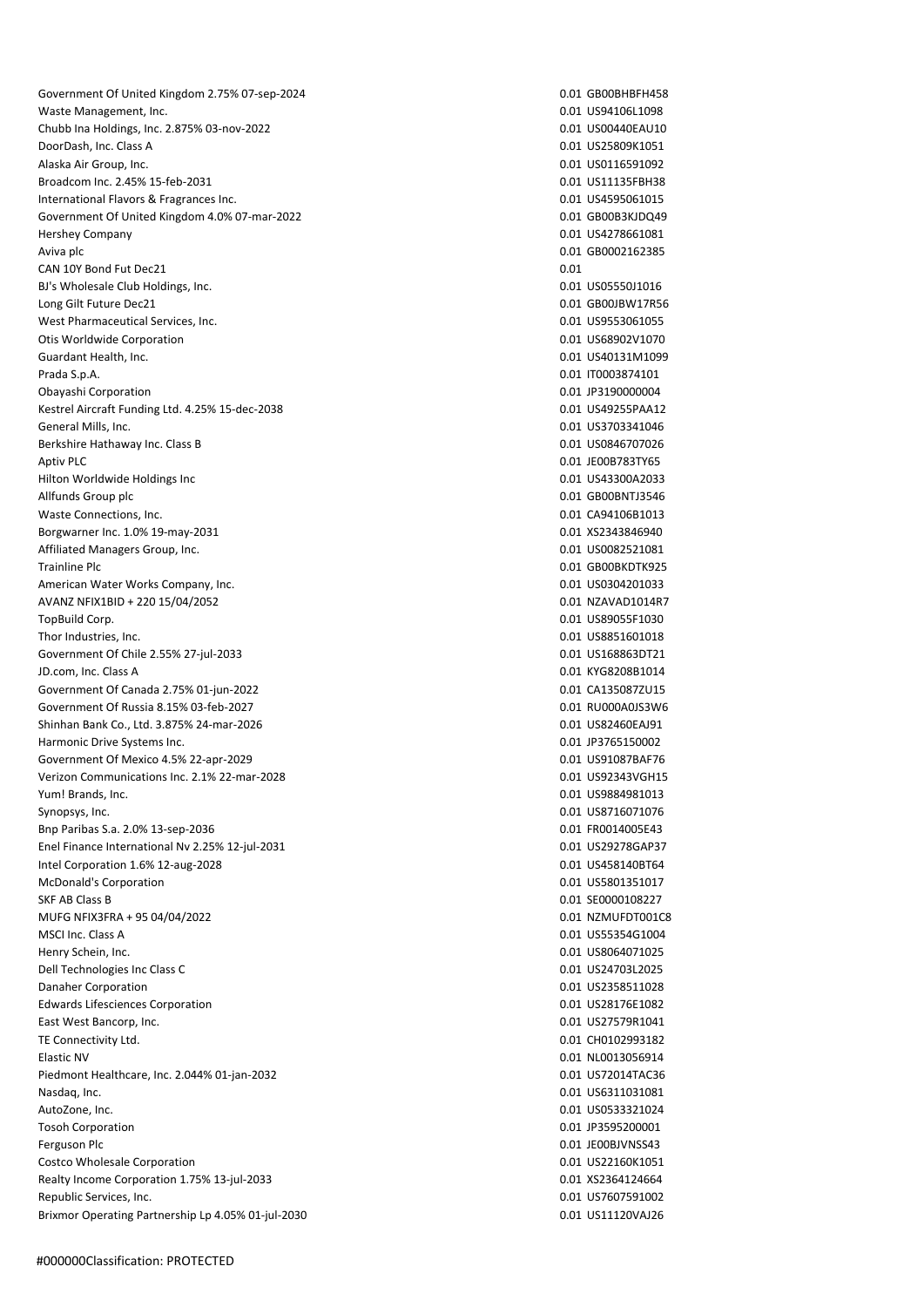Service Corporation International 0.01 US8175651046 Vodafone Group Plc 0.9% 24-nov-2026 0.01 XS2002017361 Government Of Romania 1.75% 13-jul-2030 0.01 XS2364199757 Fastenal Company 0.01 US3119001044 CVS Health Corporation 0.01 US1266501006 Aia Group Limited 0.88% 09-sep-2033 0.01 XS2356311139 LG Electronics Inc. 0.01 KR7066570003 Peacehealth Obligated Group 1.375% 15-nov-2025 0.01 US70462GAB41 CAE Inc. 6.01 CA1247651088 Baidu, Inc. Class A 0.01 KYG070341048 Middleby Corporation 0.01 US5962781010 S&P Global, Inc. 0.01 US78409V1044 Avolon Holdings Funding Ltd. 3.95% 01-jul-2024 0.01 0.01 0.01 0.01 0.01 0.055401AAF84 Cloudflare Inc Class A 0.01 US18915M1071 Intesa Sanpaolo S.p.A. 0.01 IT0000072618 O'Reilly Automotive, Inc. 0.01 US67103H1077 Prosus N.V. Class N 0.01 NL0013654783 Principal Life Global Funding Ii 1.25% 23-jun-2025 0.01 0574256LEE56 Freshpet Inc 0.01 US3580391056 Pinterest, Inc. Class A 0.01 US72352L1061 XPO Logistics, Inc. 6. 2012 12:33 12:34 12:35 12:35 12:35 12:35 12:35 12:35 12:35 12:35 12:35 12:35 12:35 12:35 12:35 12:35 12:35 12:35 12:35 12:35 12:35 12:35 12:35 12:35 12:35 12:35 12:35 12:35 12:35 12:35 12:35 12:35 12 Fortive Corp. 0.01 US34959J1088 Cvs Health Corporation 3.75% 01-apr-2030 0.01 US126650DJ69 Nitto Denko Corp. 0.01 JP3684000007 Eagle Materials Inc. 0.01 US26969P1084 Government Of Finland 0.0% 15-sep-2030 0.01 FI4000441878 UPM-Kymmene Oyj 0.01 FI0009005987 Ubs Group Ag 2.095% 11-feb-2032 0.01 US902613AE83 Home Depot, Inc. 2.5% 15-apr-2027 0.01 US437076CA82 Government Of Czech Republic 2.5% 25-aug-2028 0.01 CZ0001003859 Charter Communications, Inc. Class A 0.01 US16119P1084 Sysco Corporation 0.01 US8718291078 Penske Truck Leasing Co. Lp 2.7% 01-nov-2024 0.01 05709599BG87 0.01 05709599BG87 Dollar Tree, Inc. 0.01 US2567461080 Government Of Malaysia 2.632% 15-apr-2031 0.01 MYBMO2000028 Government Of Portugal 4.1% 15-apr-2037 **0.01 PTOTE5OE0007** 0.01 PTOTE5OE0007 MarketAxess Holdings Inc. **0.01 US57060D1081** 0.01 US57060D1081 Fox Corporation 4.03% 25-jan-2024 0.01 US35137LAG05 APPLUS SERVICES S.A. 0.01 ES0105022000 Cognex Corporation 0.01 US1924221039 Vantage Towers Ag 0.75% 31-mar-2030 0.01 DE000A3H3J30 Bath & Body Works, Inc. 2012 0.01 US0708301041 Brighthouse Financial Global Funding 2.0% 28-jun-2028 0.01 US10921U2E71 IQVIA Holdings Inc 0.01 US46266C1053 Ultrapar Participacoes S.A. Sponsored ADR 0.01 US90400P1012 Harley-Davidson, Inc. 0.01 US4128221086 Wolters Kluwer NV 0.01 NL0000395903 American Electric Power Company, Inc. 0.01 US0255371017 Donaldson Company, Inc. 0.01 US2576511099 Meggitt PLC 0.01 GB0005758098 Delta Air Lines, Inc. 0.01 US2473617023 Fanuc Corporation 0.01 JP3802400006 Ecolab Inc. 0.01 US2788651006 Government Of Portugal 0.475% 18-oct-2030 0.01 PTOTELOE0028 Deutsche Boerse AG 0.01 DE0005810055 Natwest Group Plc 0.78% 26-feb-2030 0.01 XS2307853098 NDIRS KRW KRW 1.7% D 0.01 AGCO Corporation 0.01 US0010841023 Muskrat Falls/labrador Transmission Assets Funding Trust 3.63% 01-jun-2029 0.01 CA628153AA60 A. O. Smith Corporation 0.01 US8318652091 Chemring Group PLC **Chemring Group PLC** 0.01 GB00B45C9X44 Adobe Inc. 2008 2012 12:00 12:00 12:00 12:00 12:00 12:00 12:00 12:00 12:00 12:00 12:00 12:00 12:00 12:00 12:00 APN Industria REIT and the contract of the contract of the contract of the contract of the contract of the contract of the contract of the contract of the contract of the contract of the contract of the contract of the con Cemex SAB de CV Sponsored ADR 0.01 US1512908898 First Financial Bankshares Inc 0.01 US32020R1095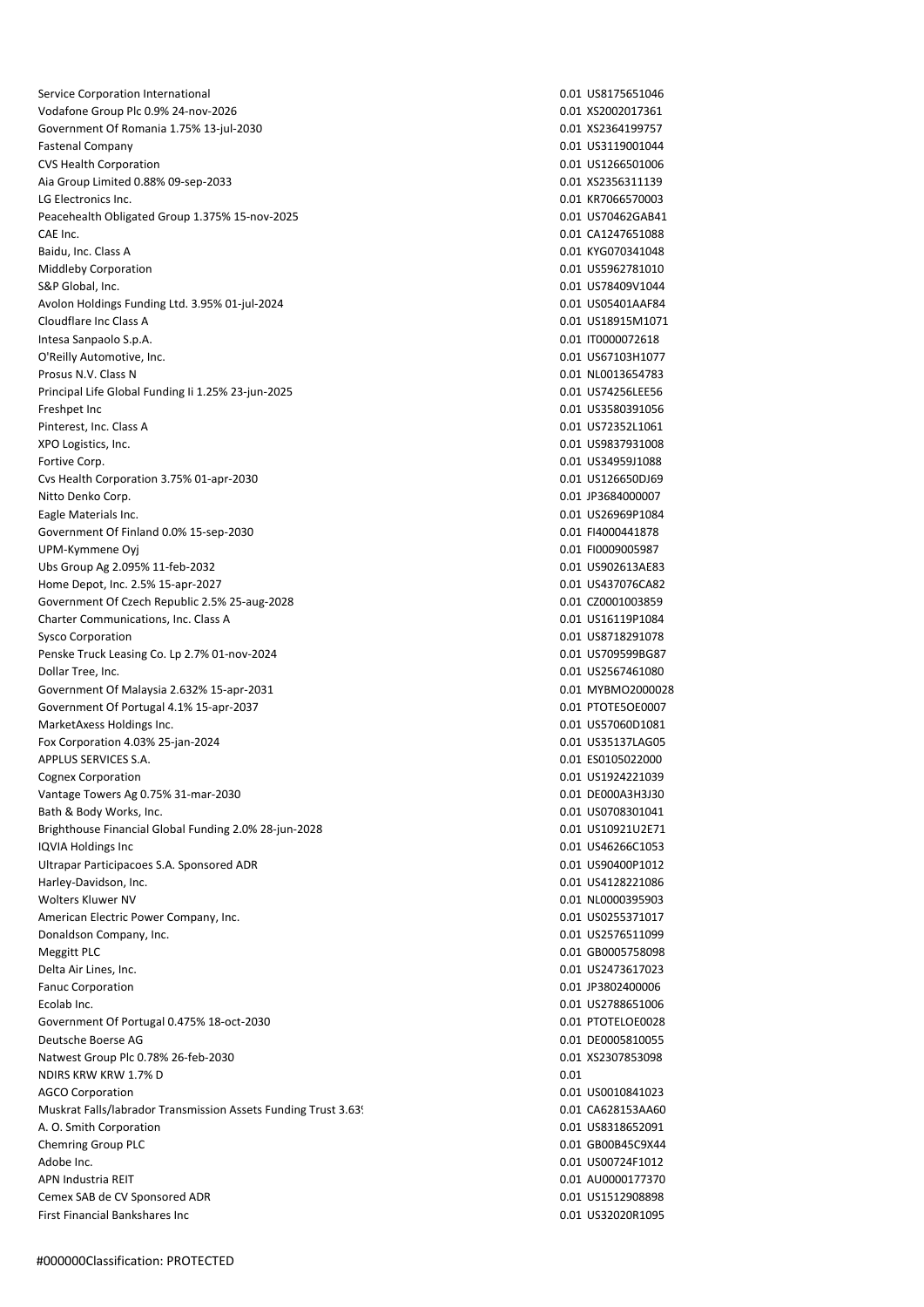Sumitomo Chemical Co., Ltd. 0.01 JP3401400001 RESNZ NFIX1BID +220bps 16/07/2050 0.01 NZRVTD1016R6 Kohl's Corporation 0.01 US5002551043 Empresas Copec S.A. 2002 2012 2022 2023 2024 2022 2023 2024 2022 2023 2024 2022 2023 2024 2022 2023 2024 2022 2023 2024 2022 2023 2022 2023 2022 2023 2022 2023 2022 2023 2023 2023 2023 2023 2023 2023 2023 2023 2023 2023 20 Far East Horizon Limited 0.01 HK0000077468 MTU Aero Engines AG 0.01 DE000A0D9PT0 RESNZ 2020-1 A2 0.01 NZRVTD1022R4 Daimler AG 0.01 DE0007100000 China Medical System Holdings Ltd. 0.01 KYG211081248 Quanta Computer Inc. 0.01 TW0002382009 Becton Dickinson Euro Finance Sarl 0.334% 13-aug-2028 0.01 XS2375844144 BYD Company Limited Class H 0.01 CNE100000296 Ross Stores, Inc. 0.01 US7782961038 NDIRS KRW KRW 1.7% D 0.01 Anglo American Capital Plc 2.875% 17-mar-2031 0.01 US034863BA77 Hana Financial Group Inc. 0.01 KR7086790003 Lennox International Inc. 0.01 US5261071071 NIKE, Inc. Class B 0.01 US6541061031 Verizon Communications Inc. 4.016% 03-dec-2029 0.01 US92343VEU44 BNP Paribas SA Class A 0.01 FR0000131104 Ascendis Pharma A/S Sponsored ADR 0.01 US04351P1012 WEX Inc. 0.01 US96208T1043 Roper Technologies, Inc. 2002 1057766961061 2012 12:00:001 2012 12:00:001 2012 12:00:001 2012 12:00:001 2012 1 Julius Baer Gruppe AG 0.01 CH0102484968 Take-Two Interactive Software, Inc. 0.01 US8740541094 Humana Inc. 0.01 US4448591028 Natwest Group Plc 1.043% 14-sep-2032 0.01 XS2382950330 Ingevity Corporation 0.01 US45688C1071 POSCO 0.01 KR7005490008 Government Of Panama 3.87% 23-jul-2060 0.01 US698299BL70 CSX Corporation 0.01 US1264081035 Sanofi 0.01 FR0000120578 Burlington Stores, Inc. **0.01 US1220171060 Burlington Stores, Inc.** 0.01 US1220171060 Mondelez International, Inc. Class A 0.01 US6092071058 Caterpillar Inc. 0.01 US1491231015 Jol Air 2019-1 3.967% 15-apr-2044 0.01 US46651NAA28 BFWD EU 0.700% OCT2 0.01 Cheniere Energy, Inc. 0.01 US16411R2085 AFT Pharmaceuticals Ltd 0.01 NZAFTE0001S4 Atmos Energy Corporation **Atmos** Energy Corporation **1.1 Contract Contract Contract Contract Contract Contract Contract Contract Contract Contract Contract Contract Contract Contract Contract Contract Contract Contract Con** Verallia SAS 0.01 FR0013447729 Government Of Panama 2.252% 29-sep-2032 0.01 US698299BN37 FPQC NFIX1BID +225bps 15/02/2028 0.01 NZFPFD1025R3 New Zealand Rural Land Co Ltd 0.01 NZNZLE0001S2 Norfolk Southern Corporation 0.01 US6558441084 Bed Bath & Beyond Inc. 0.01 US0758961009 EssilorLuxottica SA 0.01 FR0000121667 Government Of France 4.5% 25-apr-2041 0.01 FR0010773192 Lear Corporation 0.01 US5218652049 Playtech plc 0.01 IM00B7S9G985 I-MAB Sponsored ADR 0.01 US44975P1030 Yum China Holdings, Inc. 6. 2012 12:30 12:30 12:30 12:30 12:30 12:30 12:30 12:30 12:30 12:30 12:30 12:30 12:30 Alcon Finance Corp. 2.6% 27-may-2030 0.01 US01400EAD58 ING Groep NV 0.01 NL0011821202 Polymetal International Plc 0.01 JE00B6T5S470 Magazine Luiza S.A. **0.01 BRMGLUACNOR2 Magazine Luiza S.A.** 0.01 BRMGLUACNOR2 United Microelectronics Corp. 0.01 TW0002303005 Olympus Corp. 2012 200007 2012 2012 2013 2014 2014 2015 2016 2017 2022 2034 2017 2018 2019 2017 2018 2019 2017 2017 2018 2017 2018 2017 2018 2017 2018 2017 2018 2017 2018 2017 2018 2017 2018 2017 2018 2017 2018 2017 2018 2 Gree Electric Appliances, Inc. of Zhuhai Class A 0.01 CNE0000001D4 Government Of Romania 2.0% 14-apr-2033 0.01 XS2330503694 Snap, Inc. Class A 0.01 US83304A1060 Hotel Property Investments Ltd 0.01 AU000000HPI9 Tokio Marine Holdings, Inc. 2002 2012 12:30 12:30 12:30 12:30 12:30 12:30 12:30 12:30 12:30 12:30 12:30 12:30 12:30 12:30 12:30 12:30 12:30 12:30 12:30 12:30 12:30 12:30 12:30 12:30 12:30 12:30 12:30 12:30 12:30 12:30 12:3 Nihon Kohden Corporation 0.01 JP3706800004 Shimadzu Corporation 0.01 JP3357200009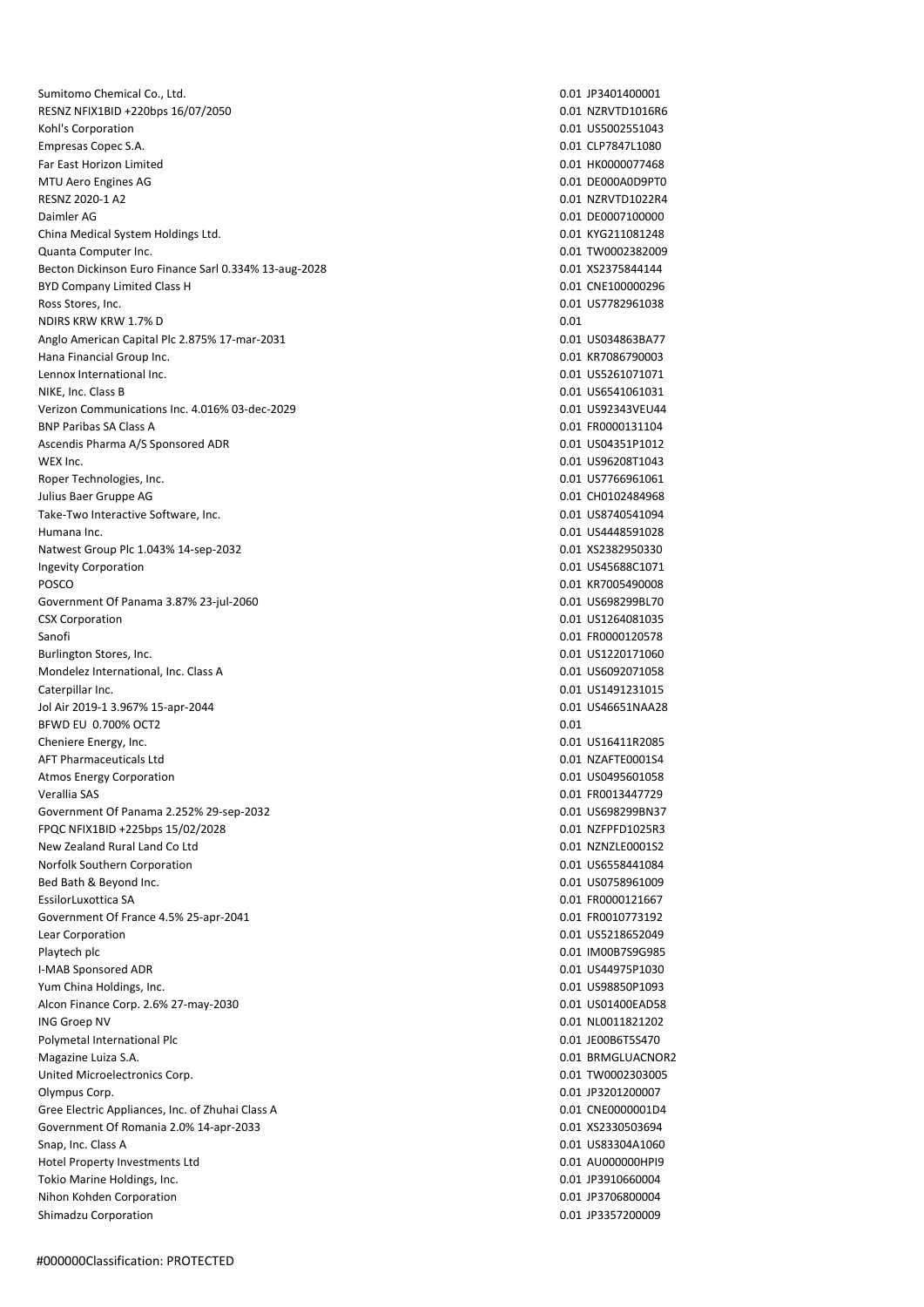T-mobile Usa, Inc. 3.875% 15-apr-2030 0.01 US87264ABF12 Hon Hai Precision Industry Co., Ltd. 0.01 TW0002317005 Public Bank Bhd 0.01 MYL1295OO004 Government Of The United States Of America 1.875% 15-feb-2051 0.01 US912810SU34 0.01 US912810SU34 Illumina, Inc. 0.01 US4523271090 Government Of Mexico 7.75% 29-may-2031 0.01 MX0MGO0000P2 HubSpot, Inc. 0.01 US4435731009 Air New Zealand Ltd 0.01 NZAIRE0001S2 Samsung Life Insurance Co., Ltd. 0.01 KR7032830002 Dana Incorporated 0.01 US2358252052 Swire Pacific Limited Class B 0.01 HK0087000532 Prudential plc 0.01 GB0007099541 Keyence Corporation **6.021 Section** 0.01 JP3236200006 Kanzhun Ltd. Sponsored ADR 0.01 US48553T1060 BorgWarner Inc. 0.01 US0997241064 Air Lease Corporation 3.0% 15-sep-2023 0.01 US00912XAT19 Pandora A/S 0.01 DK0060252690 FedEx Corporation 0.01 US31428X1063 KB Financial Group Inc. 6. The Contract of the Contract of the Contract of the Contract of the Contract of the Contract of the Contract of the Contract of the Contract of the Contract of the Contract of the Contract of the Knight-Swift Transportation Holdings Inc. Class A 0.01 054990491049 Volkswagen Leasing Gmbh 0.625% 19-jul-2029 0.01 XS2343822503 ONE Gas, Inc. 0.01 US68235P1084 WIANZ 4% 01/04/2030 0.01 NZWIAD0060L5 Magna International Inc. **0.01** CA5592224011 BHG 0.90% 17OCT34 0.01 ENN Energy Holdings Limited **Energy Holdings Limited CO2 ENERGY CO2 ENERGY CO2 CO2 CO2 CO2 CO2 CO2 CO2 CO2 CO2 CO2 CO2 CO2 CO2 CO2 CO2 CO2 CO2 CO2 CO2 CO2 CO2 CO2 CO2** Government Of Spain 4.7% 30-jul-2041 0.01 ES00000121S7 Atlassian Corp. Plc Class A 0.01 GB00BZ09BD16 Government Of Singapore 2.75% 01-apr-2042 0.01 0.01 0.01 SG3254976487 Nemetschek SE 0.01 DE0006452907 Quest Diagnostics Incorporated 0.01 US74834L1008 Mutuelle Assurance Commercants Et Industriels France Sa 2.12<br>5.125% 2001 0.01 FR0014003XZ7 Intel Corporation 2.0% 12-aug-2031 0.01 US458140BU38 Government Of Belgium 5.0% 28-mar-2035 0.01 BE0000304130 Lennar Corporation Class A 0.01 US5260571048 Coca-cola Femsa Sab De Cv 2.75% 22-jan-2030 0.01 US191241AH15 Bright Horizons Family Solutions, Inc. 0.01 US1091941005 Toyota Industries Corp. 0.01 JP3634600005 Astellas Pharma Inc. 0.01 JP3942400007 Modern Times Group MTG AB Class B 0.01 SE0000412371 1Life Healthcare, Inc. 0.01 US68269G1076 AFFRM 0.88% 15AUG25 0.01 Kurita Water Industries Ltd. 0.01 JP3270000007 Fair Isaac Corporation 0.01 US3032501047 Criteo SA Sponsored ADR 0.01 US2267181046 SMC Corporation 0.01 JP3162600005 Government Of Spain 2.7% 31-oct-2048 0.01 ES0000012B47 dormakaba Holding AG 0.01 CH0011795959 0.01 CH0011795959 Government Of Hungary 2.125% 22-sep-2031 0.01 XS2388586401 Crh Funding Bv 1.625% 05-may-2030 0.01 XS2169281487 Government Of The Netherlands 0.0% 15-jan-2038 0.01 0.01 0.01 NL0015000B11 Las Vegas Sands Corp. 0.01 US5178341070 Kraft Heinz Company 2008 120 US5007541064 W.W. Grainger, Inc. 0.01 US3848021040 Elis SA 0.01 FR0012435121 Government Of South Korea 2.125% 10-jun-2027 0.01 KR103502G768 STMicroelectronics NV 0.01 NL0000226223 Delta Electronics, Inc. 0.01 TW0002308004 Morgan Stanley 2001 US6174464486 US6174464486 US6174464486 US6174464486 US6174464486 Sekisui House, Ltd. 0.01 JP3420600003 Chocoladefabriken Lindt & Spruengli AG 0.01 CH0010570759 0.01 CH0010570759 Becton Dickinson Euro Finance Sarl 1.213% 12-feb-2036 0.01 XS2298459426 Sonova Holding AG 0.01 CH0012549785 Cvs Health Corporation 4.3% 25-mar-2028 0.01 US126650CX62 Telix Pharmaceuticals Ltd 0.01 AU000000TLX2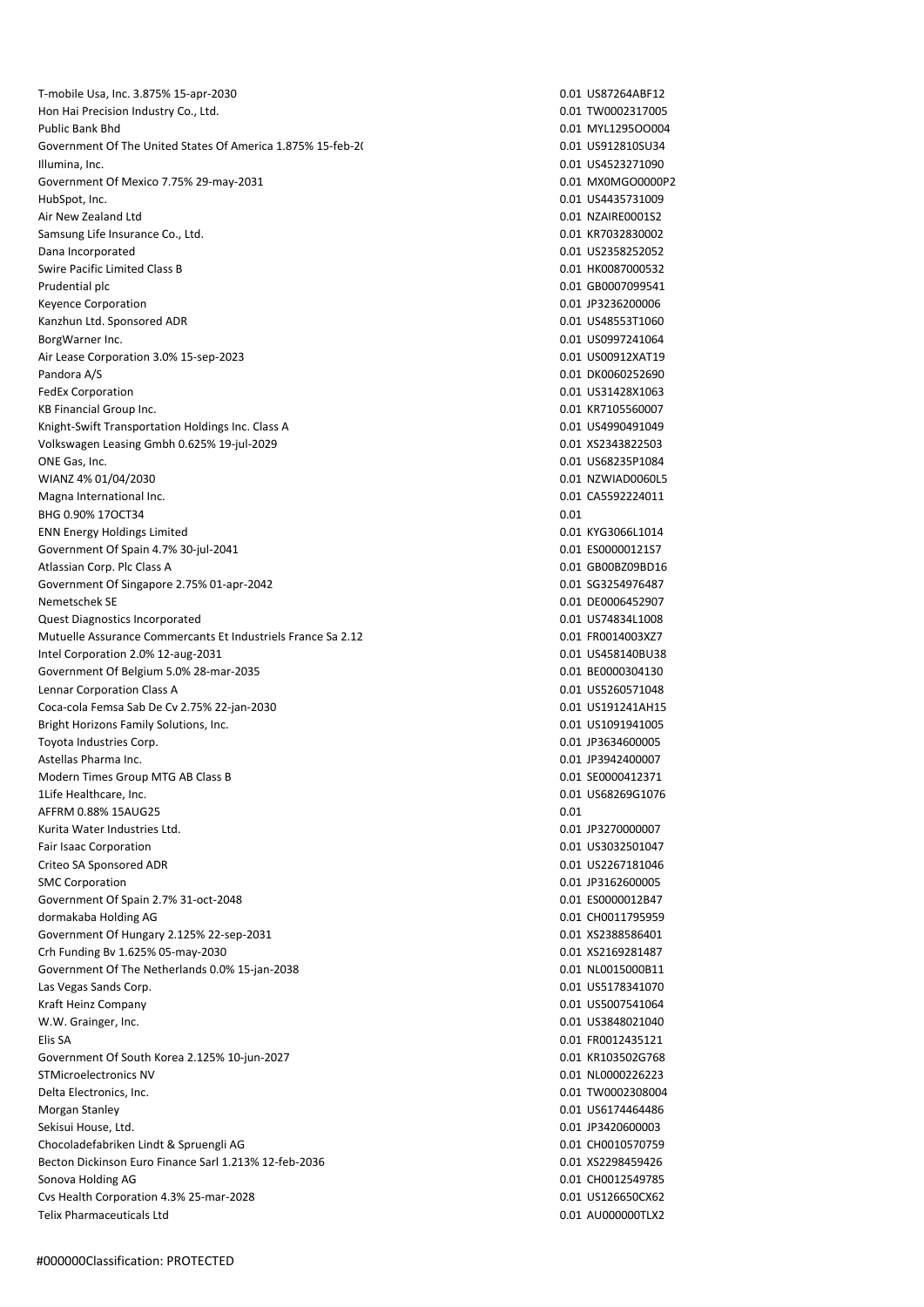Sun Hung Kai Properties Limited **Contract Contract Contract Contract Contract Contract Contract Contract Contract Contract Contract Contract Contract Contract Contract Contract Contract Contract Contract Contract Contract** OBIC Co., Ltd. 0.01 JP3173400007 Government Of Chile 3.1% 07-may-2041 0.01 US168863DS48 Acer Incorporated 0.01 TW0002353000 Ubs Group Ag 3.126% 13-aug-2030 0.01 US902613AA61 NIBE Industrier AB Class B 0.01 SE0015988019 Erste Group Bank AG 0.01 AT0000652011 BFWD GGB 0.750% OCT2 0.01 Jumbo S.A. 0.01 GRS282183003 NKT A/S 0.01 DK0010287663 Dassault Systemes SA 0.01 FR0014003TT8 Unilever PLC 8000B10RZP78 0.01 GB00B10RZP78 National Grid plc 0.01 GB00BDR05C01 COM GROUP OF COMPUTER COMPUTER OF COMPUTER OF COMPUTER OF COMPUTER OF COMPUTER OF COMPUTER OF COMPUTER OF COMPUTER OF COMPUTER OF COMPUTER OF COMPUTER OF COMPUTER OF COMPUTER OF COMPUTER EURO STOXX 50 EQUITY 0.01 Stericycle, Inc. 0.01 US8589121081 China Resources Land Limited **0.01 KYG2108Y1052** Great Wall Motor Co., Ltd. Class H 0.01 CNE100000338 Iron Mountain, Inc. 0.01 US46284V1017 MatsukiyoCocokara & Co. 001 JP3869010003 Pinduoduo, Inc. Sponsored ADR Class A 0.01 US7223041028 Sofi Consumer Loan Program 2020-1 Trust 2.02% 25-jan-2029 0.01 US83407AAA07 US BOND FUTR OPTN 153 Dec21P 0.01 Government Of Australia 4.25% 21-apr-2026 0.01 AU000XCLWAI8 Norsk Hydro ASA 0.01 NO0005052605 Broadcom Inc. 4.3% 15-nov-2032 0.01 US11135FAS02 GEA Group AG 0.01 DE0006602006 Van Lanschot Kempen NV cert. of shs 0.01 NL0000302636 Vicat-Ciments Vicat SA 0.01 FR0000031775 Gilead Sciences, Inc. 1.2% 01-oct-2027 0.01 US375558BX02 Ping An Bank Co. Ltd. Class A 0.01 CNE000000040 Recordati Industria Chimica e Farmaceutica S.p.A. 0.01 IT0003828271 ANIMA Holding S.p.A. 0.01 IT0004998065 GMO Payment Gateway, Inc. 6. 2012 19:385890003 CMO Payment Gateway, Inc. 6. 2012 Sika AG 0.01 CH0418792922 Wellington Drive Technologies **0.01 NZWDTE0002S1** 0.01 NZWDTE0002S1 RELX PLC 0.01 GB00B2B0DG97 Publicis Groupe SA 0.01 FR0000130577 Government Of Thailand 4.675% 29-jun-2044 1990 12:00 12:00 12:00:000 12:00:000 12:00:000 12:00:000 12:00:000 1 Dai-ichi Life Holdings,Inc. 0.01 JP3476480003 Covestro AG 0.01 DE0006062144 Rohm Co., Ltd. 0.01 JP3982800009 Government Of Denmark 4.5% 15-nov-2039 0.01 DK0009922320 Government Of Austria 2.4% 23-may-2034 0.01 AT0000A10683 Metropolitan Transn Auth N Y Rev 6.814% 15-nov-2040 0.01 US59259YGF07 Resideo Technologies, Inc. 2002 10:000 0.01 US76118Y1047 Adecco Group AG 0.01 CH0012138605 Haier Smart Home Co., Ltd. Class H 0.01 CNE1000048K8 Singapore Technologies Engineering Ltd 0.01 SG1F60858221 B2Gold Corp. 0.01 CA11777Q2099 Symrise AG 0.01 DE000SYM9999 Wizz Air Holdings Plc 0.01 JE00BN574F90 Porsche Automobil Holding SE Pref 0.01 DE000PAH0038 Smith & Nephew PLC 0.01 GB0009223206 Logitech International S.A. 6.001 CH0025751329 Waypoint REIT Ltd 0.01 AU0000088064 Capita plc 6.01 GB00B23K0M20 Capita plc 6.01 GB00B23K0M20 Government Of Italy 3.45% 01-mar-2048 0.01 IT0005273013 Viatris, Inc. 0.01 US92556V1061 Lonza Group AG 0.01 CH0013841017 Henkel AG & Co. KGaA 0.01 DE0006048408 Bunzl plc 0.01 GB00B0744B38 Cardinal Health, Inc. 0.01 US14149Y1082 Straumann Holding AG 0.01 CH0012280076 Mattel, Inc. 0.01 US5770811025 Flat Glass Group Co., Ltd. Class H 0.01 CNE100002375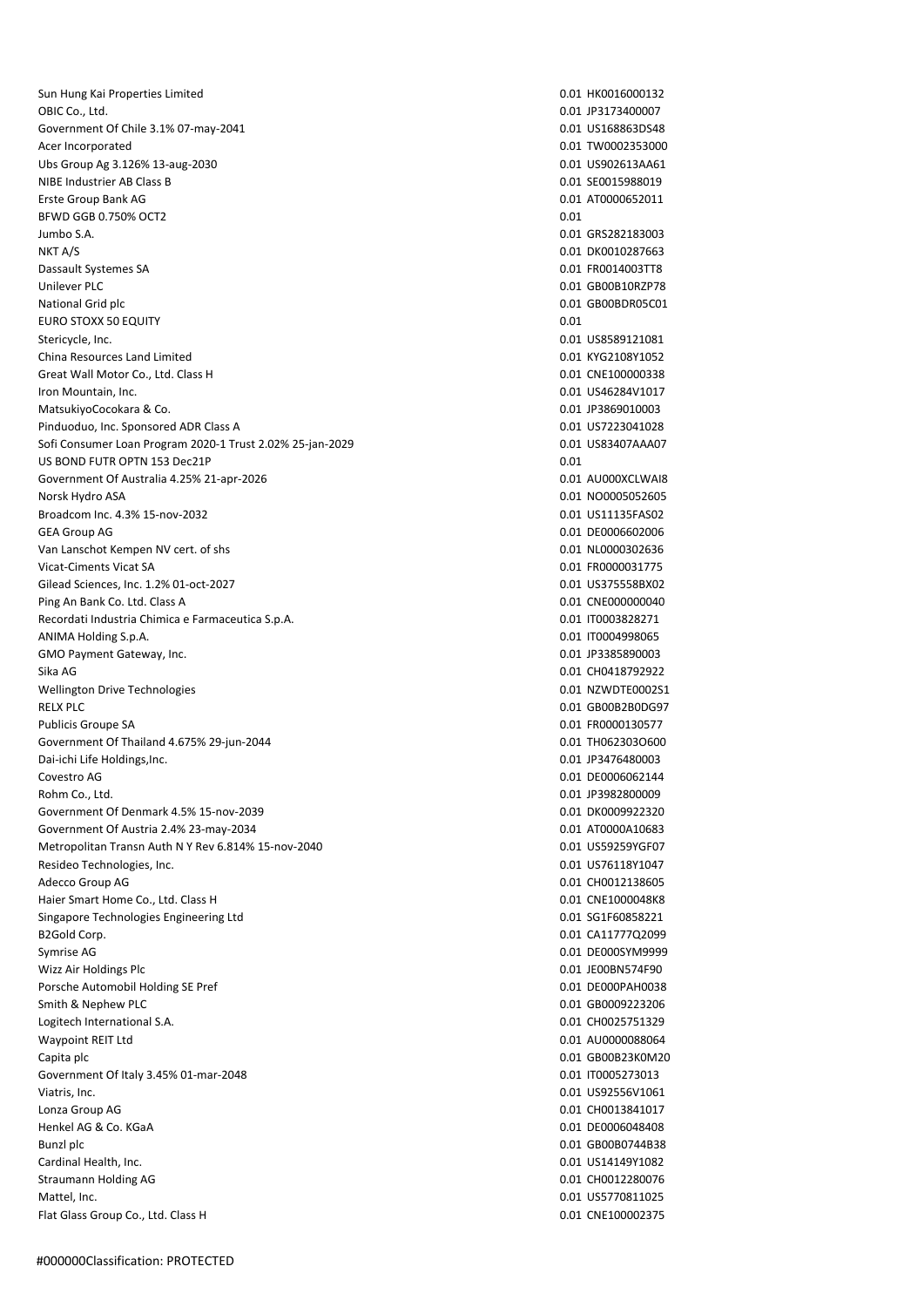EURO-OAT FUTURE BOND 0.01 Pan Pacific International Holdings Corporation 0.01 JP3639650005 888 Holdings Plc 0.01 GI000A0F6407 Government Of Peru 5.4% 12-aug-2034 0.01 PEP01000C5G4 Dubber Corp LTD 0.01 AU000000DUB3 FirstRand Limited 0.01 ZAE000066304 Microchip Technology Incorporated 0.972% 15-feb-2024 0.01 0.01 0.01 US595017AV60 Nifco Inc. 0.01 JP3756200006 Vestas Wind Systems A/S 0.01 DK0061539921 PCT 5.54 17/12/2021 0.01 NZPCTDT001C1 Stanley Electric Co., Ltd. 0.01 JP3399400005 Rexel SA 0.01 FR0010451203 Government Of Italy 1.5% 30-apr-2045 0.01 IT0005438004 Inner Mongolia Yili Industrial Group Co., Ltd. Class A 0.01 CNE000000JP5 adidas AG 0.01 DE000A1EWWW0 Barry Callebaut AG 0.01 CH0009002962 Carrier Global Corp. **0.01 US14448C1045** Carrier Global Corp. 0.01 US14448C1045 General Motors Financial Co., Inc. 2.35% 08-jan-2031 0.01 US37045XDE31 BFWD BTP 2.150% OCT2 0.01 Koninklijke Philips N.V. **Details and Allie Controlled Act and Act 201** NL0000000000009538 and Act 201 NL00000009538 Stellantis N.V. 0.01 NL00150001Q9 Dr. Reddy's Laboratories Ltd. Sponsored ADR 0.01 US2561352038 Lion Corporation 0.01 JP3965400009 Ocean Wilsons Holdings Limited **0.01 BMG6699D1074** 0.01 BMG6699D1074 Government Of Singapore 2.75% 01-mar-2046 0.01 SG31A7000004 0.01 SG31A7000004 MFT 0.60% 16JUN31 0.01 Kuraray Co., Ltd. 0.01 JP3269600007 Disco Corporation 0.01 JP3548600000 Ultragenyx Pharmaceutical, Inc. **0.01 US90400D1081** 0.01 US90400D1081 Bolsa de Valores de Colombia S.A. 0.01 COR01PA00010 Barrick Gold Corporation **6.000 CA0679011084** CORPORATION **0.01** CA0679011084 RWE AG 0.01 DE0007037129 Salesforce.com, Inc. 1.95% 15-jul-2031 0.01 US79466LAJ35 Duke Energy Corporation 0.01 US26441C2044 Veeco Instruments Inc. 0.01 US9224171002 Vonovia Se 1.0% 16-jun-2033 0.01 DE000A3E5MJ2 Fiserv, Inc. 3.5% 01-jul-2029 0.01 US337738AU25 Komatsu Ltd. 0.01 JP3304200003 RATIONAL AG 0.01 DE0007010803 Great-West Lifeco Inc. 0.01 CA39138C1068 Southern Company 0.01 US8425871071 AVEVA Group plc 0.01 GB00BBG9VN75 American International Group, Inc. 2.5% 30-jun-2025 0.01 0.01 US026874DQ70 Epiroc AB Class A 0.01 SE0015658109 China Resources Gas Group Limited **0.01 BMG2113B1081** 0.01 BMG2113B1081 Contemporary Amperex Technology Co., Ltd. Class A 0.01 CNE100003662 Sysco Corporation 5.95% 01-apr-2030 0.01 US871829BL07 DeNA Co., Ltd. 0.01 JP3548610009 Booking Holdings Inc. 0.5% 08-mar-2028 0.01 XS2308322002 0.01 XS2308322002 Sumitomo Mitsui Financial Group, Inc. 0.01 JP3890350006 193890350006 Sleep Country Canada Holdings Inc 0.01 CA83125J1049 Tosei Corporation 0.01 JP3595070008 Tremor International Ltd. **0.01 IL0011320343** and the state of the state of the state of the state of the state of the state of the state of the state of the state of the state of the state of the state of the state of the Unitedhealth Group Incorporated 3.35% 15-jul-2022 0.01 US91324PCN06 E.on Se 0.35% 28-feb-2030 0.01 XS2047500926 Sigma Alimentos Sa De Cv 4.125% 02-may-2026 0.01 USP8674JAE93 Dufry AG 0.01 CH0023405456 Mondi plc 0.01 GB00B1CRLC47 BFWD EU 0.750% OCT2 0.01 BASF SE 0.01 DE000BASF111 ITV PLC 0.01 GB0033986497 Government Of Australia 4.75% 21-apr-2027 0.01 AU3TB0000135 Orkla ASA 0.01 NO0003733800 CIMB Group Holdings Bhd 0.01 MYL1023OO000 Government Of Italy 2.45% 01-sep-2033 0.01 IT0005240350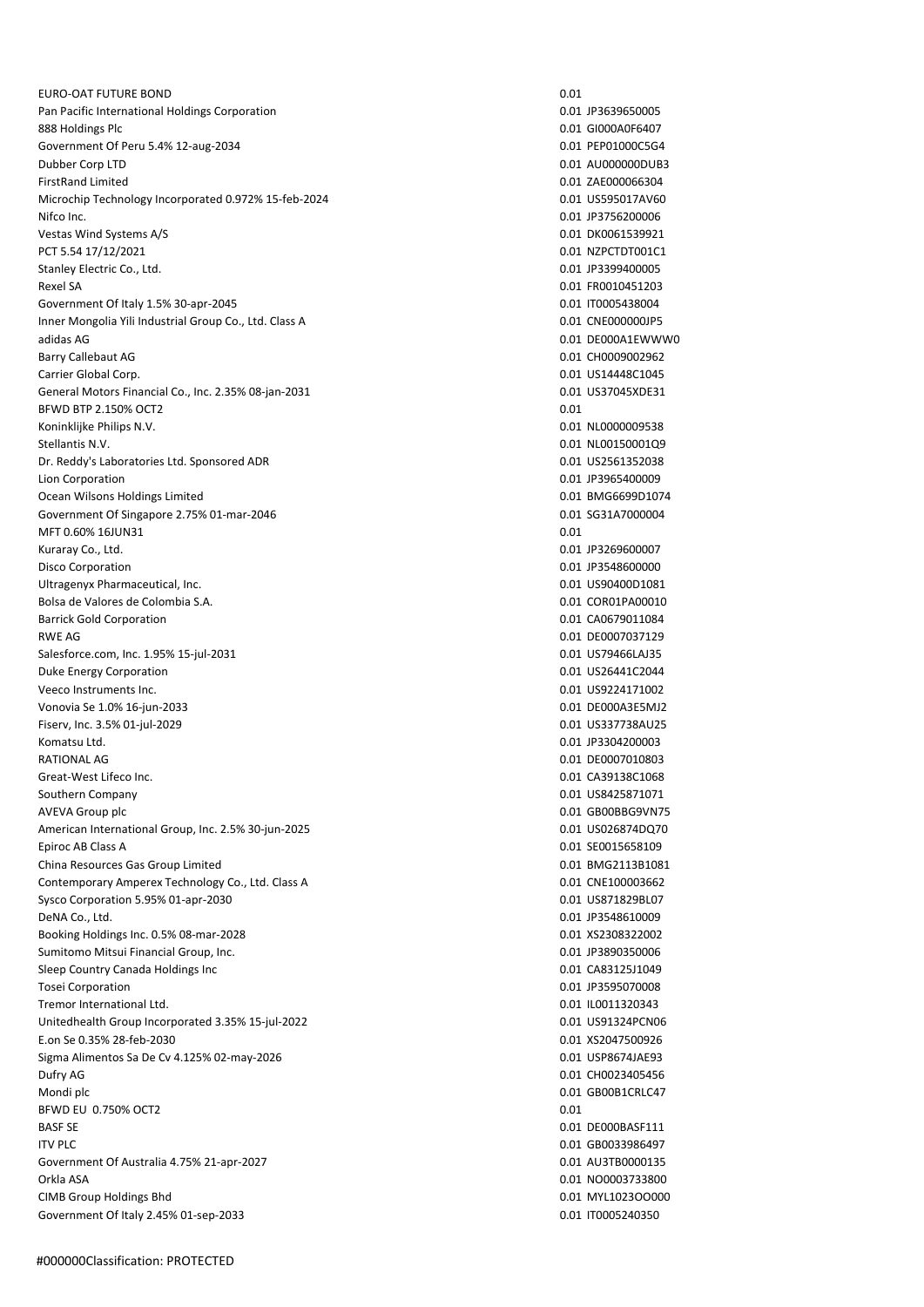Industrial and Commercial Bank of China Limited Class H 0.01 CNE1000003G1 Mediobanca S.p.A. 0.01 IT0000062957 Commonspirit Health (illinois) 3.347% 01-oct-2029 0.01 US20268JAB98 Marsden Maritime Holdings Ltd 0.01 NZNTHE0001S3 RWS Holdings plc 6.01 GB00BVFCZV34 MakeMyTrip Ltd. 2001 Multiple of the United States of the United States of the United States of the United States of the United States of the United States of the United States of the United States of the United States of Travis Perkins plc **CONTEX CONTEX CONTEX CONTEX CONTEX CONTEX CONTEX CONTEX CONTEX CONTEX CONTEX CONTEX CONTEX CONTEX CONTEX CONTEX CONTEX CONTEX CONTEX CONTEX CONTEX CONTEX CONTEX CONTEX CONTEX CONTEX CONTEX CONTEX CONTEX** Jefferies Financial Group Inc. 0.01 US47233W1099 CDW Corp. 0.01 US12514G1085 Ing Groep Nv 3.15% 29-mar-2022 0.01 US456837AG88 Stora Enso Oyj Class R 0.01 FI0009005961 voestalpine AG 0.01 AT0000937503 Lenovo Group Limited 0.01 HK0992009065 Bon Secours Mercy Health, Inc. 2.095% 01-jun-2031 0.01 US09778PAB13 Government Of Ireland 1.5% 15-may-2050 0.01 IE00BH3SQB22 Government Of Ireland 5.4% 13-mar-2025 0.01 IE00B4TV0D44 Government Of Italy 1.7% 01-sep-2051 0.01 IT0005425233 HeidelbergCement AG 0.01 DE0006047004 ASE Technology Holding Co., Ltd. 0.01 TW0003711008 Credit Suisse (new York Securities Branch) 3.625% 09-sep-2024 0.01 US22546QAP28 Banco Santander, S.A. 0.01 ES0113900J37 Exelon Corporation 0.01 US30161N1019 Government Of Mexico 4.28% 14-aug-2041 0.01 US91087BAQ32 Ternium S.A. Sponsored ADR 0.01 US8808901081 Government Of Italy 1.45% 15-may-2025 0.01 IT0005327306 Taiheiyo Cement Corporation 0.00 JP3449020001 Daibiru Corporation 0.00 JP3497200000 Fnac Darty SA 0.000 FR0011476928 Iberdrola SA 0.00 ES0144580Y14 Government Of Italy 2.95% 01-sep-2038 0.00 IT0005321325 MercadoLibre, Inc. 2002. 2003. 2004. 2006. 2012. 2013. 2014. 2015. 2016. 2017. 2018. 2019. 2017. 2018. 2019. 201 Anglo American Platinum Limited 0.00 ZAE000013181 T & G Global Ltd 0.00 NZTURE0002S5 China Merchants Bank Co., Ltd. Class H 0.00 CNE1000002M1 Consorcio ARA SAB de CV 0.00 MXP001161019 Grupo Financiero Banorte SAB de CV Class O 0.00 MXP370711014 Neinor Homes SA 0.00 ES0105251005 BOC Hong Kong (Holdings) Limited 6.000 HK2388011192 Brighthouse Financial Global Funding 1.0% 12-apr-2024 0.00 US10921U2A59 0.00 US10921U2A59 Unitedhealth Group Incorporated 3.875% 15-dec-2028 0.00 0.000 0.000 0.000 0.000 0.000 0.000 0.000 0.000 0.000 0.000 0.000 0.000 0.000 0.000 0.000 0.000 0.000 0.000 0.000 0.000 0.000 0.000 0.000 0.000 0.000 0.000 0.000 0.00 Nomura Holdings, Inc. 0.00 JP3762600009 TOPIX INDX FUTR EQUI **0.00** BFWD BTP 2.800% OCT2 0.00 PearlAbyss Corp. 0.00 KR7263750002 FILA Holdings Corp. 0.00 KR7081660003 CITIC Limited 0.00 HK0267001375 Logan Group Co., Ltd. 0.00 KYG555551095 Government Of Italy 2.8% 01-mar-2067 0.00 IT0005217390 Skyworks Solutions, Inc. 1.8% 01-jun-2026 0.00 US83088MAK80 Government Of Austria 0.85% 30-jun-2120 0.00 AT0000A2HLC4 Telekom Malaysia Bhd. 0.00 MYL4863OO006 Tsingtao Brewery Co., Ltd. Class H 0.00 CNE1000004K1 Korea Zinc Co., Ltd. 0.00 KR7010130003 Zynga Inc. Class A 0.00 US98986T1088 Etsy, Inc. 0.00 US29786A1060 Ari Fleet Lease Trust 2018-a 2.84% 15-oct-2026 0.00 US00217EAC21 AXA SA 0.00 FR0000120628 Okamoto Industries, Inc. 0.00 JP3192800005 Government Of Canada 5.75% 01-jun-2033 0.00 CA135087XG49 Government Of Germany 0.0% 15-aug-2026 0.000 0.000 0.000 0.000 0.000 0.000 0.000 0.000 0.000 0.000 0.000 0.000 0.000 0.000 0.000 0.000 0.000 0.000 0.000 0.000 0.000 0.000 0.000 0.000 0.000 0.000 0.000 0.000 0.000 0.000 0.0 Datadog Inc Class A 0.00 US23804L1035 Liberty Global Plc Class A 0.00 GB00B8W67662 Eiffage SA 0.00 FR0000130452 Porto Seguro S.A. 0.00 BRPSSAACNOR7 Government Of Malaysia 4.181% 15-jul-2024 0.00 MYBMO1400013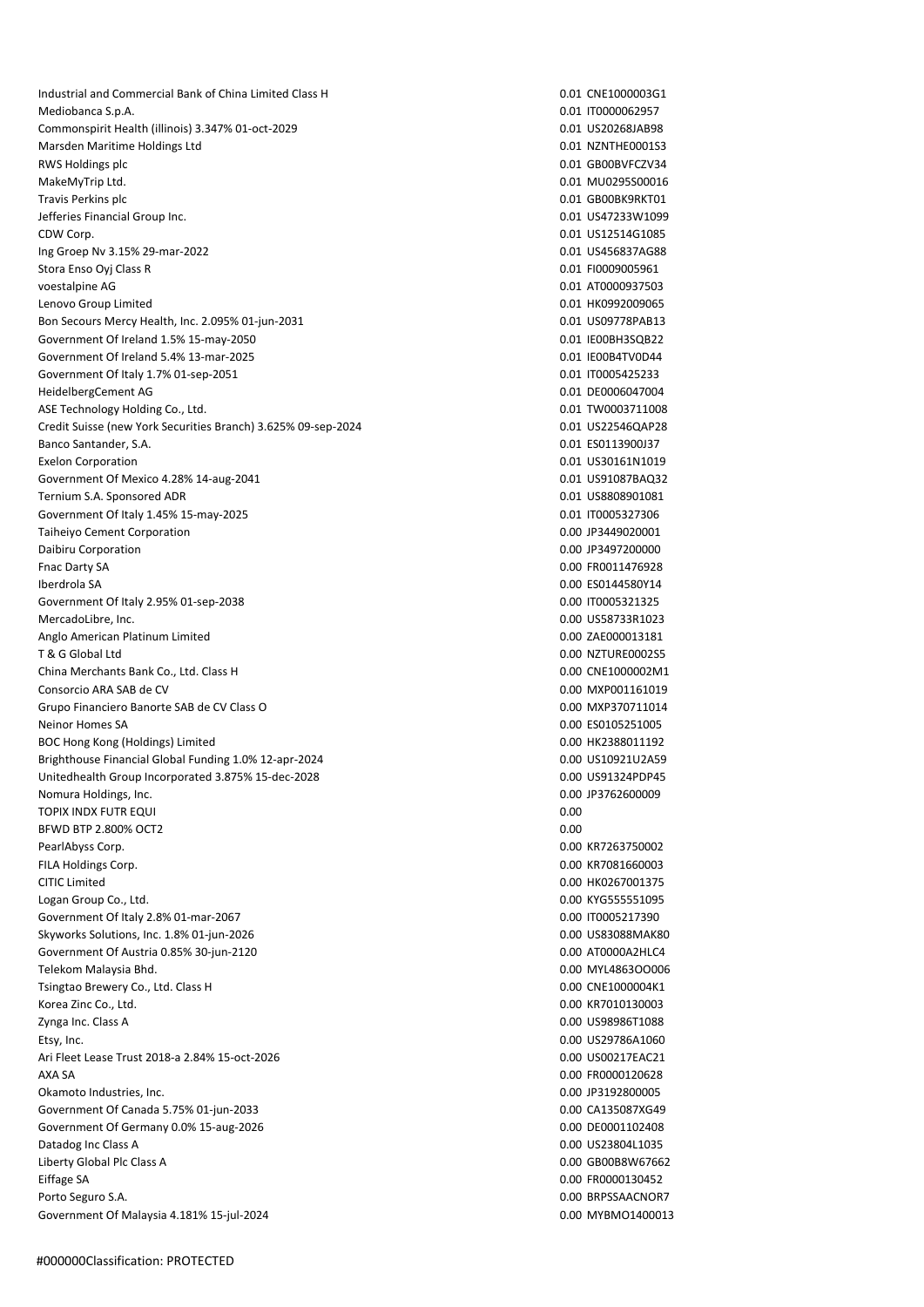Government Of Spain 1.5% 30-apr-2027 0.00 ES00000128P8 Heijmans NV 0.00 NL0009269109 Qualicorp Consultoria e Corretora de Seguros S.A. 0.00 BRQUALACNOR6 Value Partners Group Limited **0.00 KYG931751005** COM Public Service Enterprise Group Inc 0.000 US7445731067 IRS NZD NZD 1.889% M 0.00 Xinyi Solar Holdings Ltd. 0.00 KYG9829N1025 Equinix, Inc. 2.5% 15-may-2031 0.00 US29444UBS42 Valid Solucoes SA 0.00 BRVLIDACNOR5 Government Of Italy 3.1% 01-mar-2040 0.00 IT0005377152 Bank of Kyoto, Ltd. 0.00 JP3251200006 Genting Bhd. 0.000 MYL3182OO002 Datalogic S.p.A. 0.00 IT0004053440 Government Of Mexico 10.0% 20-nov-2036 0.00 MX0MGO0000B2 Mail.ru Group Ltd. Sponsored GDR 0.00 US5603172082 Blue Apron Holdings, Inc. Class A 0.00 US09523Q2003 ServiceNow, Inc. 2000 US81762P1021 Trisul S.A. 0.000 BRTRISACNOR4 Li Ning Company Limited 0.00 KYG5496K1242 Bnp Paribas S.a. 1.125% 16-aug-2022 0.00 XS1473446604 NIO Inc. Sponsored ADR Class A 0.00 US62914V1061 Swap Maturing 21/02/2025 (CBA) 0.00 SATS Ltd 0.00 SG1I52882764 Total System Services Llc 4.45% 01-jun-2028 0.00 US891906AF67 Skyworks Solutions, Inc. 0.9% 01-jun-2023 0.00 US83088MAJ18 Government Of United Kingdom 4.25% 07-mar-2036 0.00 0.00 0.00 GB0032452392 Government Of United Kingdom 1.75% 07-sep-2037 0.00 GB00BZB26Y51 Government Of United Kingdom 4.75% 07-dec-2038 0.00 CB00B00NY175 Government Of United Kingdom 4.25% 07-dec-2040 0.00 0.00 GB00B6460505 Government Of United Kingdom 4.5% 07-dec-2042 0.00 GB00B1VWPJ53 Government Of United Kingdom 1.25% 22-oct-2041 0.00 GB00BJQWYH73 Baoshan Iron & Steel Co., Ltd. Class A 0.000 CNE0000015R4 Government Of United Kingdom 4.25% 07-sep-2039 0.00 0.00 GB00B3KJDS62 Metropolitan Transn Auth N Y Rev 6.548% 15-nov-2031 0.00 US59259YCA55 Government Of United Kingdom 3.25% 22-jan-2044 0.00 CB00B8429V04 0.00 GB00B84Z9V04 FOURLIS HOLDINGS S.A. 0.00 GRS096003009 Fukuda Denshi Co., Ltd. 0.00 JP3806000000 Government Of United Kingdom 3.5% 22-jan-2045 0.00 CBOOBN65R313 Walmart Inc. 1.8% 22-sep-2031 0.00 US931142ET65 Greentown Service Group Co. Ltd. 6.000 KYG410121084 Wynn Macau Ltd. 0.00 KYG981491007 Royal KPN NV 0.00 NL0000009082 Coupang, Inc. Class A 0.00 US22266T1097 E-MART Inc. 0.00 KR7139480008 Nikon Corp. 0.00 JP3657400002 Pacific Basin Shipping Limited **Department of Contract Contract Contract Contract Contract Contract Contract Contract Contract Contract Contract Contract Contract Contract Contract Contract Contract Contract Contract Contr** Spotify Technology SA 0.00 LU1778762911 TADANO Ltd. 0.00 JP3465000002 Kendrion N.V. 0.00 NL0000852531 Eurazeo SA 0.00 FR0000121121 Bangkok Bank Public Company Limited (Alien Mkt) 0.00 TH0001010014 Kodiak Sciences, Inc. 0.00 US50015M1099 TKH Group N.V. Cert 0.00 NL0000852523 Vipshop Holdings Ltd Sponsored ADR 0.00 US92763W1036 Samsung Securities Co., Ltd. 0.00 KR7016360000 CO. 0.00 KR7016360000 CO. 0.000 KR7016360000 CO. 0.000 KR7016360000 Svenska Handelsbanken AB Class A 0.00 SE0007100599 Tsumura & Co. 0.00 JP3535800001 LG Corp Pfd Registered Shs Non-Voting 0.00 KR7003551009 EXOR N.V. 0.000 NL0012059018 Chemical Works of Gedeon Richter Plc 0.00 HU0000123096 BFWD RAG 0.850% OCT2 0.00 DTE Energy Company **DTE Energy Company DTE Energy Company 0.00 US2333311072** Galaxy Entertainment Group Limited **6.000 HK0027032686** Calaxy Entertainment Group Limited AVJennings Ltd 0.00 AU000000AVJ0 DCTL 3.98% 15/04/2026 0.00 NZDCTDT109C6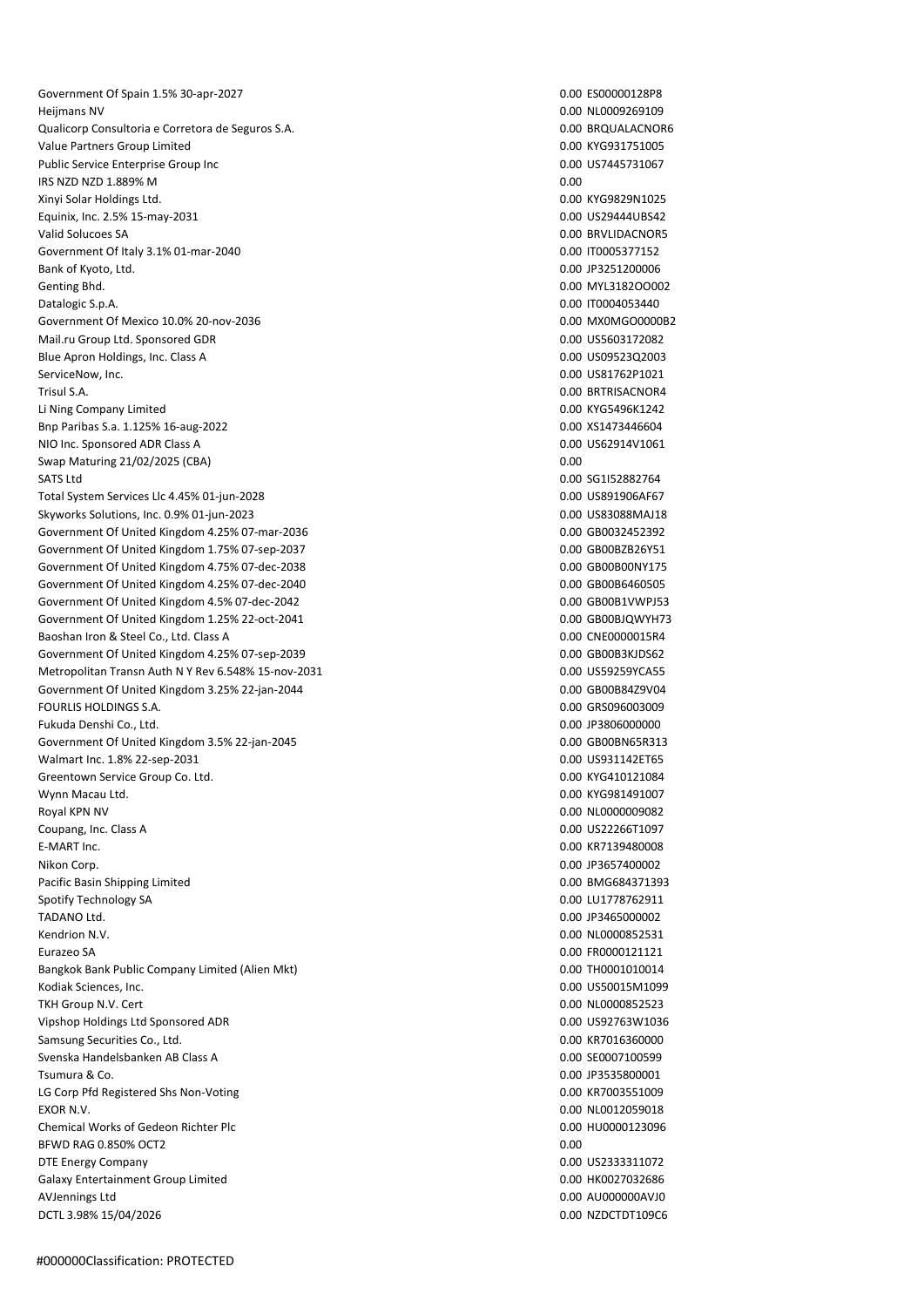Wing Tai Holdings Limited **1.1 Stuart 2.000 SG1K66001688** and 2.000 SG1K66001688 Emera Incorporated 0.00 CA2908761018 Yapi ve Kredi Bankasi A.S. 0.00 TRAYKBNK91N6 **IRS CAD CAD 1.468% D** 0.00 Kyocera Corporation 0.00 JP3249600002 Daiwa House Industry Co., Ltd. 0.00 JP3505000004 PT Astra International Tbk 0.00 ID1000122807 WH Group Ltd. (HK) 0.00 KYG960071028 Shenzhou International Group Holdings Limited 0.00 KYG8087W1015 CLP Holdings Limited **0.00 HK0002007356** CLP Holdings Limited **0.00 HK0002007356** Kroger Co. 6. 2000 US5010441013 AES Corporation **AES Corporation** 0.00 US00130H1059 Netcare Limited 0.00 ZAE000011953 Companhia Energetica de Minas Gerais SA Sponsored ADR Pfd 0.00 00 000 000 000 052044096012 Naturgy Energy Group, S.A. 0.000 ES0116870314 SK Telecom Co., Ltd. 0.00 KR7017670001 Salesforce.com, Inc. 1.5% 15-jul-2028 0.00 US79466LAH78 Ford Motor Company 0.00 US3453708600 ANZ Banking Group 0.00 AU000000ANZ3 NextEra Energy, Inc. 6. 2002. The state of the state of the state of the state of the state of the state of the state of the state of the state of the state of the state of the state of the state of the state of the state Clarity Pharmaceuticals Ltd 0.00 AU0000165375 Swap Maturing 21/02/2025 (CBA) 0.00 Seino Holdings Co., Ltd. 0.00 JP3415400005 Sime Darby Property Bhd. 0.000 MYL5288OO005 Booking Holdings Inc. 0.1% 08-mar-2025 0.00 XS2308321962 Coca-Cola Bottlers Japan Holdings Inc. 0.00 JP3293200006 Whirlpool Corporation **0.00 US9633201069** 0.00 US9633201069 S&P/TSX 60 IX FUT EQ 0.00 Snam S.p.A. 0.00 IT0003153415 SBI Holdings, Inc. 0.00 JP3436120004 Continental AG 0.00 DE0005439004 Government Of Slovakia 3.375% 15-nov-2024 0.00 SK4120008871 Dowa Holdings Co., Ltd. 0.00 JP3638600001 RE/MAX Holdings, Inc. 0.00 US75524W1080 Victoria's Secret & Company 0.00 US9264001028 ATCO Ltd. Class I 0.00 CA0467894006 Government Of Canada 5.0% 01-jun-2037 0.00 CA135087XW98 Swap Maturing 21/02/2025 (WPAC40) 0.00 NetEase, Inc. Sponsored ADR 0.00 US64110W1027 Americanas SA 0.00 BRAMERACNOR6 Government Of Italy 1.8% 01-mar-2041 0.00 IT0005421703 Sofi Consumer Loan Program 2019-4 Trust 2.45% 25-aug-2028 0.00 0.00 0.00 US83405BAA08 IRS CAD CAD FLT MAR3 Snowflake, Inc. Class A 0.000 US8334451098 IRS EUR EUR FLT DEC5 0.000 Angel Yeast Co., Ltd. Class A 0.00 CNE0000014G0 Discovery, Inc. Class A 0.00 US25470F1049 Abrdn plc 0.00 GB00BF8Q6K64 IRS USD USD 1.031% M 0.00 UiPath Inc Class A 0.00 US90364P1057 Swap Maturing 25/09/2023 (CBA) 0.00 Yunnan Baiyao Group Co. Ltd. Class A 0.00 CNE0000008X7 IRS NOK NOK FLT MAR3 0.00 ENGIE SA. 0.00 FR0010208488 Inmobiliaria Colonial SOCIMI SA 0.000 ES0139140174 Henan Shuanghui Investment & Development Co., Ltd. Class A 0.00 CNE000000XM3 Supermax Corp. Bhd. 0.00 MYL7106OO007 Government Of France 1.5% 25-may-2050 0.00 FR0013404969 Qiwi Plc Sponsored ADR Class B 0.00 US74735M1080 Jiangsu Yanghe Brewery Joint-Stock Co., Ltd. Class A 0.00 CNE100000HB8 Endesa S.A. 0.00 ES0130670112 IRS AUD AUD 0.968% D 0.00 LEG Immobilien SE 0.000 DE000LEG1110 Swap Maturing 21/02/2025 (WPAC40) 0.00 IRS USD USD FLT DEC3 0.00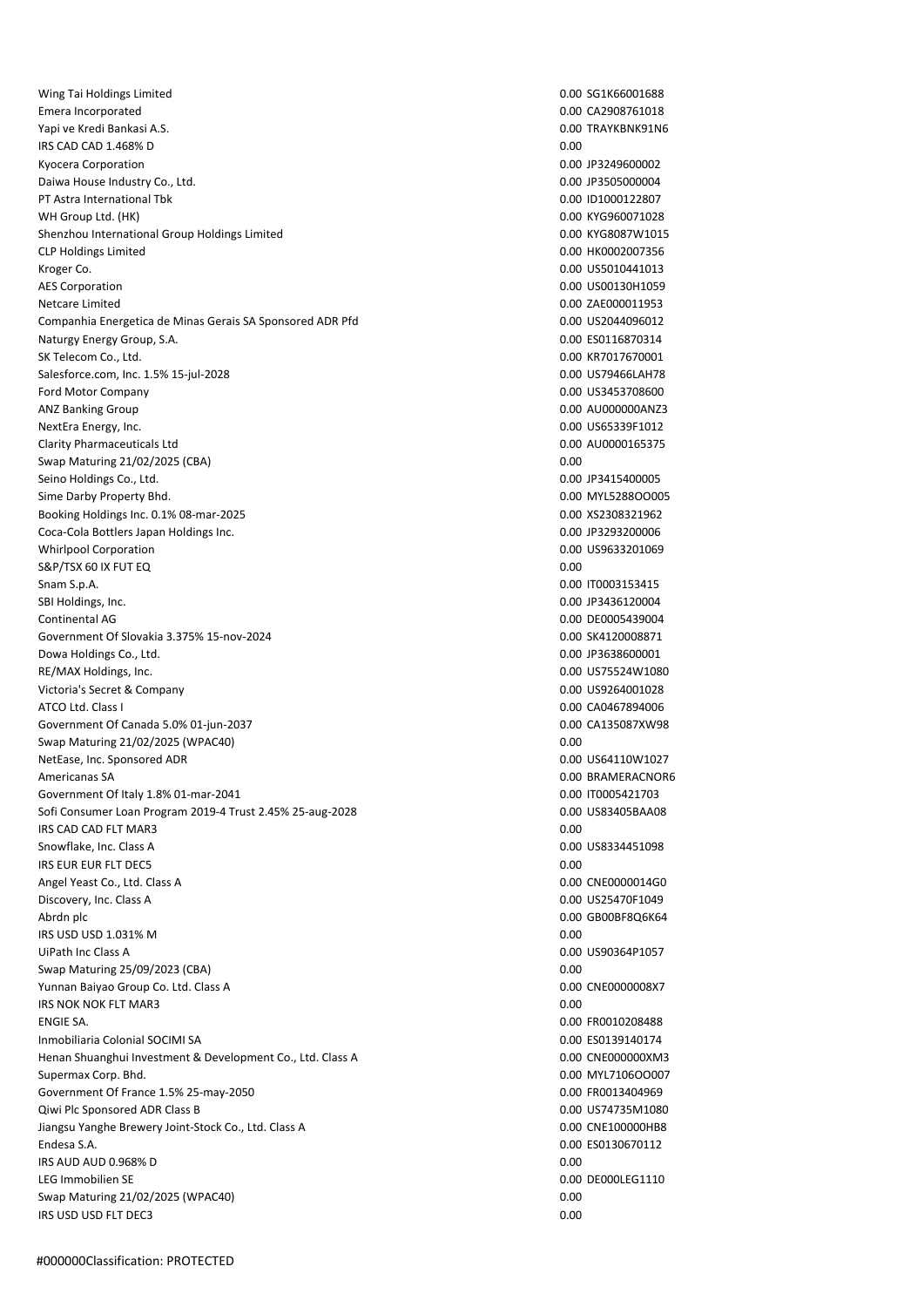Lincoln National Corporation 0.00 US5341871094 IRS USD FLT FEB28 0.00 IRS NZD NZD 2.136% M 0.00 **IRS NOK NOK FLT MAR2** 0.00 Solocal Group 0.00 FR00140006O9 FTSE 100 IDX FUT EQU 0.00 Hydro One Limited 0.00 CA4488112083 OIS EUR EUR FLT DEC2 0.00 Fuyao Glass Industry Group Co., Ltd. Class A 0.00 CNE000000230 SWISS MKT IX FUTR EQ 0.00 Volkswagen International Finance Nv 1.5% 21-jan-2041 0.00 XS2289841087 IRS CAD CAD 2.0% DEC 0.00 IRS NOK NOK FLT DEC2 0.00 DocuSign, Inc. 2000 052561631068 Sri Trang Gloves (Thailand) Public Co. Ltd. NVDR 0.00 TH9829010R11 CSPC Pharmaceutical Group Limited 0.00 HK1093012172 Government Of Germany 0.25% 15-feb-2029 0.00 DE0001102465 Weifu High-Technology Group Co. Ltd. Class A 0.00 CNE0000002C5 IRS NOK NOK FLT DEC3 0.00 Migros Ticaret A.S. 6. 2000 TREMGTI00012 Vonovia Se 1.625% 01-sep-2051 0.00 DE000A3MP4W5 FX Open Positions 0.00 **IRS CAD CAD 1.875% D** 0.00 Lakala Payment Co., Ltd. Class A 0.00 CNE100003KF7 IRS AUD AUD 1.718% D 0.00 IRS EUR EUR 0.38% DE 0.000 to the control of the control of the control of the control of the control of the control of the control of the control of the control of the control of the control of the control of the control IRS EUR EUR 0.38% DE 0.00 Olaplex Holdings, Inc. 2000 Control of the Control of the Control of the Control of the Control of the Control of the Control of the Control of the Control of the Control of the Control of the Control of the Control of the TAV Havalimanlari Holding A.S. 0.00 TRETAVH00018 Swap Maturing 29/03/2023 (WPAC40) 0.00 IMT 2004-A 2 0.00 NZINSDTA02C5 IRS USD USD 1.406% M 0.00 Swap Maturing 30/04/2024 (WPAC40) 0.00 IRS AUD AUD 1.375% M 0.00 Proximus SA de droit public 0.00 BE0003810273 WIANZ 4.25% 12/05/2023 0.00 NZWIAD0030L8 Government Of Austria 2.1% 20-sep-2117 degree and the control of Austria 2.1% 20-sep-2117 UGI Corporation 0.00 US9026811052 OIS GBP GBP FLT DEC3 0.00 Barclays PLC 80031348658 Swap Maturing 29/03/2023 (WPAC40) 0.00 Fuyao Glass Industry Group Co., Ltd. Class H 0.00 CNE100001TR7 Beijing Enterprises Holdings Limited **Contract Contract Contract Contract Contract Contract Contract Contract Contract Contract Contract Contract Contract Contract Contract Contract Contract Contract Contract Contract Cont** Itausa - Investimentos Itau SA Pfd 0.00 BRITSAACNPR7 China Merchants Bank Co., Ltd. Class A 0.00 CNE000001B33 Ford Otomotiv Sanayi A.S. 0.00 TRAOTOSN91H6 IRS EUR EUR -0.25% D 0.00 Government Of Spain 3.8% 30-apr-2024 0.00 ES00000124W3 IRS USD USD 0.906% J 0.00 OIS GBP GBP FLT DEC3 0.00 OIS GBP GBP FLT DEC2 0.00 Fox Corporation Class A 0.00 US35137L1052 OIS GBP GBP FLT DEC2 0.00 By-health Co., Ltd. Class A 0.000 CNE100000Y84 Government Of Slovakia 3.625% 16-jan-2029 0.00 SK4120009762 AfreecaTV Co., Ltd. 0.000 KR7067160002 Bridgestone Corporation **6.000 DP3830800003** and the corporation of the corporation of the corporation of the corporation of the corporation of the corporation of the corporation of the corporation of the corporation of th IRS EUR EUR FLT JAN4 0.00 IRS SEK SEK 0.687% M 0.00 Kakao Corp. 0.00 KR7035720002 IRS SEK SEK FLT DEC2 0.00 **IRS USD FLT FEB25** 0.00 Enel SpA 0.00 IT0003128367 MFT 2.69% 17SEP29 0.00 Yadea Group Holdings Ltd. 0.000 KYG9830F1063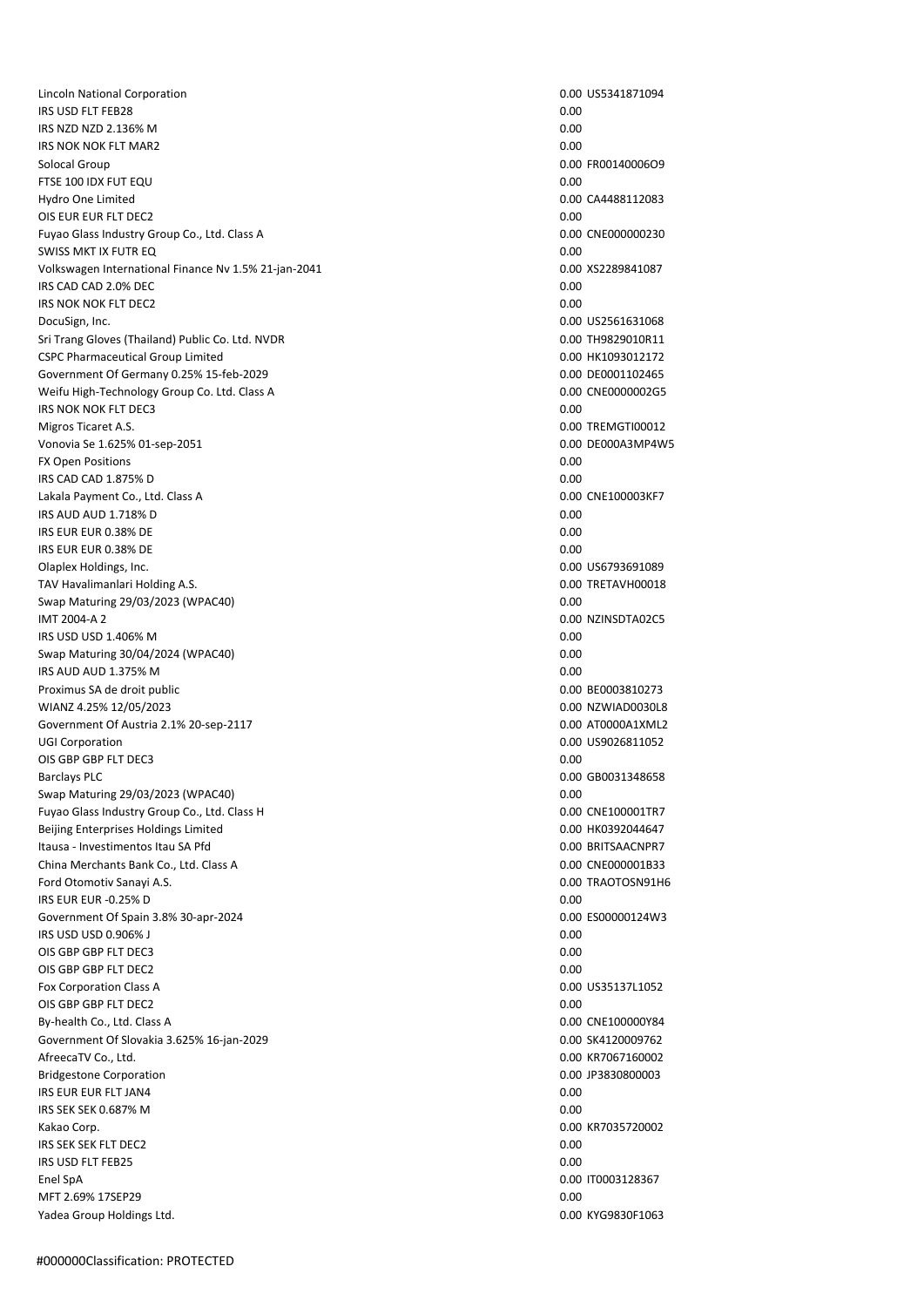J.M. Smucker Company 0.00 US8326964058 IRS USD FLT FEB25 0.00 Livzon Pharmaceutical Group, Inc. Class A 0.00 CNE0000002Y8 Koninklijke Ahold Delhaize N.V. **Details as a strategie and a strategie and a strategie and a strategie and a strategie and a strategie and a strategie and a strategie and a strategie and a strategie and a strategie and a** Unisplendour Co., Ltd. Class A 0.00 CNE0000010T1 IRS EUR EUR -0.16% O 0.00 Vitesco Technologies Group AG 0.00 DE000VTSC017 X5 Retail Group N.V. Sponsored GDR RegS 0.00 US98387E2054 IRS EUR EUR -0.27% D 0.00 **IRS EUR EUR -0.21% D** 0.00 APN Industria Reit 0.00 AU0000039711 Novatek Microelectronics Corp. 0.00 TW0003034005 Swap Maturing 27/11/2023 (BNZW40) 0.00 CIE FINANCIERE RICHEMONT SA Warrant 2020-22.11.23 on CieF<br>
0.00 CH0559601544 Bank Of America Corporation 3.705% 24-apr-2028 0.00 US06051GGL77 WEC Energy Group Inc 0.000 US92939U1060 IRS EUR EUR FLT DEC3 0.00 Swap Maturing 27/11/2023 (BNZW40) 0.00 Anthem, Inc. 3.125% 15-may-2022 0.00 US94973VAX55 Swap Maturing 23/05/2024 (WPAC40) 0.00 Swap Maturing 23/05/2024 (WPAC40) 0.00 IRS USD FLT FEB23 0.00 IRS EUR EUR FLT JUN3 0.00 BFWD BTP 1.700% OCT2 0.00 IRS USD FLT MAY23 0.00 OIS JPY JPY FLT MAR3 0.00 Swap Maturing 21/02/2025 (CBA) 0.00 Intco Medical Technology Co., Ltd. Class A 0.00 CNE100003456 Swap Maturing 19/03/2024 (WPAC40) 0.00 Swap Maturing 21/02/2025 (CBA) 0.00 Naspers Limited Class N 0.00 ZAE000015889 Swap Maturing 19/03/2024 (WPAC40) 0.00 OIS JPY JPY -0.05% M 0.00 SOP USD 2.65 MAR23 0.00 United Utilities Group PLC **0.000 GB00B39J2M42** OIS JPY JPY FLT MAR2 0.00 OIS JPY JPY 0.03% MA 0.00 IRS EUR EUR 0.062% J 0.00 Swap Maturing 09/09/2024 (WPAC40) 0.00 IRS EUR EUR FLT OCT2 0.000 IRS EUR EUR 0.156% D 0.00 IRS EUR EUR FLT DEC2 0.00 Swap Maturing 05/06/2026 (WPAC40) 0.00 IRS EUR EUR FLT DEC2 0.00 Swap Maturing 05/06/2026 (WPAC40) 0.00 Swap Maturing 15/11/2022 (CBAN90) 0.00 IRS EUR EUR 0.339% J 0.00 IRS SEK SEK 0.437% D  $\qquad \qquad 0.00$ OIS GBP GBP 0.5% DEC 0.00 Swap Maturing 16/10/2023 (BNZW40) 0.00 IRS EUR EUR FLT DEC2 0.000 OIS GBP GBP 0.718% D 0.00 Swap Maturing 16/10/2023 (BNZW40) 0.00 OIS GBP GBP 0.781% D 0.00 IRS SEK SEK FLT MAR2 0.00 IRS USD 2.675% MAY23 0.00 Swap Maturing 02/07/2025 (BNZW40) 0.00 OIS GBP GBP 1.062% D 0.00 Swap Maturing 02/07/2025 (BNZW40) 0.00 IRS USD 2.114% FEB23 0.00 Swap Maturing 07/08/2028 (WPAC40) 0.00 IRS USD 2.205% FEB25 0.00 IRS NOK NOK 1.468% D 0.00 IRS USD USD FLT JUN2 0.000 IRS AUD AUD FLT MAR2 0.00